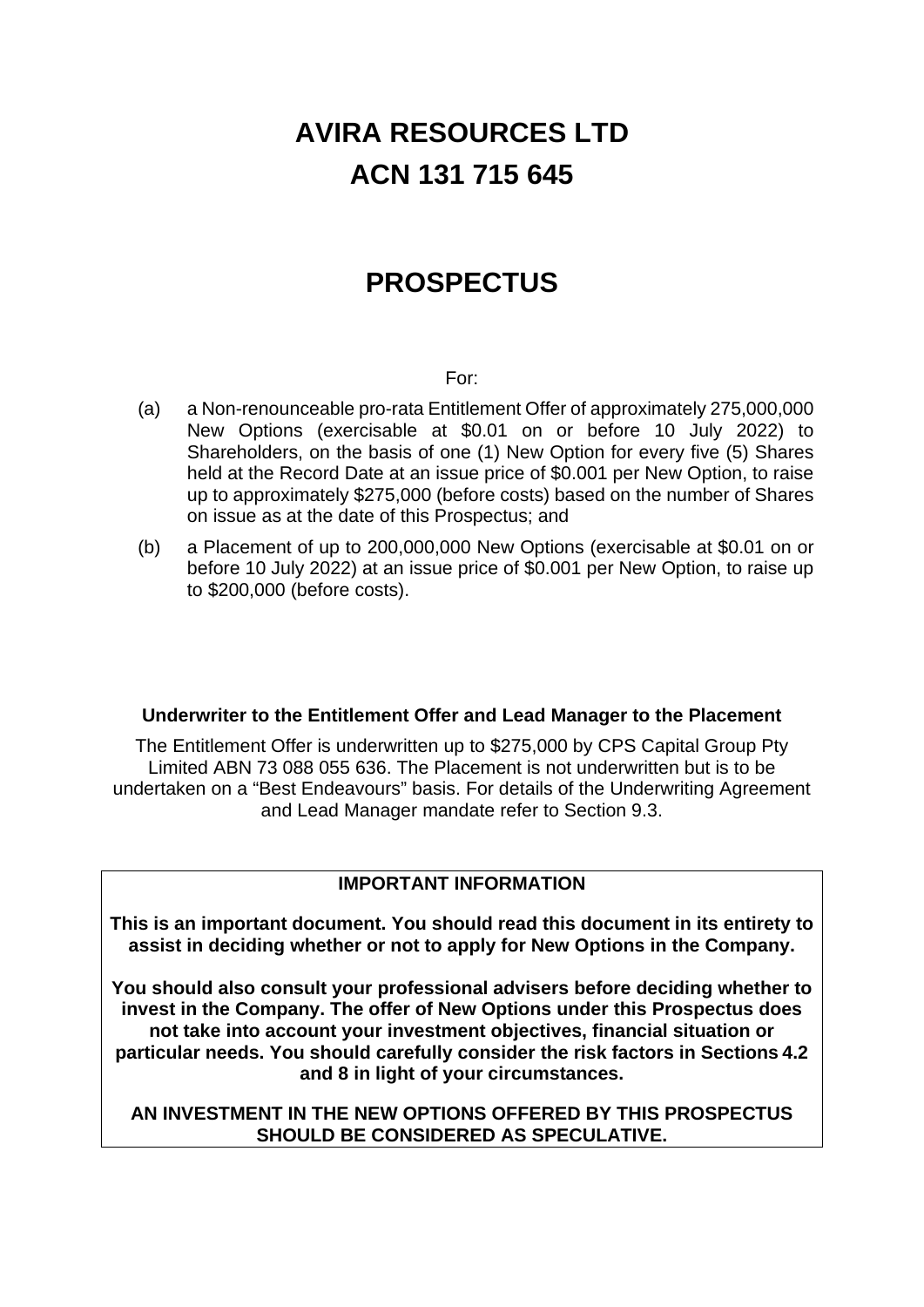# **TABLE OF CONTENTS**

| 1.               |  |
|------------------|--|
| 2.               |  |
| 3.               |  |
| $\overline{4}$ . |  |
| 5 <sub>1</sub>   |  |
| 6.               |  |
| 7.               |  |
| 8.               |  |
| 9.               |  |
| 10 <sub>1</sub>  |  |
| 11.              |  |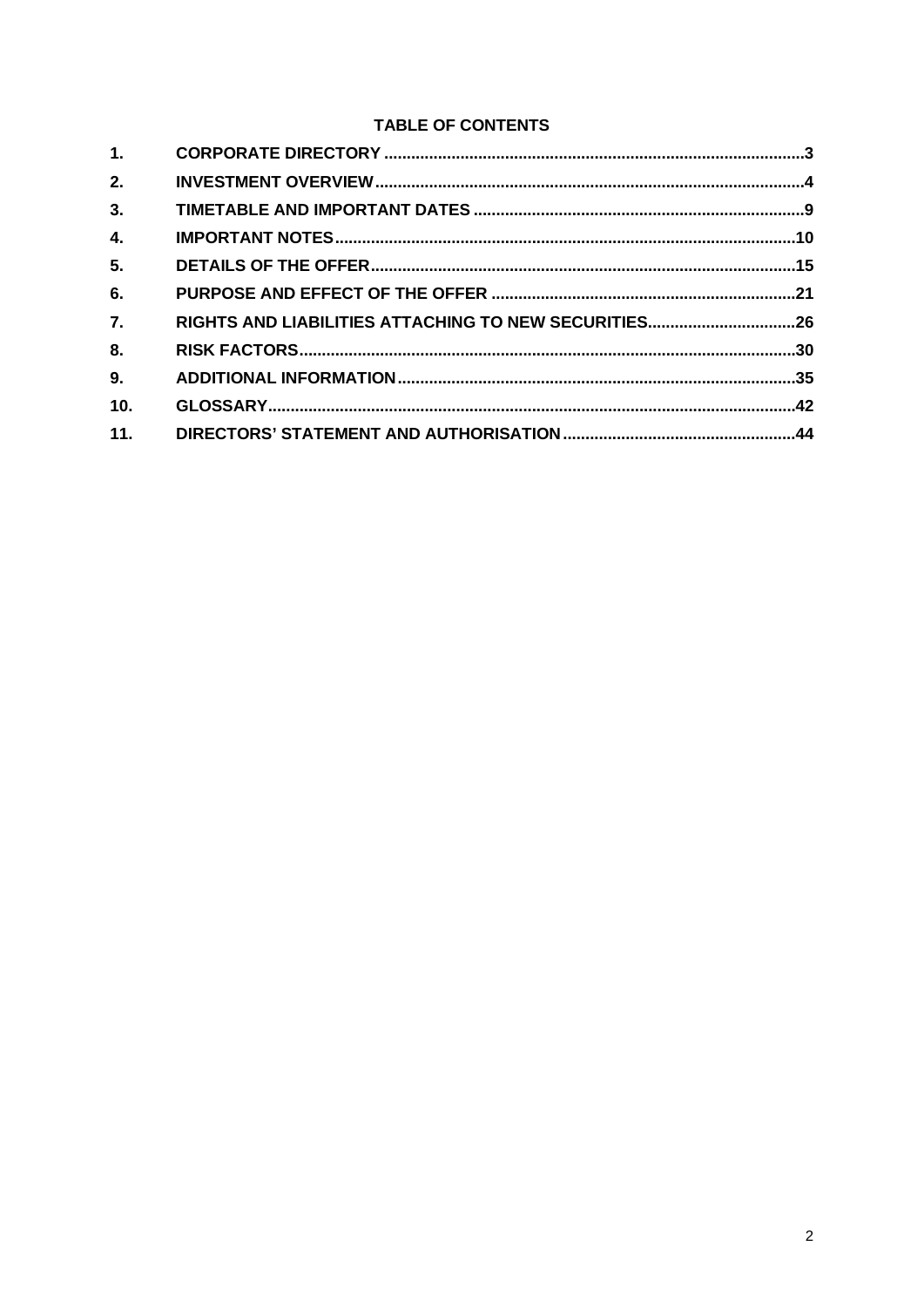# <span id="page-2-0"></span>**1. CORPORATE DIRECTORY**

Mr David Deloub *Executive Director*

Mr David Wheeler *Non-Executive Chairman*

Mr Sonu Cheema *Non-Executive Director*

# **Directors Solicitors to the Company**

Cardinals Lawyers and Consultants 60 Havelock Street WEST PERTH WA 6005

# **Company Secretary Auditor\***

Mr Sonu Cheema **Mazars Risk & Assurance Pty Limited** Level 12 90 Arthur Street NORTH SYDNEY NSW 2060

# **Registered Office & Contact Details Share Registry\***

Suite 9 330 Churchill Avenue SUBIACO WA 6008 Telephone: +61 8 6489 1600 Facsimile: +61 8 6489 1601 Email: sonu@cicerogroup.com.au Website: www.aviraresourcesltd.com.au

Computershare Investor Services Pty Limited Yarra Falls, 452 Johnston Street ABBOTSFORD VIC 3067 Telephone: 1300 850 505 (within Australia) +61 3 9415 4000 (outside Australia)

# **Underwriter to Entitlement Offer and Lead Manager to Placement**

AVW CPS Capital Group Pty Ltd Level 45, 108 St Georges Terrace PERTH WA 6000

\*The names of these entities are included for information purposes only. They have not been involved in the preparation or issue of this Prospectus and have not consented to being named in this Prospectus.

# **ASX Code**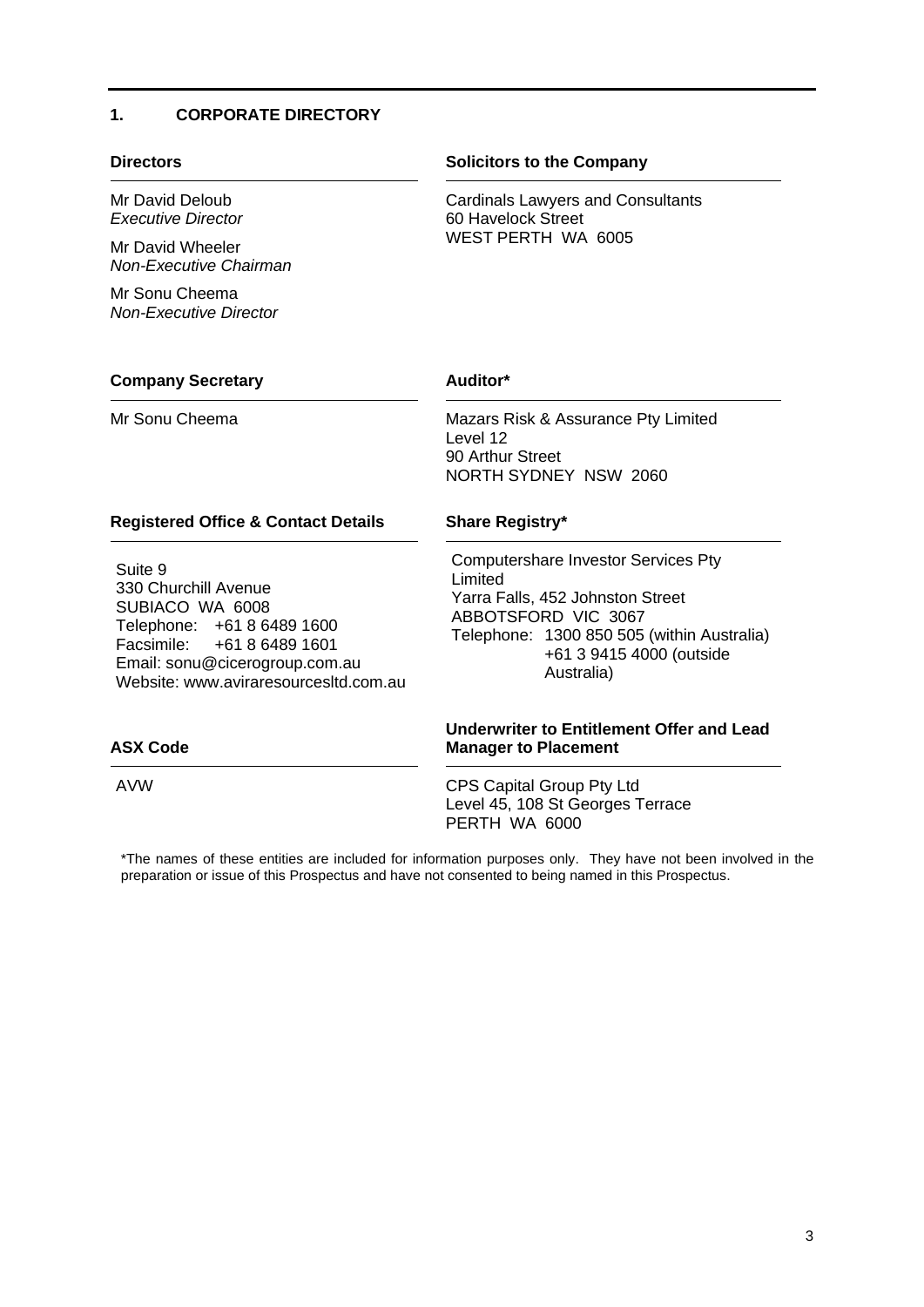# <span id="page-3-1"></span><span id="page-3-0"></span>**2. INVESTMENT OVERVIEW**

| Question                                                       | <b>Response</b>                                                                                                                                                                                                                                                                                    | Where to find<br>information |
|----------------------------------------------------------------|----------------------------------------------------------------------------------------------------------------------------------------------------------------------------------------------------------------------------------------------------------------------------------------------------|------------------------------|
| What is the Entitlement<br>Offer?                              | The Company is offering to issue New Options<br>to Eligible Shareholders by a pro rata non<br>renounceable entitlement issue.                                                                                                                                                                      | Section 5.1                  |
|                                                                | Under the<br>Entitlement<br>Offer,<br>Eligible<br>Shareholders may subscribe for one (1) New<br>Option for every five (5) Shares held on the<br>Record Date.                                                                                                                                       |                              |
| What is the Placement?                                         | The Company, through the Lead Manager is<br>placing up to 200,000,000 New Options. The<br>Placement is open to eligible clients of the<br>Underwriter and Lead Manager, CPS Capital<br>Group Pty Ltd, who will be personally invited to<br>subscribe for New Options<br>under<br>the<br>Placement. | Section 5.1                  |
| What is the offer price for<br>the New Options?                | The offer price under both the Entitlement Offer<br>and the Placement is \$0.001 (0.1 cents) per<br>New Option.                                                                                                                                                                                    | Section 5.1                  |
| Who is an Eligible<br>Shareholder?                             | The Entitlement Offer is made to Eligible<br>Shareholders only. An Eligible Shareholder is<br>a Shareholder with a registered address in<br>Australia or New Zealand at the Record Date.                                                                                                           | Section 5.5                  |
| Can I apply for New<br>Options in excess of my<br>Entitlement? | The maximum number of New Options an<br>Eligible Shareholder may subscribe for under<br>the Entitlement Offer is that number of New<br>Options represented by their Entitlement.                                                                                                                   | Section 5.3                  |
| Will the New Options be<br>quoted on ASX?                      | Application will be made for the New Options<br>(including those New already on issue as at<br>the date of this Prospectus) to be quoted on<br>ASX.                                                                                                                                                | Section 5.11                 |
| What are the terms of the<br>New Options?                      | The New Options issued under both the<br>Entitlement Offer and the Placement will have<br>an exercise price of \$0.01 and an expiry date of<br>10 July 2022. The full terms of the New Options<br>are set out in Section 7.1.                                                                      | Sections 6.1 and<br>7.1      |
| What is the Shortfall?                                         | Any New Options not that are not taken up<br>under the Entitlement Offer by the Closing Date<br>will become part of the Shortfall, which will be<br>subscribed for by the Lead Manager in<br>accordance with the Underwriting Agreement.                                                           | Sections 9.3                 |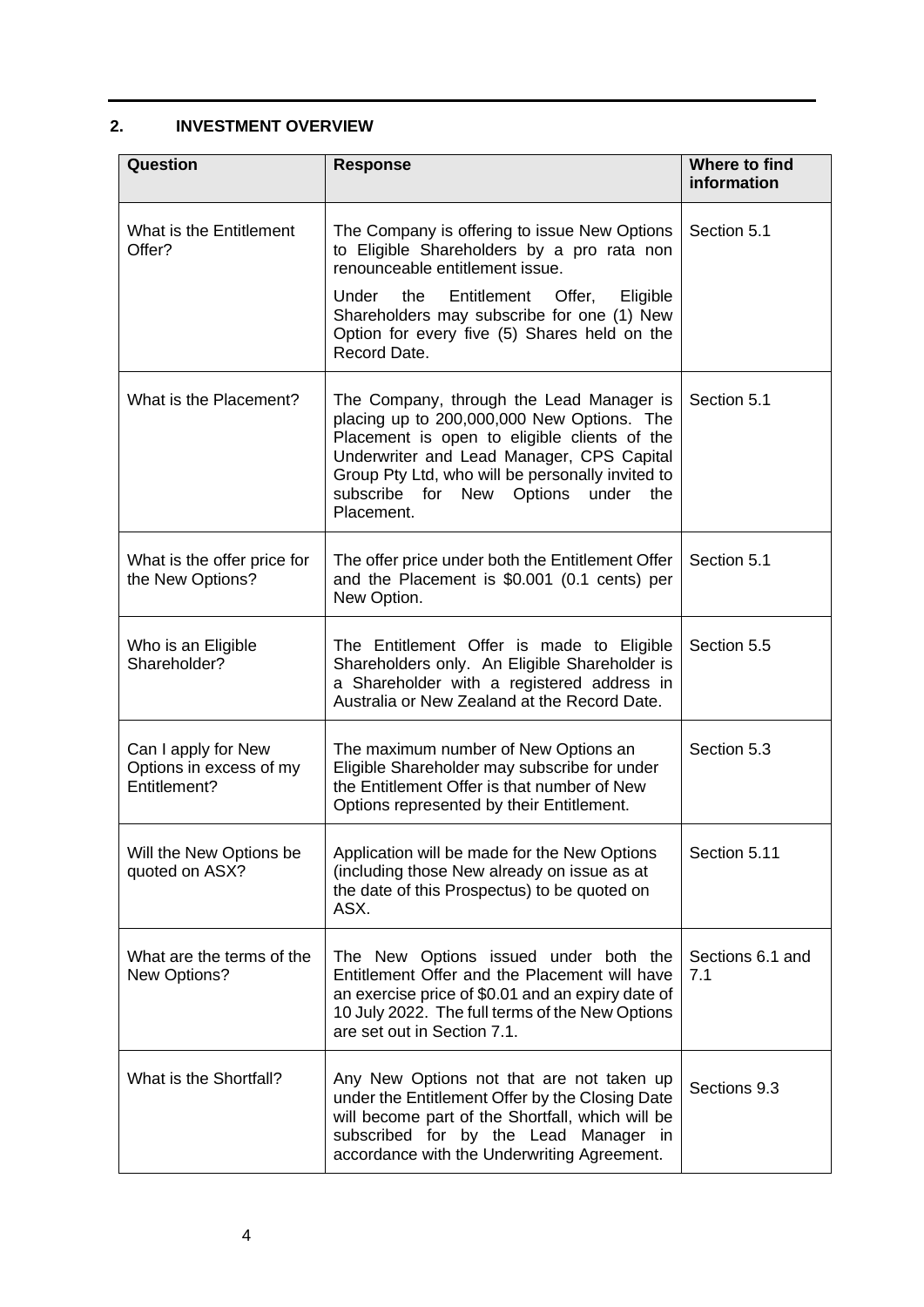| How many New Options<br>will be issued?                              | At the date of this Prospectus the maximum<br>number of New Options that will be issued<br>under the Entitlement Offer and Placement<br>assuming Full Subscription, is 475,0000,000<br>New Options.<br>Where Option holders who reside in Australia or<br>New Zealand exercise their New Options before<br>the Record Date, they will be entitled to<br>participate in the Entitlement Offer. This will<br>increase the maximum number of New Options<br>that may be issued under the Entitlement Offer.                                                                                                                                                                                                                                    | Section 5.1 |
|----------------------------------------------------------------------|---------------------------------------------------------------------------------------------------------------------------------------------------------------------------------------------------------------------------------------------------------------------------------------------------------------------------------------------------------------------------------------------------------------------------------------------------------------------------------------------------------------------------------------------------------------------------------------------------------------------------------------------------------------------------------------------------------------------------------------------|-------------|
| What is the amount that<br>will be raised under the<br>Offer?        | At the date of this Prospectus, the maximum<br>amount that may be raised under the<br>Prospectus is \$475,000 before expenses. If<br>existing Option holders who reside in Australia<br>and New Zealand exercise their New Options<br>before the Record Date so as to participate in<br>the Offer, the amount raised under the<br>Entitlement Offer may increase.                                                                                                                                                                                                                                                                                                                                                                           | Section 5.1 |
| What are the Underwriting<br>arrangements?                           | The Entitlement Offer is underwritten to the<br>amount of \$275,000 by CPS Capital. The<br>Placement is not underwritten.<br>The Underwriter must apply for Shortfall<br>Options in respect of the Entitlement Offer (if<br>there are any upon the completion of the<br>Entitlement Offer up to the Underwritten<br>Amount in accordance with the terms of the<br>Underwriting Agreement. The details of the<br>Underwriting Agreement are contained in<br>Section 9.3.<br>Underwriter may<br>terminate<br>The l<br>the<br>Underwriting Agreement in certain<br>circumstances, which terminating events are<br>customarily found in underwriting agreements<br>for issuers in the Company's circumstances<br>(see Section 9.3 for details). |             |
| What are the key<br>highlights of an<br>investment in the<br>Company | Avira currently holds two tenements within the<br>Paterson Range province in Western Australia<br>which is host to a number of substantial gold,<br>copper and tungsten mines and deposits,<br>including the Telfer gold-copper<br>mine.<br>Subsequent significant discoveries in 2018/19<br>made by Rio Tinto (Winu project) and the<br>Newcrest-Greatland Gold JV (Havieron project)<br>have reinvigorated interest in the province.<br>Mount Macpherson (E45/5572) licence<br>granted and Throssel Range (E45/5567)<br>application expected to be granted within<br>the current quarter.<br>Both projects are located in the Paterson<br>Range province and wedged between the                                                           | Section 6.1 |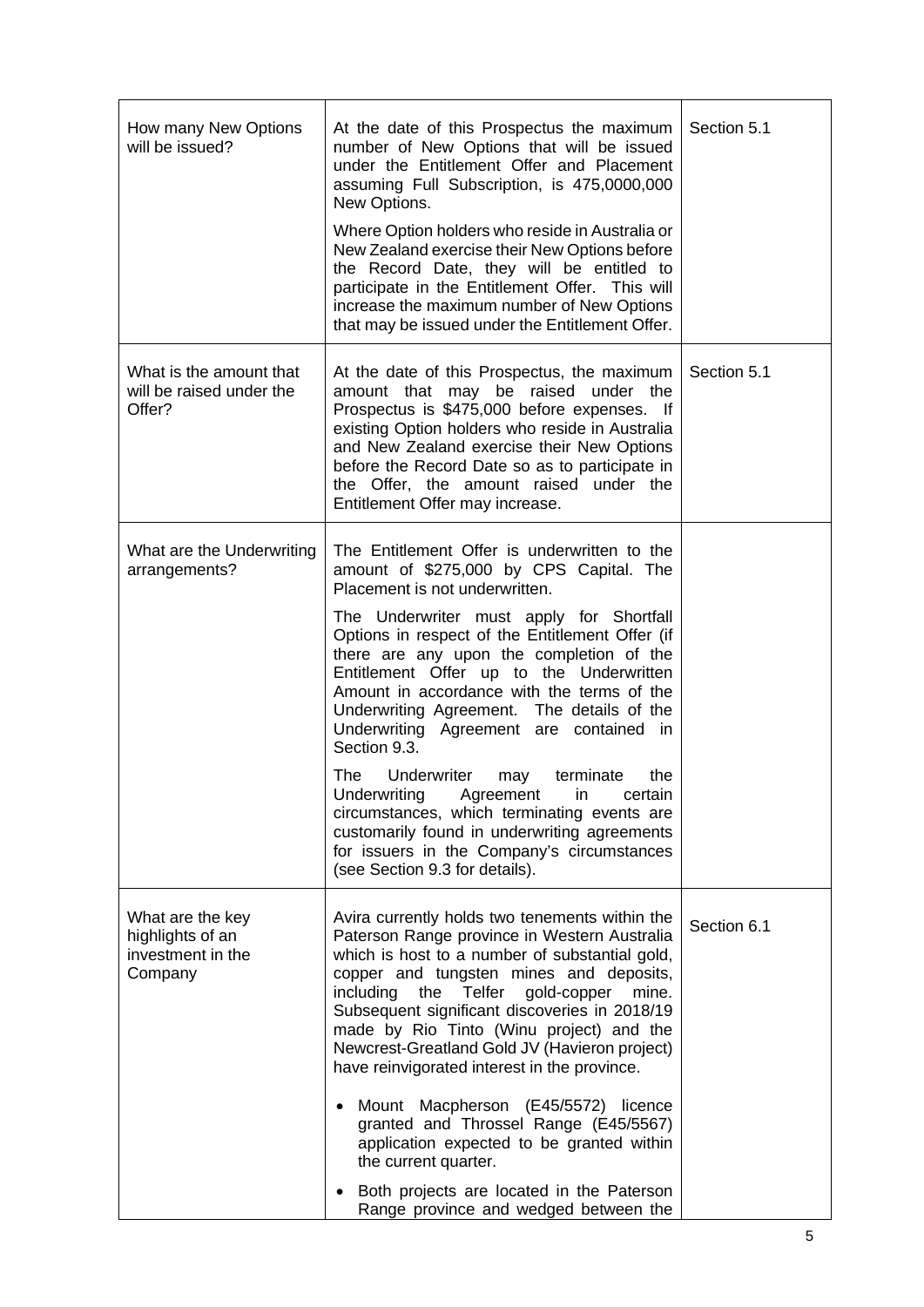|                                                                      | IGO/Metals X (\$32M) and IGO/Encounter<br>(\$15M) joint ventures and are considered<br>for<br>intrusion<br>prospective<br>related<br>mineralisation similar to the Telfer, Aria and<br>Nifty gold and copper deposits.<br>Potential follow-on exploration programs are<br>currently being worked up and will be<br>considered in due course as Avira continues to<br>identify and assess the value of additional<br>exploration expenditure in the East Pyramid<br>Range against other opportunities consistent<br>with the Company's focus on creating value for<br>its Shareholders in the resource exploration<br>space. |                       |
|----------------------------------------------------------------------|-----------------------------------------------------------------------------------------------------------------------------------------------------------------------------------------------------------------------------------------------------------------------------------------------------------------------------------------------------------------------------------------------------------------------------------------------------------------------------------------------------------------------------------------------------------------------------------------------------------------------------|-----------------------|
| What are the key risks of<br>a further investment in the<br>Company? | The<br>Offer<br>should<br>be<br>considered<br>highly<br>speculative. Before deciding to whether to apply<br>for New Options under the Offer, you should<br>carefully consider the risk factors set out in this<br>Prospectus, the information contained in other<br>sections of this Prospectus, and all other public<br>announcements and reports of the Company.<br>For further information on specific risks relevant<br>to the Company please refer to Section 4.2 and<br>Section 9. These risks include:<br>The Company's projects are early stage                                                                     | Sections 4.2 and<br>9 |
|                                                                      | exploration tenements with<br>significant<br>exploration risk.<br>The Company's future capital needs and<br>additional funding will be<br>required to<br>complete<br>exploration<br>the<br>proposed                                                                                                                                                                                                                                                                                                                                                                                                                         |                       |
|                                                                      | programme.<br>As a junior explorer with no production or<br>income, the Company is exposed to general<br>market and economic condition risks.                                                                                                                                                                                                                                                                                                                                                                                                                                                                               |                       |
|                                                                      | Please carefully consider these risks and the<br>risks contained in Section 4.2 and Section 8<br>before deciding whether or not to apply for New<br>Options.                                                                                                                                                                                                                                                                                                                                                                                                                                                                |                       |
| What is the purpose of<br>the Offer?                                 | The purpose of the Offer is to raise funds:<br>To satisfy the Company's pending working<br>capital requirements in respect of Phases 1<br>and<br>$\overline{2}$<br>of the<br>Company's proposed<br>exploration program on its projects:<br>Geological mapping, geo-chemical<br>1.<br>soils and stream sediment sampling.<br>Airborne<br>2.<br>magnetic<br>and<br>electromagnetic survey.<br>3.<br>Analysis<br>and<br>interpretation<br>οt<br>data<br>exploration<br>determine<br>to<br>prospective RC and Diamond drill<br>targets.<br>To provide general working capital.<br>To pay the costs of the Offer including the   | Section 6.1           |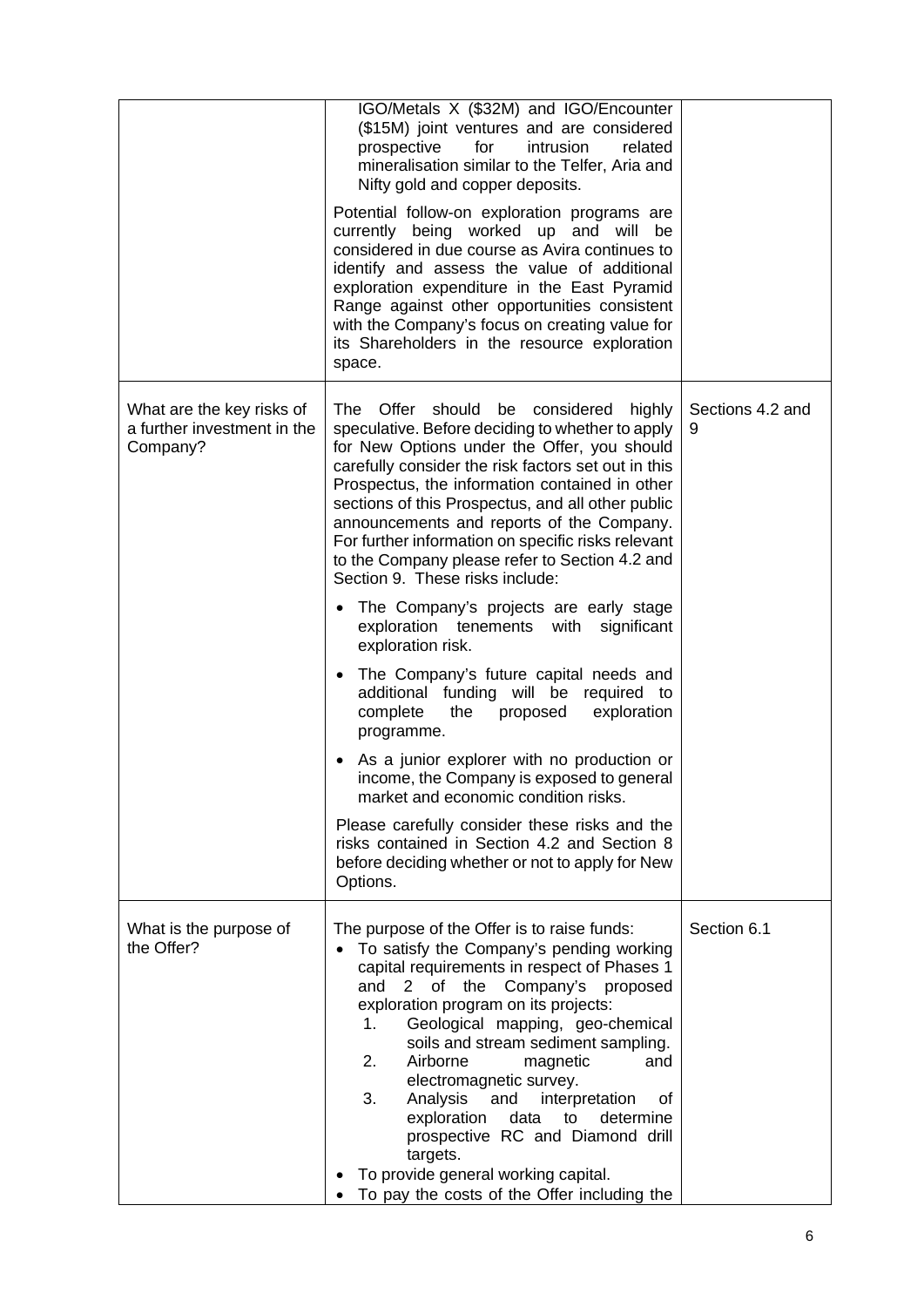|                                                                           | fees payable to the Underwriter.<br>A budget of how the Company intends to use<br>the funds at Full Subscription is set out in<br>Section 6.1.<br>As with any budget, new<br>circumstances may change the way the<br>Company applies the funds.                                                                                                                                                                                                                                  |             |
|---------------------------------------------------------------------------|----------------------------------------------------------------------------------------------------------------------------------------------------------------------------------------------------------------------------------------------------------------------------------------------------------------------------------------------------------------------------------------------------------------------------------------------------------------------------------|-------------|
| What is the effect of the<br>Offer on share capital and<br>cash reserves? | The effect of the Offer on the Company's share<br>capital and cash reserves is to:<br>Increase the number of Options on issue.<br>Increase<br>cash<br>reserves<br>by<br><b>up</b><br>to<br>approximately \$475,000 before the costs of<br>the Offer.                                                                                                                                                                                                                             | Section 6.2 |
| What is the effect of the<br>Offer on control of the<br>Company           | The Entitlement Offer is for one (1) New Option<br>for every five (5) Shares held by Eligible<br>Shareholders on the Record Date.<br>The<br>maximum dilution at Full Subscription (i.e. Full<br>Subscription of both the Entitlement Offer and<br>the Placement) that will be experienced by any<br>Shareholder on a fully diluted basis is<br>approximately 24% of its existing Shareholding.<br>The Offer is not expected to have any impact on<br>the control of the Company. | Section 6.8 |
| Who is the Lead Manager<br>to the Offer?                                  | CPS Capital Group Pty Limited has been<br>appointed as underwriter to the Entitlement<br>Offer and lead manager and broker to the<br>Placement under an agreement entered into<br>between the Company and CPS Capital, which<br>is summarised in Section 9.3.                                                                                                                                                                                                                    | Section 9.3 |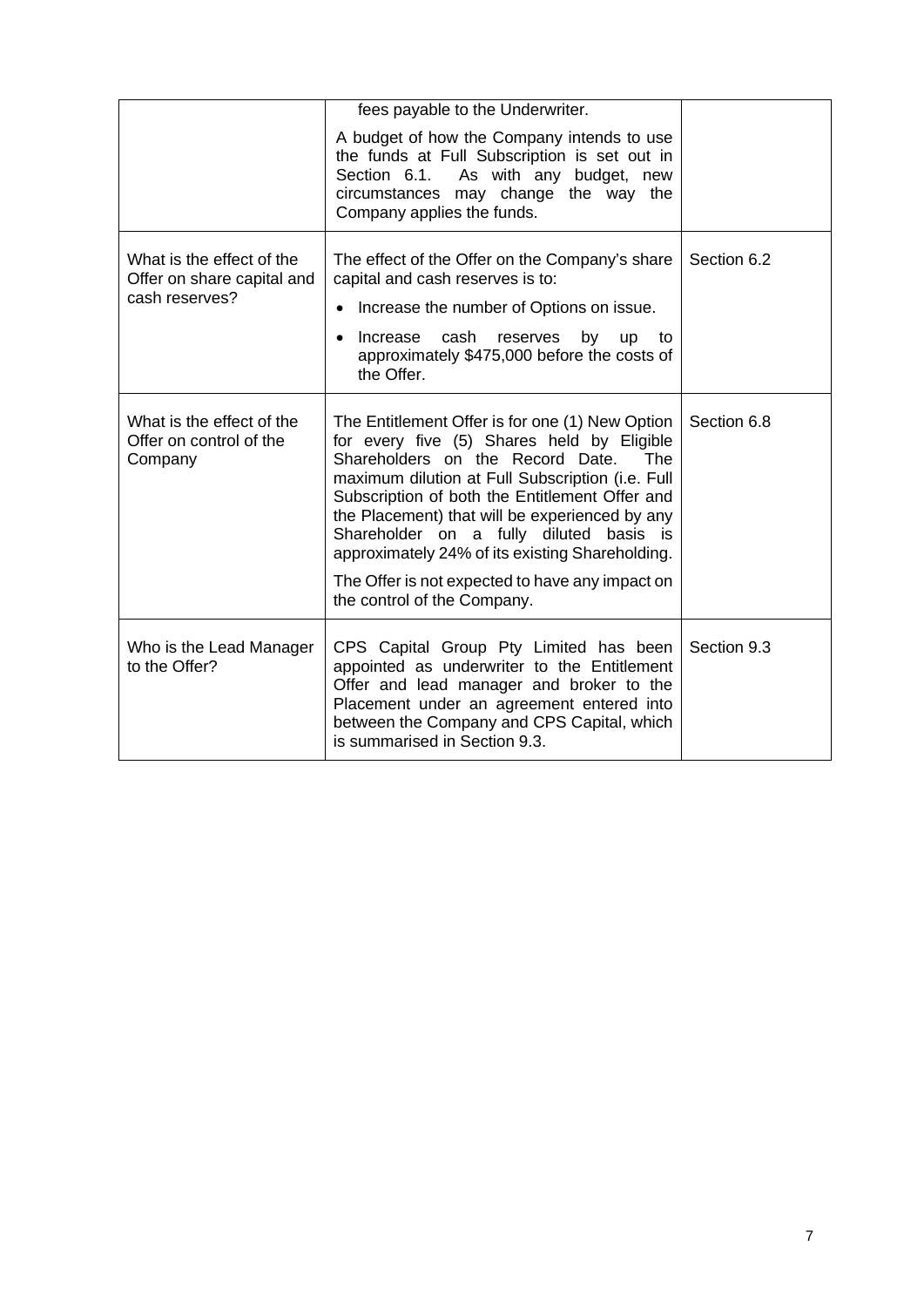| Can I sell my<br>Entitlements?                                 | No. The Entitlement Offer is non-renounceable<br>meaning your Entitlement is not transferable<br>and there will be no trading of rights on ASX.                                                                                                                                            | Sections 5.1 and<br>5.3 |
|----------------------------------------------------------------|--------------------------------------------------------------------------------------------------------------------------------------------------------------------------------------------------------------------------------------------------------------------------------------------|-------------------------|
| How can I accept my<br>Entitlement?                            | Eligible Shareholders are entitled to<br>All<br>subscribe for New Options under the Offer. If<br>you wish to take up your Entitlement you must<br>complete the Entitlement and Acceptance Form<br>that accompanies this Prospectus.                                                        | Sections 5.3 and<br>5.4 |
| How can I subscribe for<br>New Options under the<br>Placement? | The Placement is not open to the general<br>public. Selected eligible clients of the Lead<br>Manager will be personally invited to apply for<br>New Options under the Placement and will be<br>required to complete the Placement Application<br>Form that will accompany this Prospectus. | Section 5.5             |
| How can I obtain further<br>advice?                            | Please contact the Company Secretary on +61<br>8 6489 1600 at any time during business hours<br>(WST) until the Closing Date. Alternatively,<br>consult with your broker or other professional<br>adviser.                                                                                 | Section 5.16            |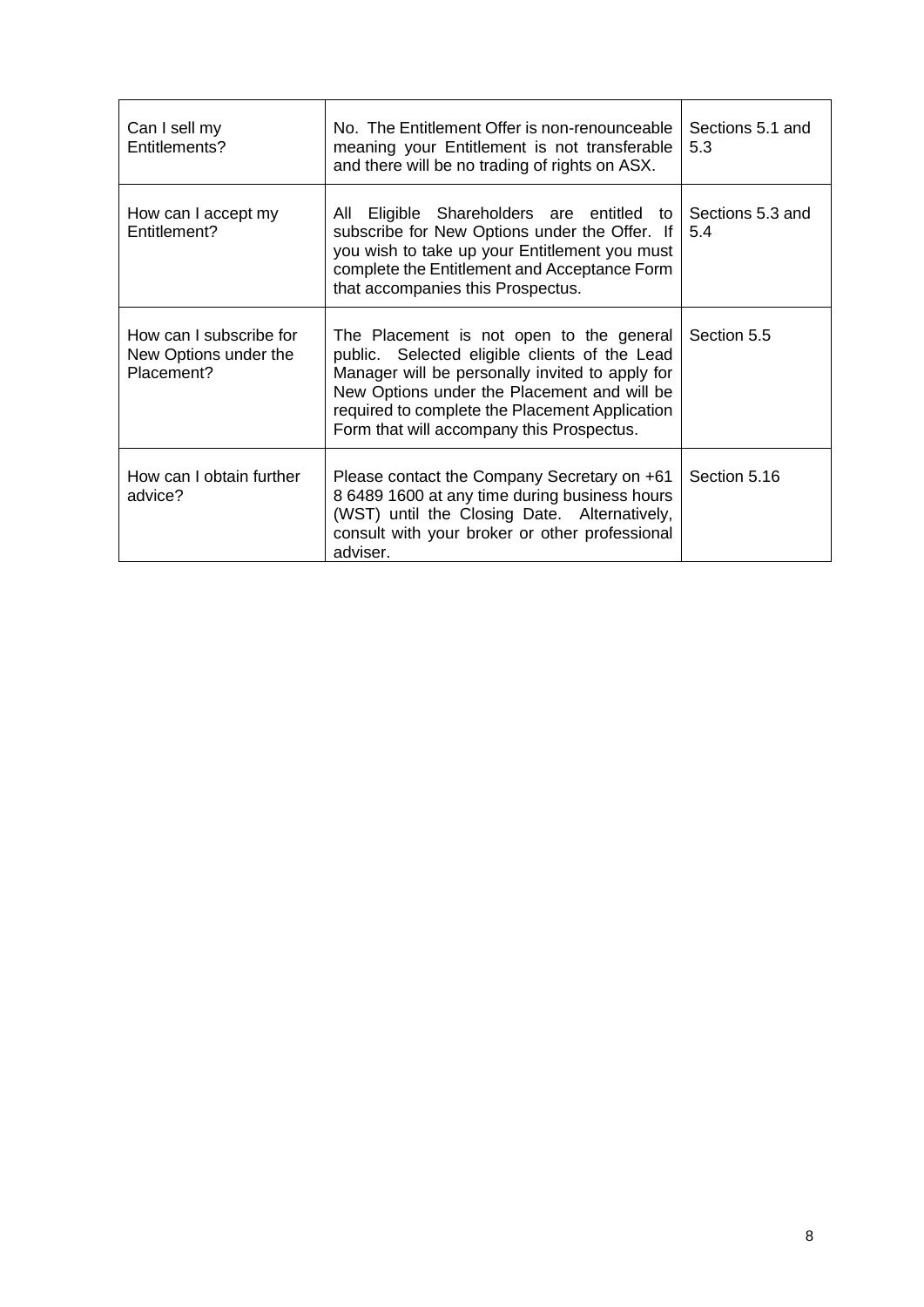# <span id="page-8-1"></span><span id="page-8-0"></span>**3. TIMETABLE AND IMPORTANT DATES**

# **Indicative timetable for Entitlement Offer**

| Lodgement of Prospectus with ASIC                                                                                         | Tuesday, 4 August 2020      |
|---------------------------------------------------------------------------------------------------------------------------|-----------------------------|
| Lodgement of Prospectus and Appendix 3B with ASX                                                                          | Wednesday, 5 August 2020    |
| (includes application for Quotation of New Options)                                                                       |                             |
| 'Ex' Date                                                                                                                 | Friday, 7 August 2020       |
| (Date from which Shares commence trading without the<br>entitlement to participate in the Entitlement Offer)              |                             |
| Record Date (for determining Entitlements) (5:00pm<br>WST)                                                                | Monday, 10 August 2020      |
| Prospectus with Entitlement and Acceptance Form sent<br>to Shareholders, and Entitlement Offer and the<br>Placement opens | Wednesday, 12 August 2020   |
| Last day to extend the Closing Date                                                                                       | Monday, 24 August 2020      |
| Closing Date*                                                                                                             | Thursday, 27 August 2020    |
| (5:00pm WST)                                                                                                              |                             |
| New Options quoted on ASX on a deferred settlement<br>basis                                                               | Friday, 28 August 2020      |
| Results of Offer announced and ASX notified of<br>Shortfall                                                               | Monday, 31 August 2020      |
| Issue of New Options and despatch of holding<br>statements                                                                | Wednesday, 2 September 2020 |
| Trading in New Options expected to commence*                                                                              | Thursday, 3 September 2020  |

\*The Directors may extend the Closing Date by giving at least three Business Days' notice to ASX prior to the Closing Date, subject to such date being no later than three months after the date of this Prospectus. As such the date the New Options are expected to commence trading on ASX may vary.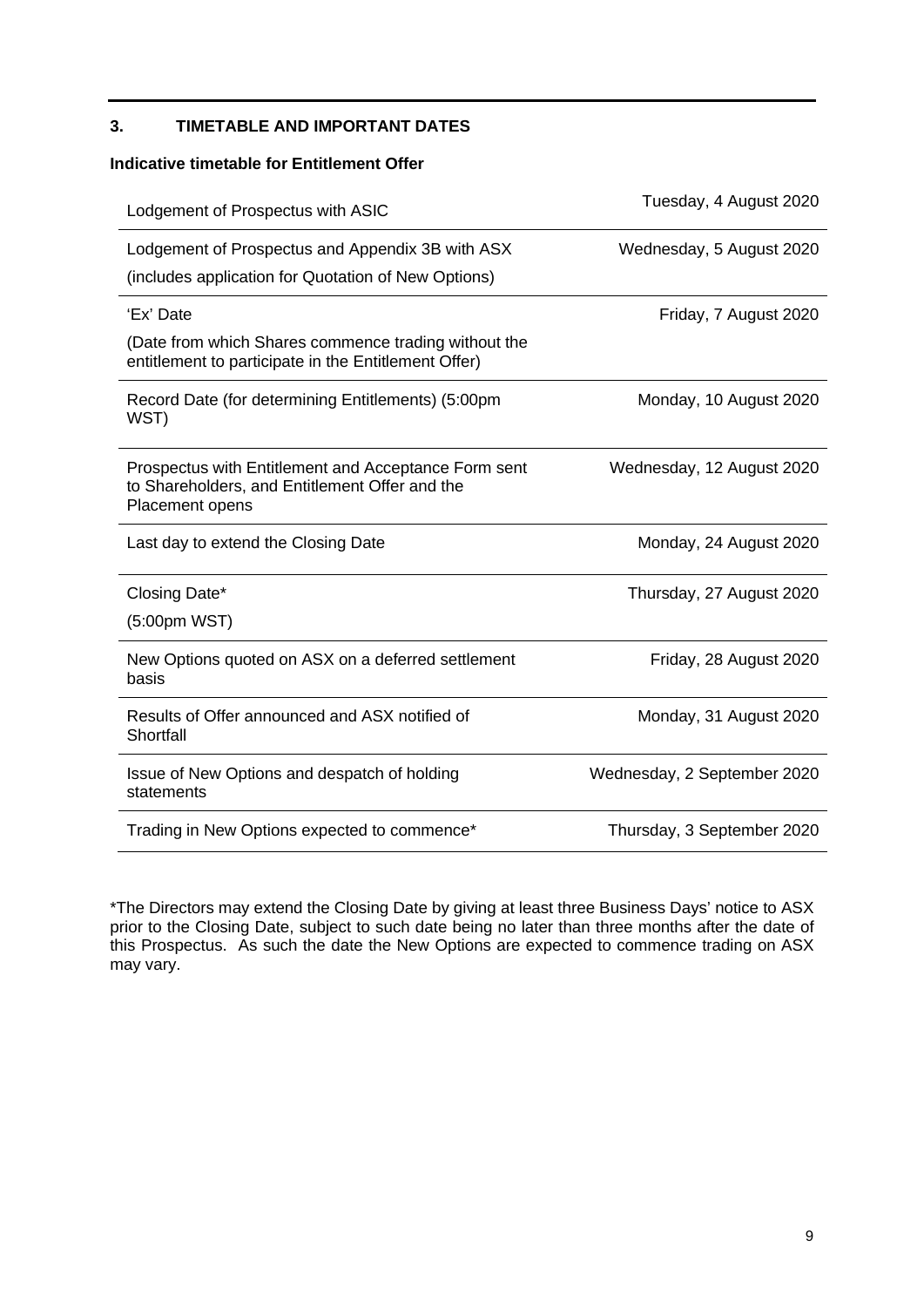# <span id="page-9-0"></span>**4. IMPORTANT NOTES**

This Prospectus is dated 4 August 2020 and was lodged with ASIC on that date. ASIC and its officers take no responsibility for the contents of this Prospectus. No person or entity is authorised to give any information or make any representation in connection with the Offer which is not contained in this Prospectus. Any information or representation not contained in this Prospectus must not be relied on as having been authorised by the Company in connection with the Offer or this Prospectus.

No New Options will be issued on the basis of this Prospectus later than 13 months after the date of this Prospectus.

The Entitlement Offer and the Placement may be accepted in whole or in part prior to the Closing Date subject to the rights of the Company to extend the Offer period or close the Offer early. Fractional Entitlements to New Options under the Entitlement Offer will be rounded up to the nearest whole number. Instructions for completion of the acceptance of your Entitlement are set out on the Entitlement and Acceptance Form which accompanies this Prospectus. The Placement is only available to the parties personally invited by the Company and/or the Lead Manager to participate in the Placement. An application for the New Options offered pursuant to the Placement can only be submitted with an original Placement Application Form which accompanies this Prospectus.

Applications by Eligible Shareholders for New Options offered pursuant to the Entitlement Offer must be submitted using an original Entitlement and Acceptance Form which accompanies this Prospectus and which sets out the Eligible Shareholder's Entitlement.

# *Shortfall*

A shortfall will arise at the Closing Date if valid applications received for New Options under the Entitlement Offer are less than the number of New Options offered under this Prospectus. The Lead Manager in consultation with the Company reserves the right, subject to the requirements of the Listing Rules and the Corporations Act, to place any Shortfall Options at their sole and absolute discretion within three months after the Closing Date.

It is important that you read this Prospectus in its entirety and, if in any doubt about whether to apply for New Options, seek professional advice. An investment in the New Options the subject of this Prospectus should be considered speculative. None of the Company, the Directors or any other person gives any guarantee as to the success of the Company, the repayment of capital, the payment of dividends, the future value of the New Options or the price at which the New Options will trade on the ASX.

This Prospectus is a transaction specific prospectus for an offer of continuously quoted securities (as defined in the Corporations Act). It has been prepared in accordance with section 713 of the Corporations Act and it does not contain the same level of disclosure as an initial public offering prospectus. In making representations in this Prospectus regard has been had to the fact that the Company is a disclosing entity for the purposes of the Corporations Act and certain matters may reasonably be expected to be known to investors and professional advisers whom they may consult.

# **4.1 Applicants Outside Australia and New Zealand**

The distribution of this Prospectus in jurisdictions outside Australia and New Zealand may be restricted by law and persons who come into possession of this Prospectus should seek advice on and observe any such restrictions. A failure to comply with these restrictions may violate applicable securities laws. This Prospectus does not, and is not intended to, constitute an offer in any place or jurisdiction in which, or to any person to whom, it would not be lawful to make such an offer or to issue this Prospectus. If you are resident a country other than Australia or New Zealand you should consult your professional advisers as to whether any governmental or other consents are required or whether any other formalities need to be considered and followed. The return of a completed Entitlement and Acceptance Form will be taken by the Company to constitute a representation and warranty by you that all relevant approvals have been obtained. No action has been taken by the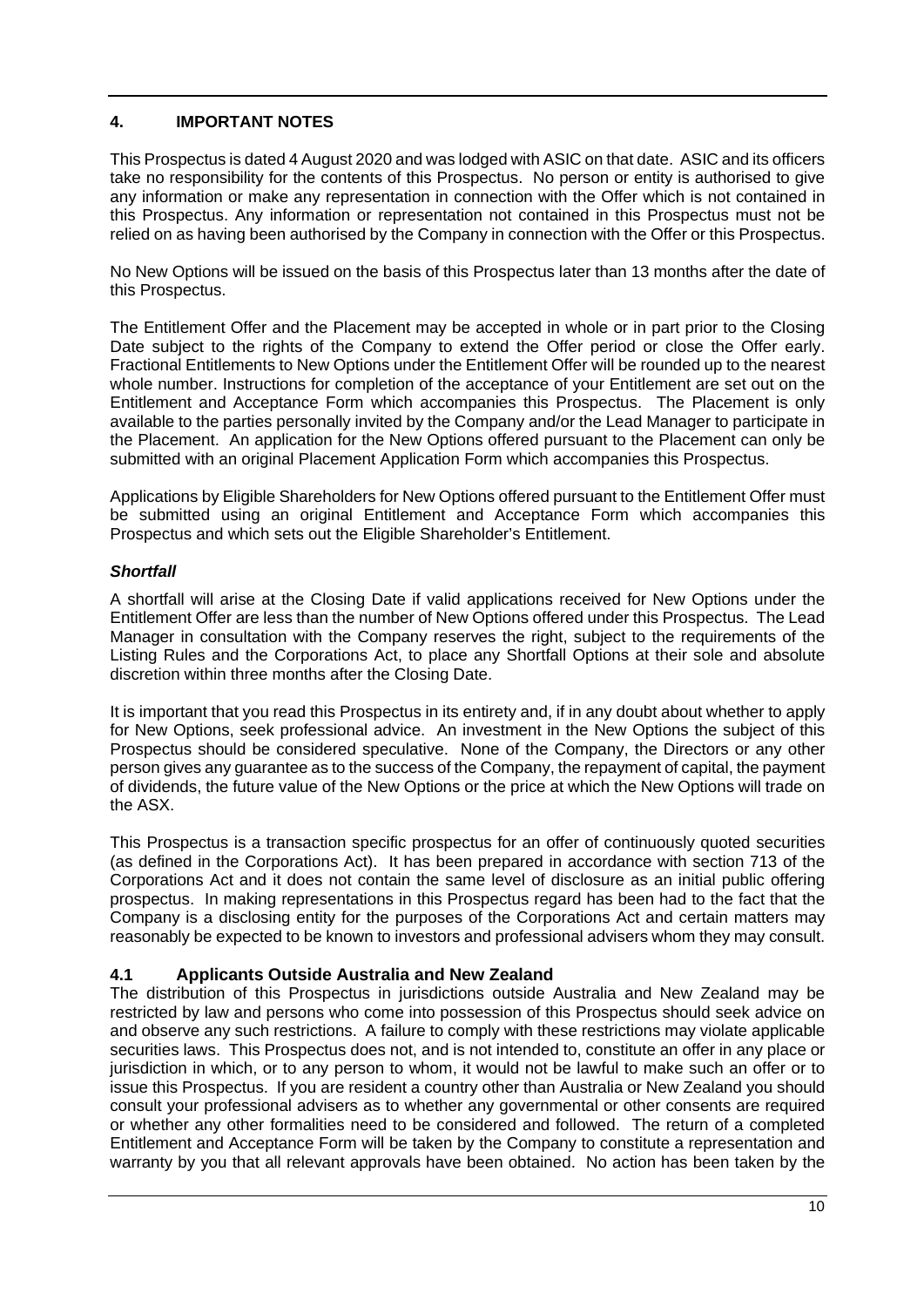Company to register or qualify the New Options or otherwise permit a public offering of the New Options the subject of this Prospectus in any jurisdiction outside of Australia and New Zealand.

# <span id="page-10-1"></span><span id="page-10-0"></span>**4.2 Key Risks**

You should be aware that subscribing for New Options the subject of this Prospectus involves a number of risks to the business, assets and operations of the Company that potentially influence the operating and financial performance of the Company.

**Avira is an exploration company and you should consider that an investment in the Company is speculative.**

**You should read this Prospectus in its entirety and, in particular, consider the key risk factors set out below and the Risk Factors in Section [8](#page-29-1) before deciding whether to apply for New Options under this Prospectus. You are urged to consider those risks carefully and, if necessary, also consult your professional advisers with any questions beforehand.** 

# **You should also note that the key risks below and the Risk Factors in Section [8](#page-29-1) are not an exhaustive list of all risks faced by the Company or by investors in the Company.**

Some risks can be mitigated by the use of appropriate safeguards and appropriate systems and controls by the Company, however some are unpredictable and outside the control of the Company and the extent to which they can be mitigated or managed is very limited or not possible.

Set out below are key and specific risks that the Company is exposed to and that may have a direct influence on the Company and its activities or assets, therefore affecting the value of an investment in the Company now and in the future.

# **Additional Requirements for Capital**

The Company's capital requirements depend on numerous factors. Depending on the Company's ability to generate income from its operations, the Company may require further financing in addition to amounts raised under the Offer. Any additional equity financing will dilute existing shareholdings, and debt financing (if available) may involve restrictions on future financing and operating activities. If the Company is unable to obtain additional financing as needed or unable to obtain it on acceptable terms (whether or not due to the Company's circumstances or economic and share market conditions or both), it may be required to reduce the scope of its operations and scale back its exploration programmes. This could have a material adverse effect on the Company's activities and the value of the Shares.

# **Title Risk**

Interests in tenements in Australia are governed by State legislation and are evidenced by the granting of licences or leases. Each licence or lease is for a specific term and has annual expenditure and reporting commitments, together with other conditions requiring compliance. Consequently, the Company could lose its title to or its interest in one or more of the tenements in which it has an interest if licence conditions are not met or if sufficient funds are not available to meet the minimum expenditure commitments.

The Company's tenements, and other tenements in which the Company may acquire an interest, will be subject to renewal, which is usually at the discretion of the relevant authority. If a tenement is not renewed the Company may lose the opportunity to discover mineralisation and develop that tenement.

# **Exploration Risks**

The Company's mining tenements are at various stages of exploration. The Company has not yet defined a JORC Code compliant resource on any of its projects, and in the event that one is defined there is no guarantee that it can be commercially exploited.

You should be aware that mineral exploration and development are high risk undertakings due to the high level of inherent uncertainty. There can be no assurance that exploration of the Company's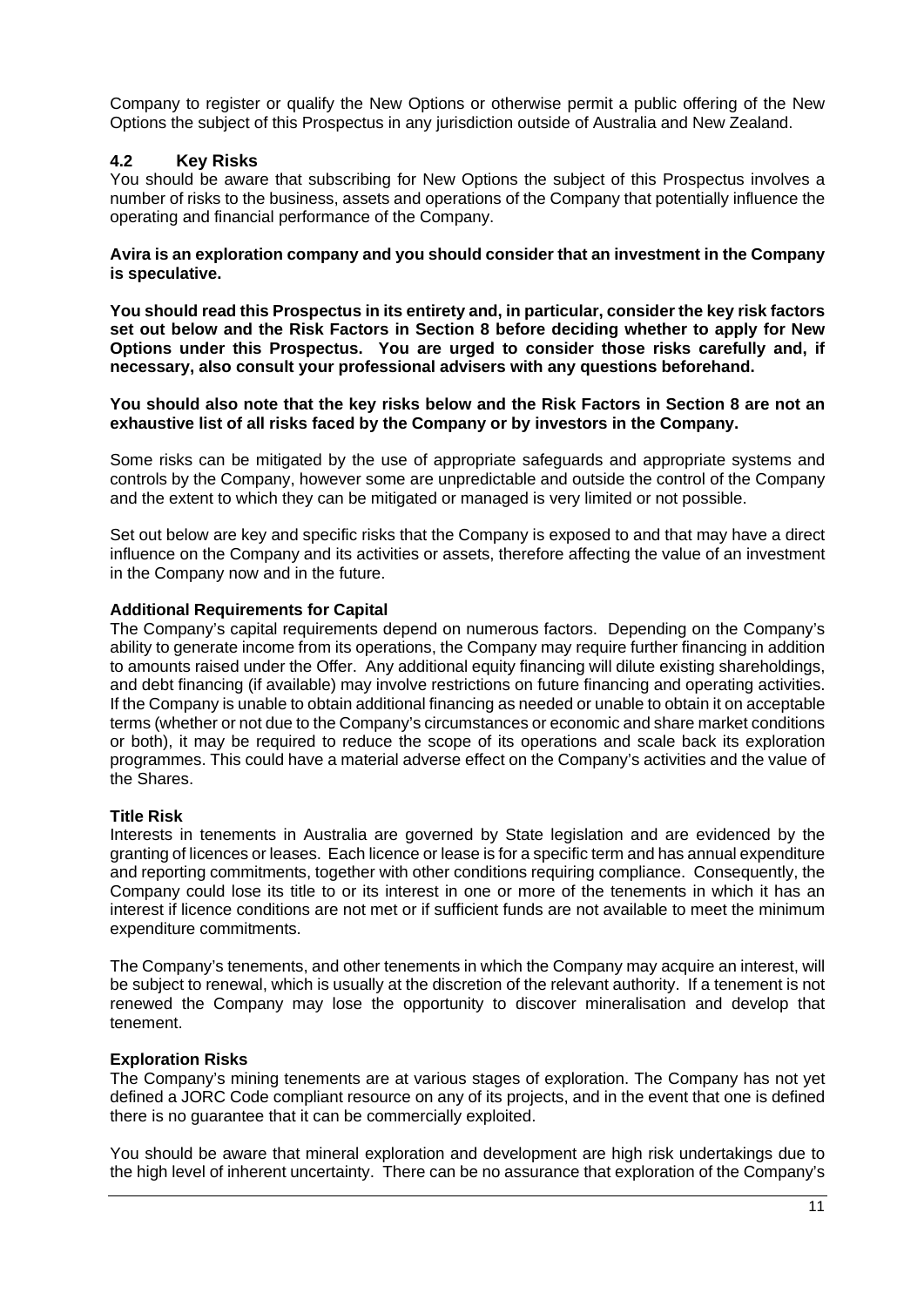tenements, or of any other tenements that may be acquired by the Company in the future, will result in the discovery of economic mineralisation. Even if economic mineralisation is discovered there is no guarantee that it can be commercially exploited.

The future exploration activities of the Company may be affected by a range of factors including geological conditions, limitations on activities due to seasonal weather patterns, unanticipated operational and technical difficulties, industrial and environmental accidents, native title process, changing government regulations and many other factors beyond the control of the Company.

The success of the Company will also depend on the Company having access to sufficient development capital, being able to maintain title to its projects and obtaining all required approvals for its activities. In the event that exploration programmes prove to be unsuccessful this could lead to a diminution in the value of the Company's projects, a reduction in the cash reserves of the Company and possible relinquishment of part or all of the Company's projects.

# **Access Risk - Native Title and Aboriginal Heritage**

The Company must comply with Aboriginal heritage legislation requirements and access agreements which require heritage survey work to be undertaken ahead of the commencement of mining operations. There are a number of registered Aboriginal heritage sites within the area of the Company's tenements. It is possible that some areas of those tenements may not be available for exploration due to Aboriginal heritage issues (whether in respect of registered sites or not). Under Western Australian and Commonwealth legislation the Company may need to obtain the consent of the holders of such interests before commencing activities on affected areas of the tenements. These consents may be delayed or given on conditions which are not satisfactory to the Company.

# **Reliance on Key Personnel**

The responsibility of overseeing the day to day operations of the Company depends on its management and its key personnel. The Company is aware of the need to have sufficient management to properly supervise the exploration and, if exploration is successful, the development of the Company's projects. As the Company's projects and prospects progress and develop the Board will continually monitor the management requirements of the Company and look to employ or engage additional personnel when and where appropriate to ensure proper management of the Company's projects. However there is a risk that the Company may not be able to secure personnel with the relevant experience at the appropriate time which may impact on the Company's ability to complete all of its planned exploration programmes within the expected timetable. Furthermore, you should be aware that no assurance can be given that there will be no adverse effect on the Company if one or more of its existing Directors or management personnel cease their employment or engagement with the Company.

# **Exploration Costs**

The exploration costs of the Company are based on certain assumptions with respect to the method and timing of exploration. By their nature these estimates and assumptions are subject to significant uncertainties and, accordingly, the actual costs may materially differ from these estimates and assumptions. Accordingly no assurance can be given that the cost estimates and the underlying assumptions will be realised in practice, which may materially and adversely affect the Company's operating and financial performance and the value of the New Options.

# **Contractual and Joint Venture Risk**

The Directors are not able to presently assess the risk of financial failure or default by a participant in any joint venture to which the Company is, or may become a party, or the insolvency or other failure by any of the contractors engaged by the Company for any exploration or other activity. Any such failure or default could adversely affect the operations and performance of the Company and the value of the New Options and Shares.

# **Termination of Underwriting Agreement**

As noted in Section [9.3,](#page-36-1) the Underwriter may terminate the Underwriting Agreement in certain circumstances including those set out in Section [9.3.](#page-36-1) In the event that the Underwriter terminates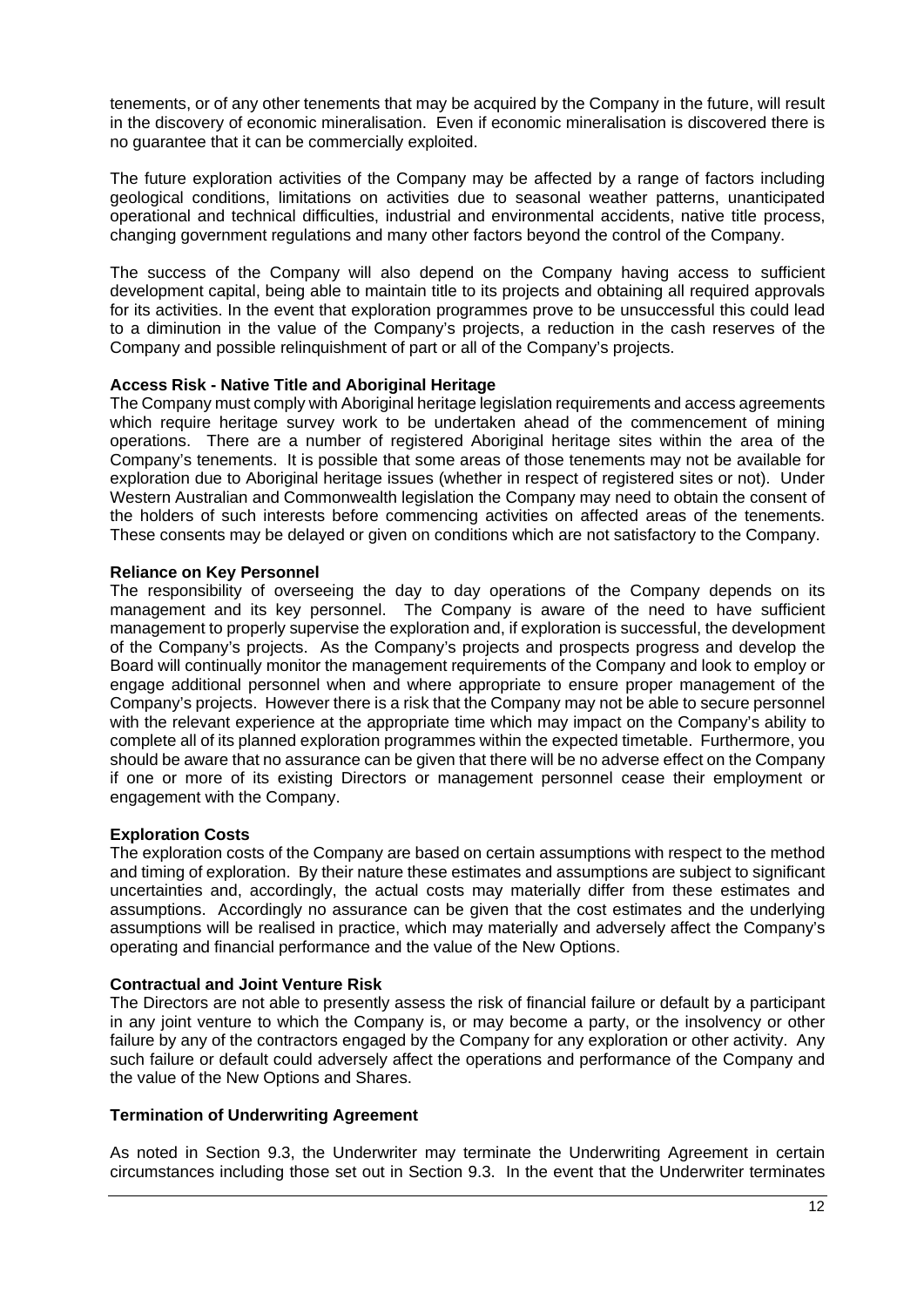the Underwriting Agreement or is otherwise not obliged to underwrite the Entitlement Offer for the Underwritten Amount, there is a risk that subscription under the Offer may not be sufficient to raise the Underwritten Amount and the purpose of the Offer may not be met in full.

# **Further risks associated with an investment in the Company are contained in Section [8.](#page-29-1)**

# **4.3 Forward Looking Statements**

This Prospectus contains forward looking statements which are identified by words such as 'may', 'could', 'believes', 'estimates', 'targets', 'expects' or 'intends' and other similar words that involve risks and uncertainties.

These statements relate to intentions and future acts and events. They are not guarantees of future performance and involve known and unknown risks, uncertainties, assumptions and other important factors, many of which are beyond the control of the Company, the Directors and the Company's management, which could cause these future acts, events and circumstances to differ from the way or manner in which they are expressly or implicitly portrayed in this Prospectus. Some of these risk factors are set out in Section [4.2](#page-10-1) and Section [8.](#page-29-1)

The Company does not intend to update or review forward looking statements, or to publish prospective financial information in the future, regardless of whether new information, future events or any other factors affect the information contained in this Prospectus, except where required by law.

The Company cannot and does not give any assurance that the results, performance or achievements expressed or implied by the forward looking statements contained in this Prospectus will actually occur, and potential investors are cautioned not to place undue reliance on these forward looking statements.

# **4.4 Electronic Prospectus**

ASIC has exempted compliance with certain provisions of the Corporations Act to allow distribution of an electronic prospectus and an electronic application form on the basis of a paper prospectus lodged with ASIC, and the publication of notices referring to an electronic prospectus or electronic application form, subject to compliance with certain conditions.

This Prospectus will be issued in paper form and as an electronic prospectus which may be accessed on the internet at the Company's website at [www.aviraresourcesltd.com.au.](http://www.aviraresourcesltd.com.au/) If you are accessing the electronic version of this Prospectus for the purpose of making an investment in the Company, you must be an Australian resident and must only access this Prospectus from within Australia.

If you have received this Prospectus as an electronic prospectus, please ensure that you have received the entire Prospectus accompanied by the Entitlement and Acceptance Form. If you have not, please contact the Company (see the Corporate Directory in Section 1 for the Company's contact details) and the Company will send you, at no cost to you, either a hard copy or a further electronic copy of the Prospectus or both during the Offer period.

The Corporations Act prohibits any person passing an Entitlement and Acceptance Form on to another person unless it is attached to a hard copy of this Prospectus or it accompanies the complete and unaltered version of this Prospectus. The Company reserves the right not to accept an Entitlement and Acceptance Form from a person if it has reason to believe that when that person was given access to the electronic Entitlement and Acceptance Form, it was not provided together with the electronic Prospectus and any relevant supplementary or replacement prospectus or any of those documents were incomplete or altered.

# **4.5 Website**

No document or information on the Company's website is incorporated by reference into this Prospectus.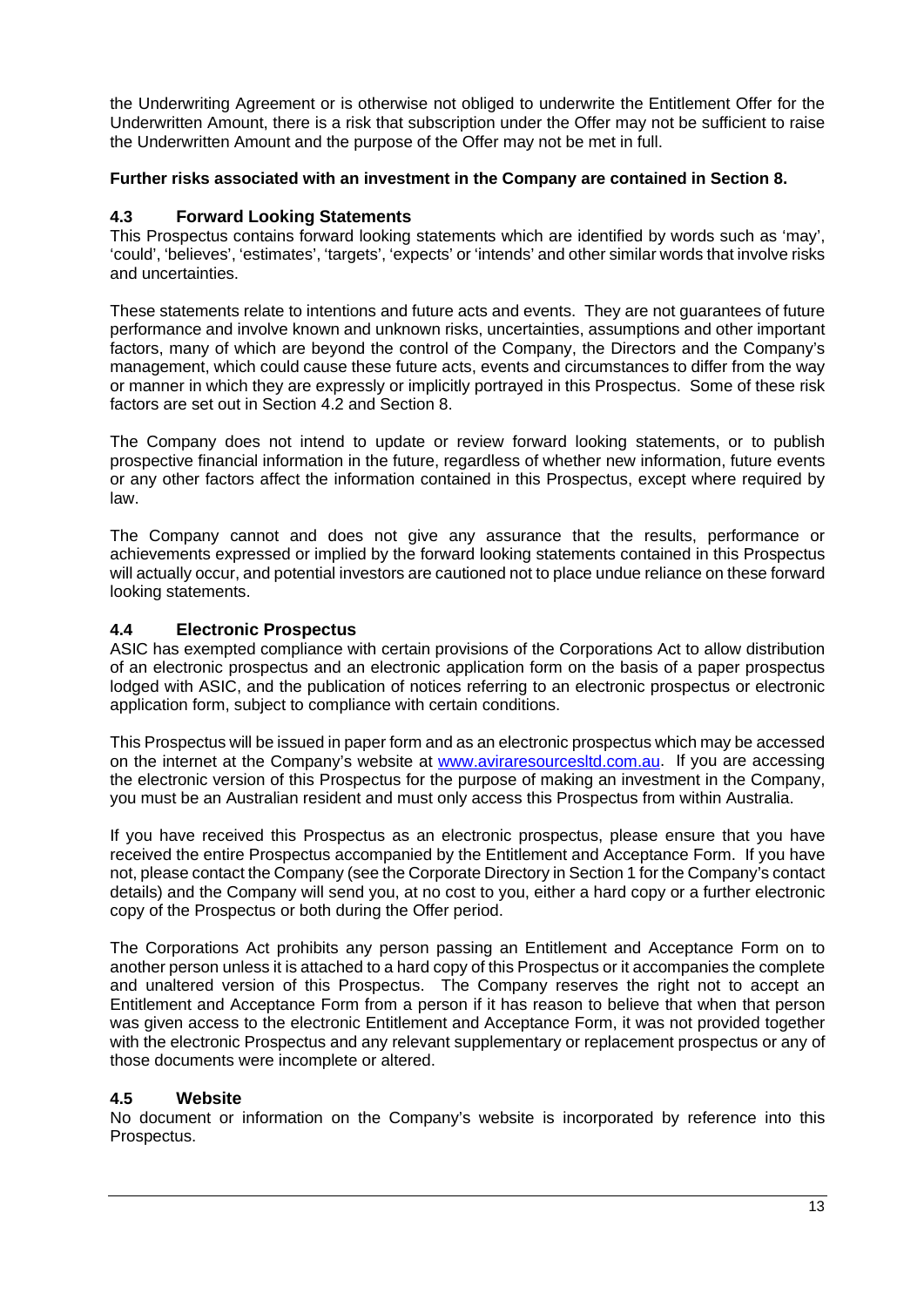# **4.6 Definitions**

Throughout this Prospectus abbreviations and defined terms are used. Defined terms are generally identifiable by the use of an upper case first letter and the definitions of those terms are contained in the Glossary in Section [10.](#page-41-1)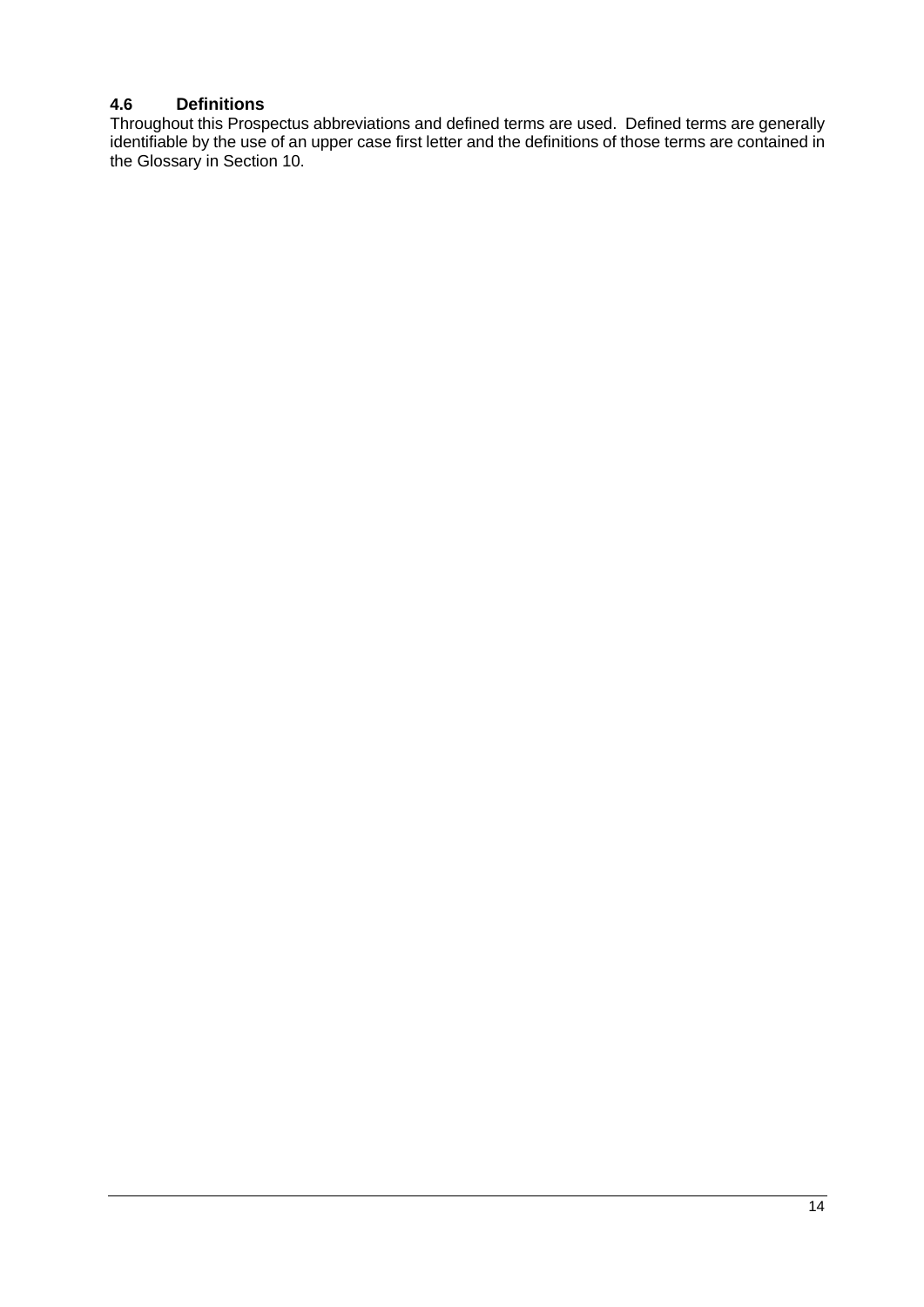# <span id="page-14-0"></span>**5. DETAILS OF THE OFFER**

# <span id="page-14-1"></span>**5.1 The Offer**

# *Entitlement Offer*

The Entitlement Offer is being made as a non-renounceable entitlement offer of one (1) New Option (exercisable at \$0.01 on or before 10 July 2022) for every five (5) Shares held by Shareholders registered at the Record Date at an issue price of \$0.001 per New Option. Where the determination of the Entitlement of any Eligible Shareholder results in a fraction of a New Option, such fraction will be rounded up to the nearest whole New Option.

Based on the capital structure of the Company at the date of this Prospectus, a maximum of 275,000,000 New Options will be issued pursuant to the Entitlement Offer to raise up to \$275,000. As at the date of this Prospectus the Company has 107,272,728 Options on issue that may be exercised prior to the Record Date to participate in the Entitlement Offer. Please refer to Section [6.5](#page-22-0) for information on the exercise price and expiry date of the Options on issue.

The Entitlement Offer is non-renounceable. Accordingly an Eligible Shareholder may not sell or transfer part or all of their Entitlement.

# *Placemen*t

Under the Placement up to 200,000,000 New Options are being offered for subscription at an issue price of \$0.001 per New Option. The New Options are exercisable at \$0.01 on or before 10 July 2022.

The Placement will only be made to selected clients of the Lead Manager by private invitation to those parties and is not open to the general public

Shares issued upon exercise of the New Options will rank equally with the Shares on issue at the date of this Prospectus. Please refer to Section [7](#page-25-2) for further information regarding the rights and liabilities attaching to the New Options.

The purpose of the Offer and the intended use of funds raised under the Offer are set out in Sections [2](#page-3-1) and [6.1.](#page-20-3)

# **5.2 Minimum Subscription**

There is no minimum subscription under the Offer.

# <span id="page-14-2"></span>**5.3 Actions Eligible Shareholders May Take**

The number of New Options to which Eligible Shareholders are entitled (your Entitlement) is shown on the personalised Entitlement and Acceptance Form accompanying this Prospectus.

If you are an Eligible Shareholder you may do any of the following:

- (i) take up your full Entitlement (refer to Section [5.3\(a\)\)](#page-15-1);
- (ii) partially take up your Entitlement and allow the balance to lapse (refer to Section [5.3\(b\)\)](#page-15-2); or
- (iii) decline to take up your Entitlement by taking no action (refer to Section [5.3\(c\)\)](#page-15-3).

The Entitlement Offer is a pro rata offer to Eligible Shareholders. Eligible Shareholders who do not take up their Entitlements in full will not receive any amounts in respect of the Entitlements that they do not take up, and will have a reduced (i.e. diluted) percentage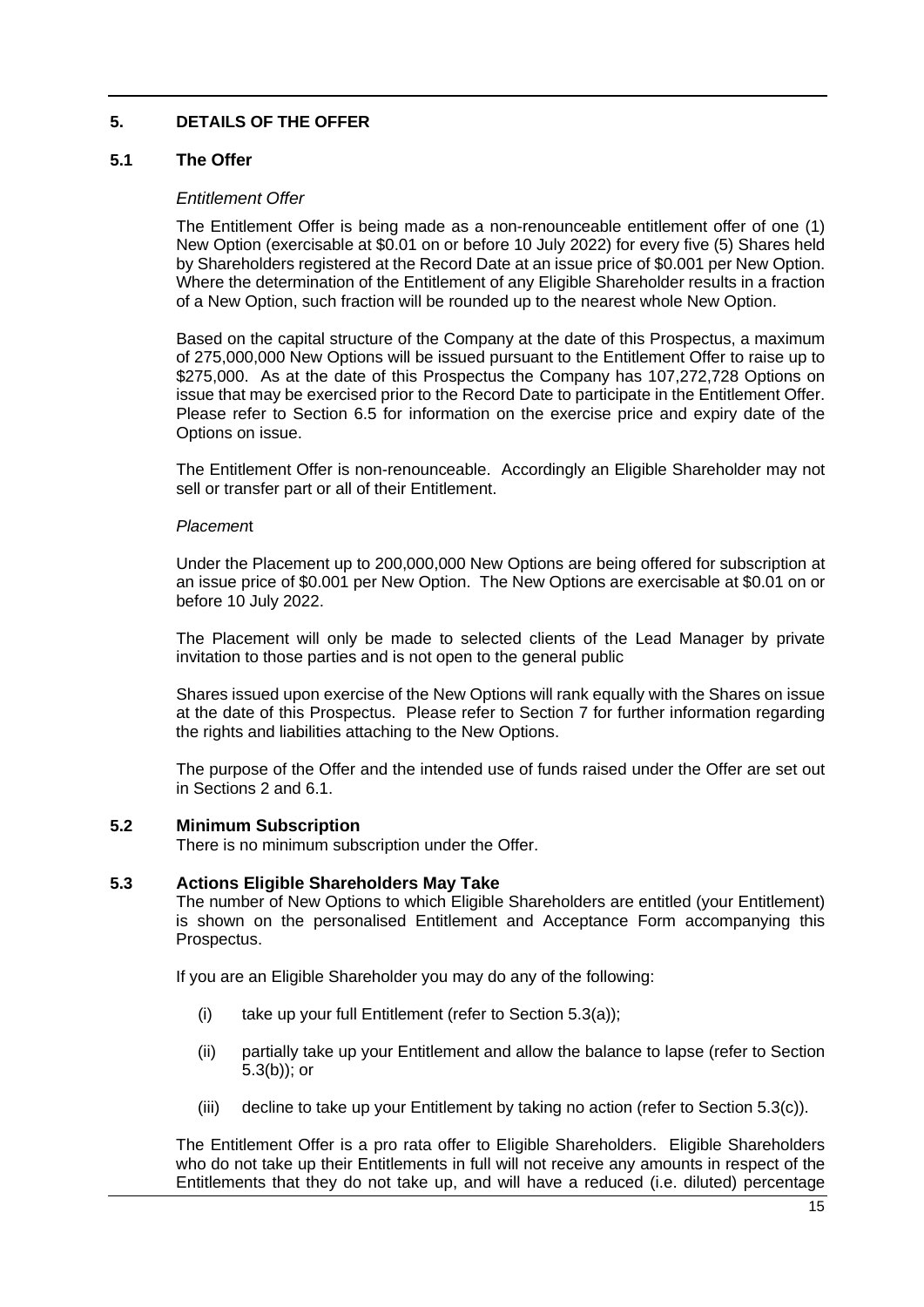shareholding in the Company after implementation of the Offer when considered on a fully diluted basis. However the number of Shares held at the Record Date and the rights attached to those Shares will not be affected.

Eligible Shareholders who take up their Entitlement in full will not reduce (i.e. dilute) their percentage shareholding in the Company after implementation of the Offer.

Entitlements cannot be traded on ASX or any other exchange, nor can they otherwise be transferred.

# <span id="page-15-1"></span>(a) **Accept all of your Entitlement**

Eligible Shareholders who wish to accept the Entitlement Offer and take up all of their Entitlement should complete the accompanying Entitlement and Acceptance Form and follow the steps required for payment in Section [5.4.](#page-15-4)

# <span id="page-15-2"></span>(b) **Partially take up your Entitlement and allow the balance to lapse**

Eligible Shareholders who wish to take up part of their Entitlement and allow the balance of their Entitlement to lapse, should select and complete the accompanying Entitlement and Acceptance Form for the number of New Options they wish to take up and follow the steps required for payment in Section [5.4.](#page-15-4)

Where Eligible Shareholders take no action with the balance of their Entitlement and they lapse then the New Options representing the balance of their Entitlement will become part of the Shortfall and will be taken up by the Underwriter in accordance with Section [9.3.](#page-36-1)

# <span id="page-15-3"></span>(c) **Decline to take up your Entitlement by taking no action**

Eligible Shareholders who do not wish to take up their Entitlement should do nothing. Where Eligible Shareholders take no action with their Entitlement, their Entitlement will be taken up by the Underwriter in accordance with Section [9.3.](#page-36-1)

You should also note that if you do not take up your Entitlement, you will continue to own the same number of Shares and Options however your percentage shareholding in the Company on a **fully diluted** basis will be reduced.

# <span id="page-15-4"></span><span id="page-15-0"></span>**5.4 Payment for New Options under the Entitlement Offer**

If you are an Eligible Shareholder and wish to accept the Entitlement Offer and:

- (i) take up all of your Entitlement;
- (ii) take up part of your Entitlement,

you can do so by making a payment via BPAY®[1.](#page-15-5)

Your personalised Entitlement and Acceptance Form sets out instructions on how to make payment of your Application Money by BPAY®, which including the biller code and your unique reference number. The Application Money is equal to \$0.001 per New Option multiplied by the number of New Options you wish to subscribe for (if you are not taking up all of your Entitlement you will need to calculate this amount yourself). If you have multiple holdings you will also have multiple customer reference numbers. You must use the reference number shown on each Entitlement and Acceptance Form to pay for each holding separately. You can only make a payment via BPAY® if you are the holder of an account with an Australian financial institution that supports BPAY<sup>®</sup> transactions.

<span id="page-15-5"></span><sup>1</sup> registered to BPAY Limited ABN 69 079 137 518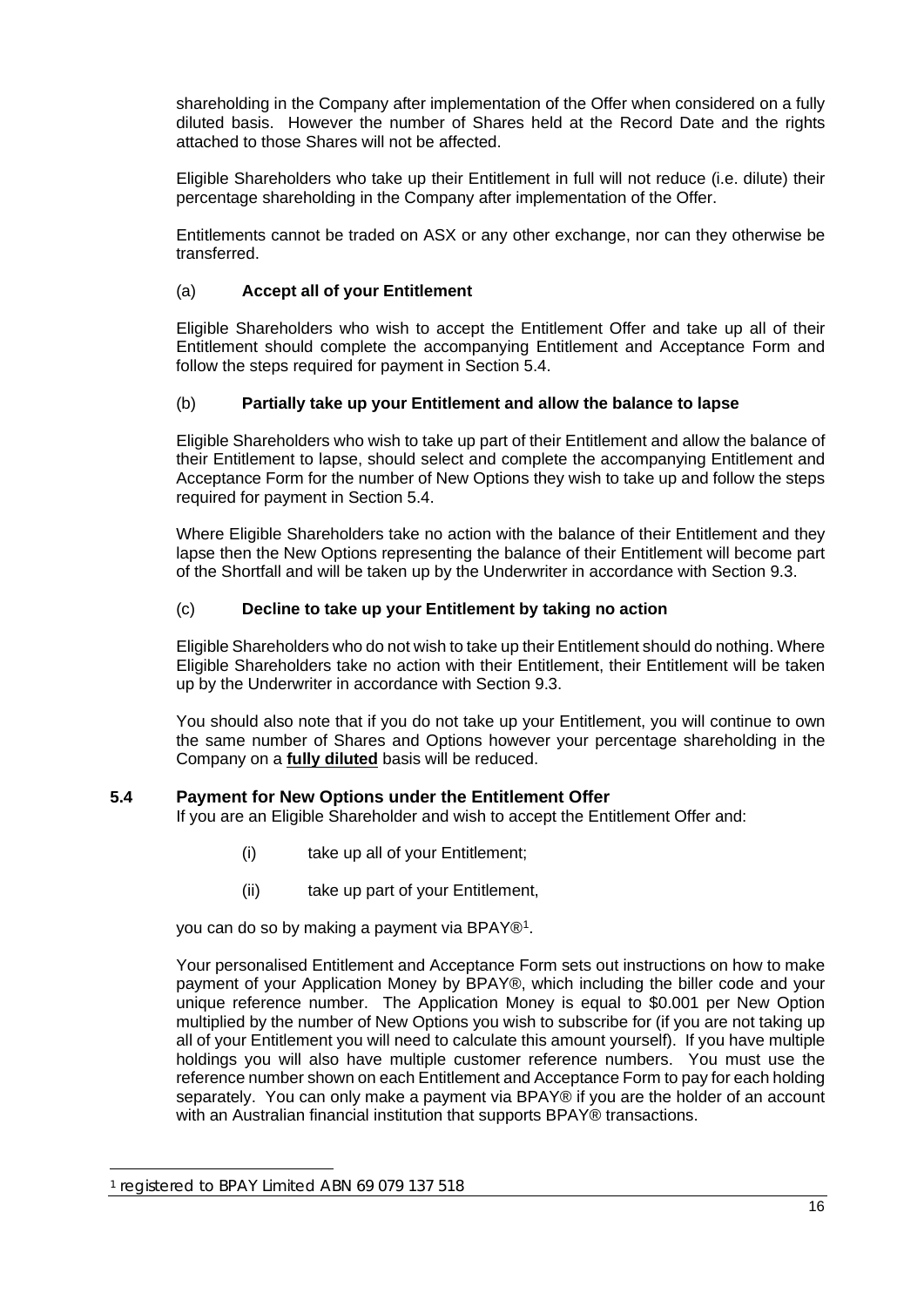Please note that by making a payment via BPAY®:

- (a) you do not need to submit the personalised Entitlement and Acceptance Form but are taken to make the statements on that form; and
- (b) you are deemed to have taken up your Entitlement in respect of such whole number of New Options which is covered in full by your Application Money (the amount of your payment received will be divided by \$0.001) which will be deemed to be the total number of New Options you are applying for.

You need to ensure that your BPAY® payment is received by the Share Registry by no later than 5:00pm WST on the Closing Date (subject to variation).

# **Applicants should be aware that their own financial institution may implement earlier cut-off times with regards to electronic payment and should take this into consideration when making payment. It is your responsibility to ensure that funds submitted through BPAY® are received by 5:00pm WST on the Closing Date (subject to variation).**

By taking up all or part of your Entitlement you will be deemed to have represented that you are in compliance with all relevant selling restrictions and otherwise agree to all the terms and conditions of the Offer as set out in this Prospectus.

The Company shall not be responsible for any postal or delivery delays or delay in the receipt of the BPAY® payment.

# <span id="page-16-1"></span><span id="page-16-0"></span>**5.5 How to Apply for New Options under the Placement**

An application for New Options offered under the Placement by persons invited by CPS Capital to apply must be made using the Placement Application Form. The completed Placement Application Form must be emailed to CPS Capital at [Kelly.smith@cpscapital.com.au.](mailto:Kelly.smith@cpscapital.com.au) Payments for New Options under the Placement must be made by electronic funds transfer, using the details set out on the Placement Application Form.

# **5.6 Eligible Shareholders**

## *Entitlement Offer*

The Offer is only open to Eligible Shareholders. Eligible Shareholders are those Shareholders who hold Shares and have a registered address in Australia or New Zealand as at 5:00pm WST on the Record Date.

The Company will notify Ineligible Shareholders of the Offer, provide them with details of the Offer and advise them that the Company is not extending the Offer to Ineligible Shareholders.

## *Placement*

The Placement is open to eligible clients of the Underwriter and Lead Manager, CPS Capital, who have received a personal invitation from CPS Capital to subscribe for New Options under the Placement.

# **5.7 Applicants Outside Australia and New Zealand**

The Entitlement Offer is not being made to Shareholders with a registered address outside Australia and New Zealand.

The Company is of the view that it is unreasonable to make the Entitlement Offer to Shareholders with registered addresses outside of Australia and New Zealand, having regard to: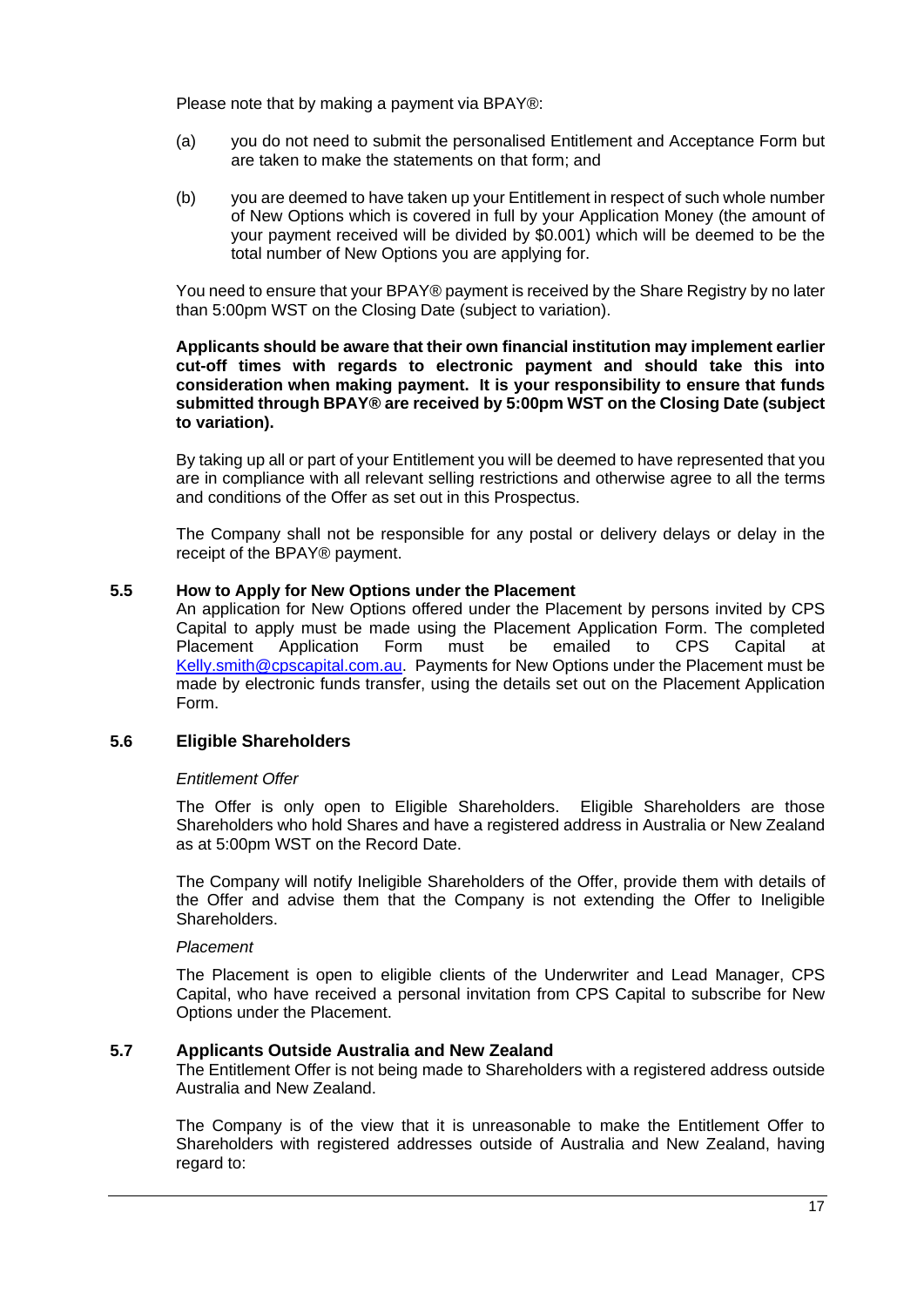- (a) the number of Shareholders with registered addresses outside of Australia and New Zealand;
- (b) the number and value of the New Options that would be offered to Shareholders with registered addresses outside of Australia and New Zealand; and
- (c) the cost of complying with the legal requirements and requirements of regulatory authorities in other overseas jurisdictions.

Accordingly, the Company is not required to make the Entitlement Offer to Shareholders with registered addresses outside of Australia and New Zealand.

The Company will send each Shareholder to whom it will not make the Entitlement Offer details of the Entitlement Offer and advise that it will not make the Entitlement Offer to them.

The distribution of this Prospectus in jurisdictions outside Australia and New Zealand may be restricted by law and persons who come into possession of this Prospectus should seek advice on and observe any such restrictions. A failure to comply with these restrictions may violate those applicable laws. This Prospectus does not, and is not intended to, constitute an offer or invitation to subscribe in any place or jurisdiction in which, or to any person to whom, it would not be lawful to make such an offer or to issue this Prospectus. If you are resident a country other than Australia or New Zealand you should consult your professional advisers as to whether any governmental or other consents are required or whether any other formalities need to be considered and followed. The return of a completed Entitlement and Acceptance Form will be taken by the Company to constitute a representation and warranty by you that all relevant approvals have been obtained. No action has been taken by the Company to register or qualify the New Options or otherwise permit a public offering of the New Options the subject of this Prospectus in any jurisdiction outside of Australia and New Zealand.

The New Options are not being offered or sold to the public within New Zealand other than to existing Shareholders with registered addresses in New Zealand for whom the offer of New Options is being made in reliance on the *Securities Act (Overseas Companies) Exemption Notice 2013* (New Zealand). This Prospectus has not been registered, filed with or approved by any New Zealand regulatory authority under the *Securities Act 1978* (New Zealand). This Prospectus is not an investment statement or prospectus under New Zealand law and is not required to, and may not, contain all the information that an investment statement or prospectus is required to contain under New Zealand Law.

Shareholders with registered addresses in Australia or New Zealand holding Shares on behalf of persons who are resident overseas are responsible for ensuring that taking up an Entitlement does not breach regulations in the relevant overseas jurisdiction. Return of a duly completed Entitlement and Acceptance Form will be taken by the Company to constitute a representation that there has been no breach of those regulations.

# **5.8 Nominees, trusts and custodians**

Nominees, trusts and custodians must not distribute any part of this Prospectus or any Entitlement and Acceptance Form in any country outside Australia, except to beneficial Shareholders in New Zealand.

## **5.9 Implications on Acceptance**

Returning a completed Entitlement and Acceptance Form or Placement Application Form or paying any Application Money via BPAY® for the Entitlement Offer and electronic funds transfer for the Placement will be taken to constitute a representation by you that you:

(a) agree to be bound by the terms of the Offer;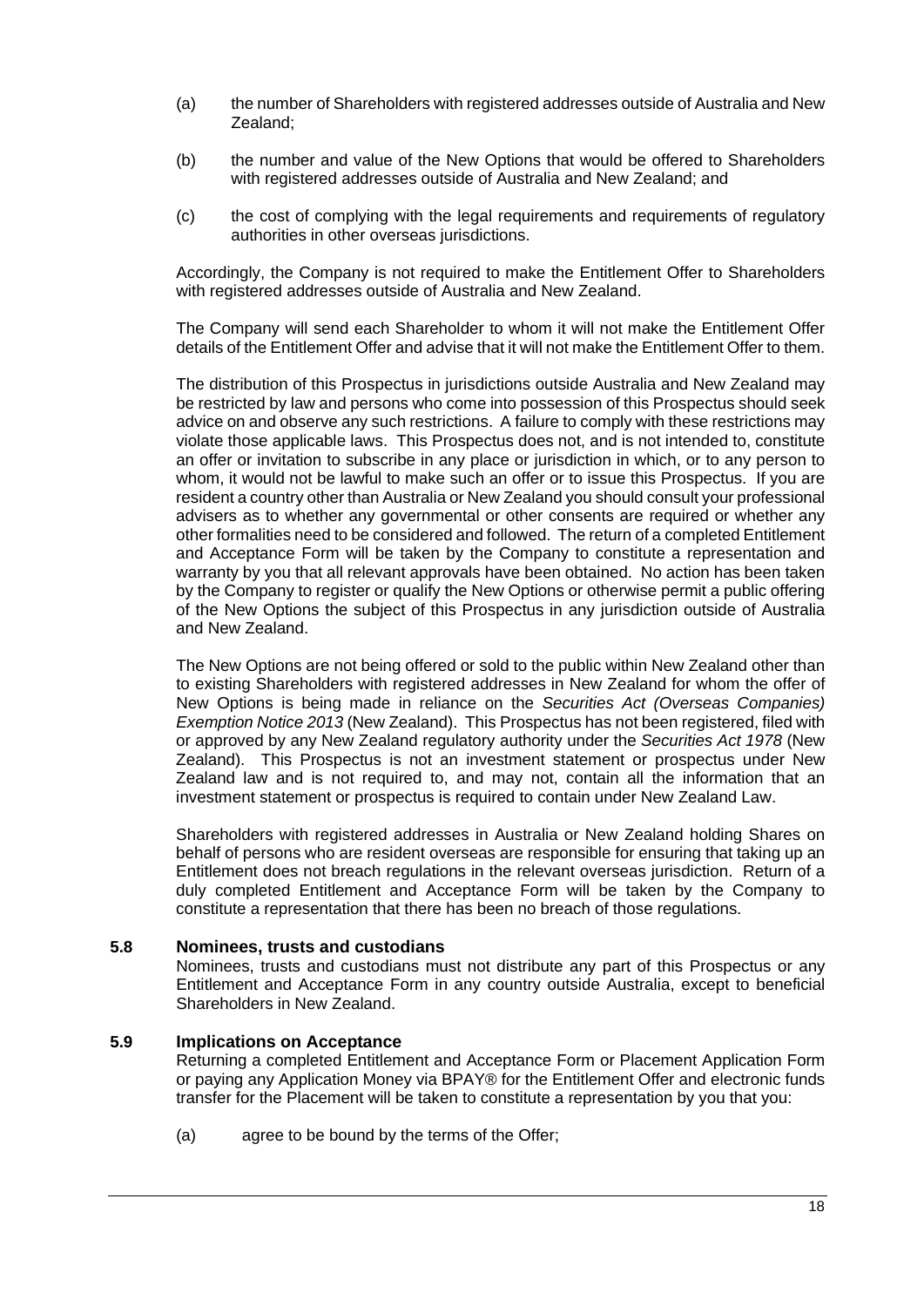- (b) declare that all details and statements in the Entitlement and Acceptance Form or Placement Application Form (as applicable) are complete and accurate;
- (c) declare that you are over 18 years of age and have full legal capacity and power to perform all your rights and obligations under the Entitlement and Acceptance Form or Placement Application Form (as applicable);
- (d) have received a copy of this Prospectus and the accompanying Entitlement and Acceptance Form or Placement Application Form (as applicable) and read them both in their entirety;
- (e) acknowledge that information contained in, or accompanying, the Prospectus is not investment or financial product advice or a recommendation that New Options are suitable for you given your investment objectives, financial situation or particular needs;
- (f) acknowledge that once the Entitlement and Acceptance Form or Placement Application Form (as applicable) is returned, or a BPAY® payment instruction is given or electronic funds transfer is made in relation any Application Money, the application may not be varied or withdrawn except as required by law; and
- (g) authorise the Company and its respective officers or agents, to do anything on your behalf necessary for the New Options to be issued to you, including to act on instructions of the Share Registry upon using the contact details set out in the Entitlement and Acceptance Form or Placement Application Form (as applicable).

# **5.10 Issue of New Options**

New Options issued pursuant to the Entitlement Offer or the Placement will be issued in accordance with the Listing Rules and the timetable set out in Section 3.

Prior to the issue of the New Options or payments of refunds pursuant to this Prospectus, all Application Money shall be held by the Company on trust for the applicants for New Options. The Company will retain any interest earned on the Application Money irrespective of whether the allotment and issue of New Options takes place and each applicant for New Options waives the right to claim interest.

Following allotment, statements of holdings will be dispatched to applicants under the Entitlement Offer and successful applicants under the Placement in accordance with the Listing Rules and the timetable set out in Section [3.](#page-8-1) It is your responsibility to determine your allocation and holding of New Options prior to trading in the New Options. If you sell New Options before receiving your holding statement you do so at your own risk.

# <span id="page-18-0"></span>**5.11 ASX Listing**

The Company will apply to the ASX in accordance with the timetable set out in Section [3](#page-8-1) for Quotation of the New Options offered under this Prospectus which is within 7 days of the date of this Prospectus. If the ASX does not grant permission for Quotation of the New Options within three months after the date of this Prospectus, or such longer period as is varied by ASIC, the Company will not issue or allot any New Options offered for subscription under this Prospectus and will repay all Application Money received as soon as practicable thereafter without interest.

The ASX takes no responsibility for the contents of this Prospectus. The fact that the ASX may grant Quotation of the New Options is not to be taken in any way as an indication of the merits of the Company or the New Options.

# **5.12 Underwriting**

The Entitlement Offer is underwritten to the amount of \$275,000 by CPS Capital in accordance with their agreement with the Company, details of which are set out in Section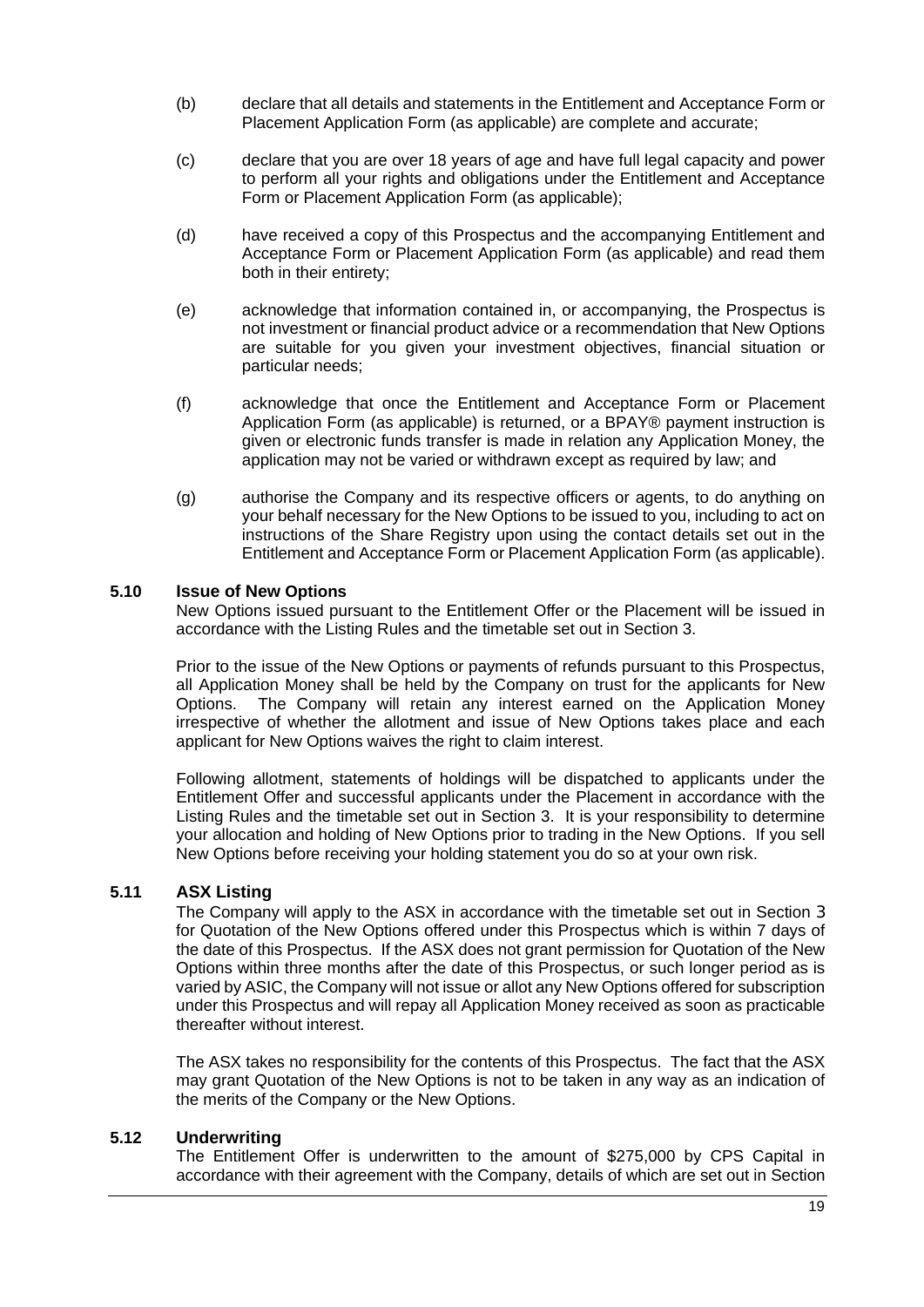[9.3.](#page-36-1) The Underwriting Agreement also includes a number of termination events upon the occurrence of which the Underwriter may elect in its discretion to terminate the Underwriting Agreement. The Placement is not underwritten however CPS Capital has committed to undertake the Placement on a best endeavours basis.

The Underwriter has agreed with the Company that neither it nor any other person will by their underwriting hold a voting power in the Company of 20% or more on a fully diluted basis by the issue of New Options.

In the event of a Shortfall in respect of the Entitlement Offer the Directors are not aware of any reason why the Underwriter would not be in a position to meet its financial obligations to subscribe, or procure subscriptions, for the Shortfall Options in respect of the Entitlement Offer in accordance with the Underwriting Agreement.

In the event that the Underwriting Agreement is validly terminated by the Underwriter and not all Eligible Shareholders accept their full Entitlement, the Directors reserve the right to place the Shortfall Options at their discretion, subject to the Corporations Act and the Listing Rules.

# **5.13 Risk Factors**

You should be aware that subscribing for New Options the subject of this Prospectus involves a number of risks. The key risks are set out in Section [4.2](#page-10-1) and other risk factors are set out in Section [8.](#page-29-1) Potential investors are urged to consider those risks carefully, and if necessary consult their professional advisers before deciding whether to invest in the Company. The risk factors set out in Section [4.2](#page-10-1) and Section [8,](#page-29-1) and other general risks applicable to all investments in listed securities not specifically referred to, may in the future affect the value of the New Options and the Shares. Accordingly an investment in the Company should be considered speculative.

# **5.14 Governing Law**

The Prospectus and the contracts that arise from acceptance of applications for New Options offered under this Prospectus are governed by the laws applicable in Western Australia and each applicant for New Options submits to the non-exclusive jurisdiction of the courts of Western Australia.

# **5.15 Taxation**

The Directors do not consider it appropriate to give Shareholders advice regarding the taxation consequences or subscribing for New Options under this Prospectus. The acquisition and disposal of Securities will have tax consequences which will differ depending upon the individual financial affairs of each investor. You are urged to obtain independent financial advice about such consequences from a taxation viewpoint and generally. To the maximum extent permitted by law, the Company, its officers and each of their respective advisers accept no liability or responsibility with respect to the taxation consequences of subscribing for New Options under this Prospectus.

# <span id="page-19-0"></span>**5.16 Queries**

This Prospectus provides important information and should be read in its entirety. If you have any questions about what action to take after reading this Prospectus, please contact your stockbroker, financial planner, accountant, lawyer or independent financial adviser. Any questions concerning the Offer should be directed to the Company Secretary, Mr Sonu Cheema, on +61 8 6489 1600.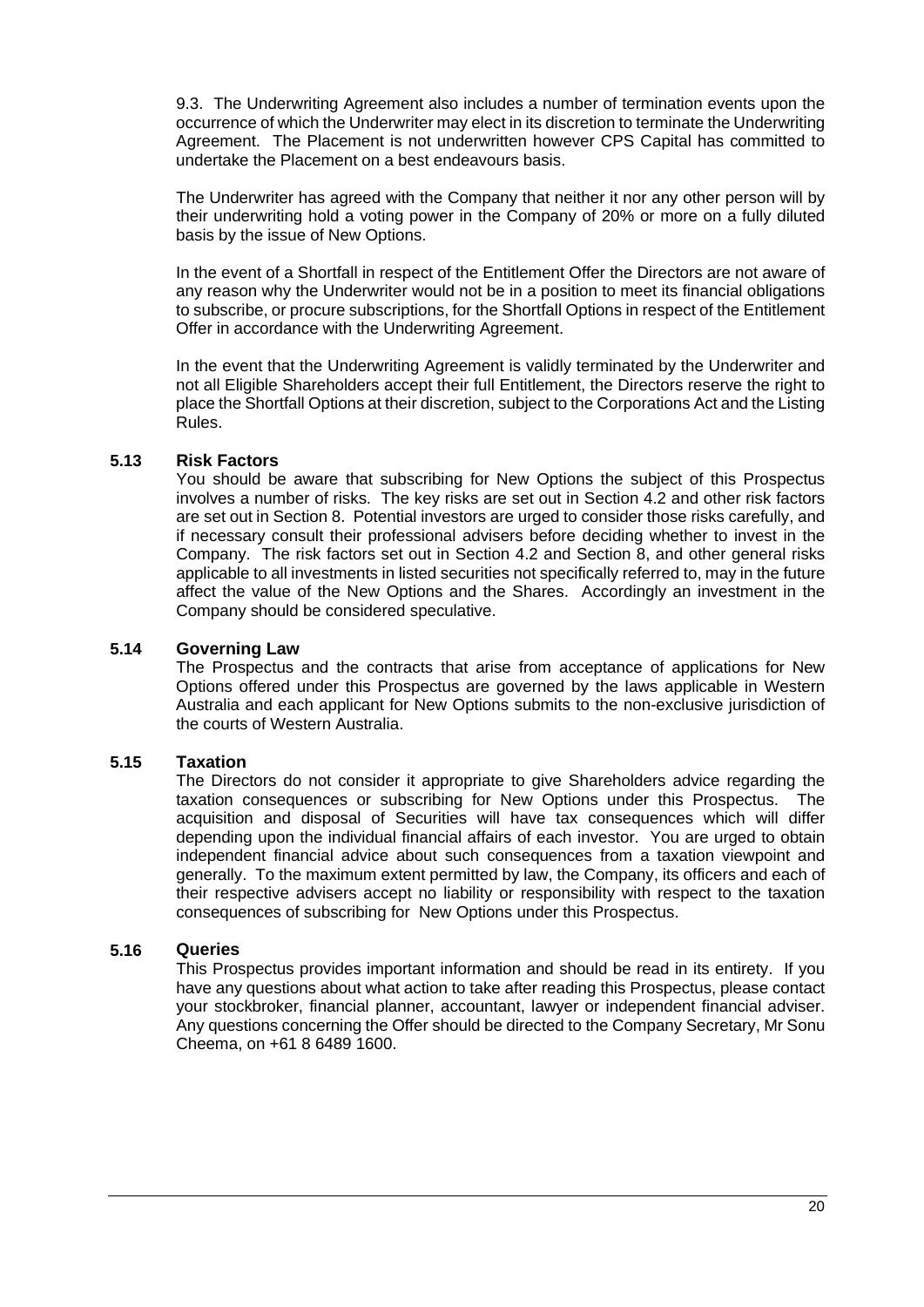# <span id="page-20-0"></span>**6. PURPOSE AND EFFECT OF THE OFFER**

# <span id="page-20-3"></span><span id="page-20-1"></span>**6.1 Purpose of the Offer**

The purpose of the Offer is to raise up to \$475,000 (before costs). The funds are intended to be first applied towards meeting the expenses of the Offer and then used for ongoing exploration of the Company's projects. Please refer to Sectio[n 9.7](#page-39-0) for further details relating to the estimated expenses of the Offer.

The Directors intend to apply the proceeds from the Offer for the following purposes:

- exploration and evaluation expenses;
- to fund the expenses of the Offer; and
- for administration and general working capital purposes.

| Use of Funds                         | <b>Amount (assuming Full</b><br><b>Subscription)</b> |
|--------------------------------------|------------------------------------------------------|
|                                      | \$                                                   |
| Exploration and evaluation expenses  | 263,053                                              |
| Administration and Working Capital   | 158,760                                              |
| Costs of the Offer (see Section 9.7) | 53,187                                               |
| Total                                | 475,000                                              |

The table above is statement of the Directors' current intentions as at the date of this Prospectus. In the event that circumstances change, events intervene (including exploration success or failure) or other opportunities arise, the Directors reserve the right to vary the proposed use of funds to maximise benefits to Shareholders. Working capital includes but is not limited to corporate administration and operating costs and may be applied to Directors' fees, consulting fees, ASX fees, share registry fees, legal, tax and audit fees, insurance, travel costs and outstanding creditors. Further working capital may be applied to evaluating new project opportunities that may complement the existing projects of the Company.

The Entitlement Offer is fully underwritten by the Underwriter. In the event that the Placement is not fully subscribed for, or if the Underwriter terminates the Underwriting Agreement and there is a Shortfall, the Company will not receive the full subscription of \$475,000, in which case the Company will apportion the total funds raised on a pro rata basis except for the fixed costs of the Offer.

# <span id="page-20-2"></span>**6.2 Effect of the Offer**

The principal effect of the Offer, assuming all New Options offered under the Prospectus are issued, will be to:

- (a) increase the Company's cash reserves by \$475,000 (before deducting the estimated expenses of the Offer) following completion of the Offer; and
- (b) increase the number of Options on issue from 107,272,278 as at the date of this Prospectus to 582,272,728 following completion of the Offer, assuming no existing Option holders exercise their Options before the Record Date.

# **6.3 Pro-Forma Consolidated Statement of Financial Position**

The reviewed Consolidated Statement of Financial Position as at 31 December 2019 and the Pro-Forma Unaudited Consolidated Statement of Financial Position as at 30 June 2020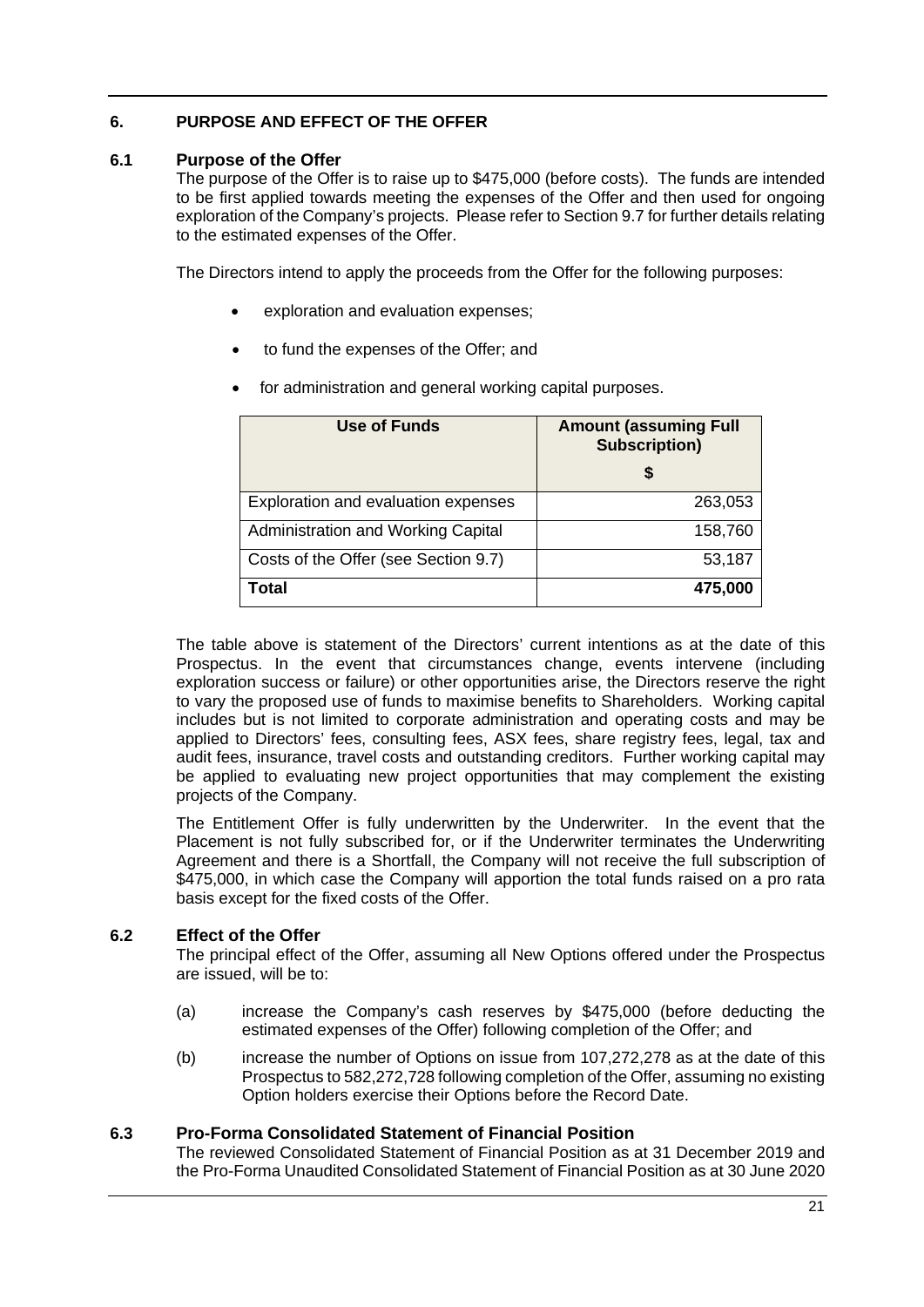shown below have been prepared on the basis of the accounting policies normally adopted by the Company and reflect the changes to its financial position. The Pro-Forma Unaudited Consolidated Statement of Financial Position (which has not been audited or reviewed by an auditor) has been prepared on the assumption that all New Options offered under this Prospectus are issued and that no existing Options are exercised prior to the Record Date.

The Pro-Forma Unaudited Consolidated Statement of Financial Position has been prepared to provide Shareholders with information on the assets and liabilities of the Company and pro-forma assets and liabilities of the Company as noted below. The historical and proforma financial information is presented in an abbreviated form, insofar as it does not include all of the disclosures required by Australian Accounting Standards applicable to annual financial statements.

The Pro-Forma Unaudited Consolidated Statement of Financial Position is provided for illustrative purposes only and is not represented as being indicative of the Company's view of the future financial position of the Company and will not necessarily reflect the actual position and balances as at the date on which New Options are issued under this Prospectus.

**Reviewed Consolidated Statement of Financial Position and Pro-Forma Unaudited Consolidated Statement of Financial Position as at 31 July 2020.**

| <b>Reviewed</b><br><b>Consolidated</b><br>31 Dec 2019<br>\$ | <b>Pro-Forma Unaudited</b><br><b>Consolidated</b><br>31 Jul 2020<br>\$ |
|-------------------------------------------------------------|------------------------------------------------------------------------|
|                                                             |                                                                        |
| 610,047                                                     | 882,181                                                                |
| 9,877                                                       | 9,877                                                                  |
| 619,924                                                     | 892,058                                                                |
|                                                             |                                                                        |
| 704,762                                                     | 704,762                                                                |
| 2,870                                                       | 2,870                                                                  |
| 707,632                                                     | 707,632                                                                |
| 1,327,556                                                   | 1,599,690                                                              |
|                                                             |                                                                        |
| 186,226                                                     | 186,226                                                                |
| 3,645                                                       | 3,645                                                                  |
| 189,871                                                     | 189,871                                                                |
| 189,871                                                     | 189,871                                                                |
| 1,137,685                                                   | 1,409,819                                                              |
|                                                             |                                                                        |
| 30,714,114                                                  | 31,602,927                                                             |
| 2,201,383                                                   | 2,201,383                                                              |
| (30, 756, 010)                                              | (31, 307, 814)                                                         |
|                                                             |                                                                        |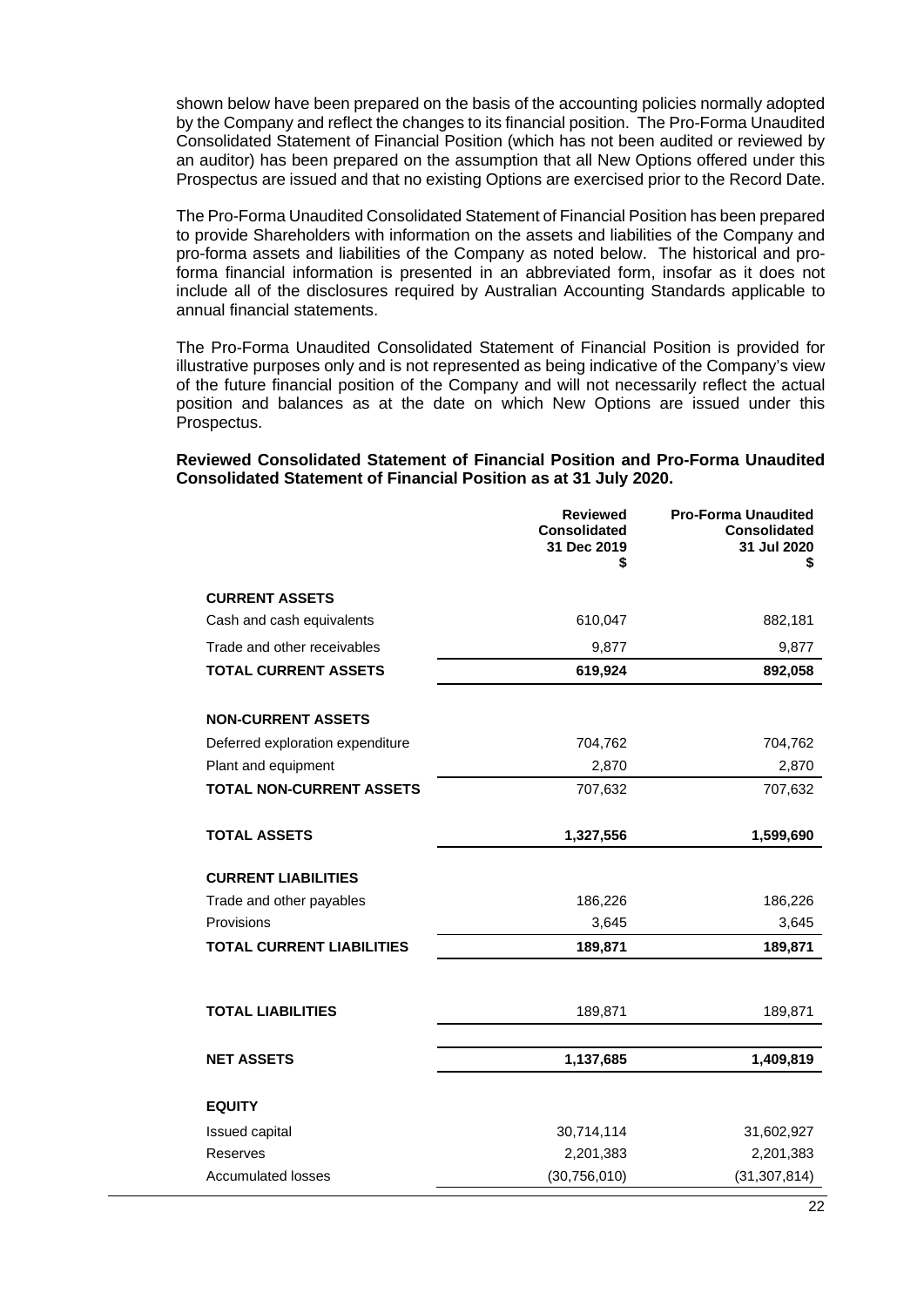| <b>TOTAL EQUITY</b>                            | (1, 137, 685) | 1,409,819   |
|------------------------------------------------|---------------|-------------|
| Non-controlling interest                       | (1,021,801)   | (1,086,676) |
| Equity attributable to owners of the<br>parent | 2.159.487     | 2,201,383   |

# **6.4 Assumptions**

The Pro-Forma Unaudited Consolidated Statement of Financial Position set out above has been prepared on the basis and assumption that there have been no material movements in the assets and liabilities of the Company between 30 June 2020 and completion of the Offer that should have been reflected in the reviewed half-year financial statements of the Company as at 31 December 2019 except:

- (a) the Company will undertake and complete the Entitlement Offer, being a non renounceable entitlement offer of one (1) New Option for every five (5) Shares held by those Shareholders registered at the Record Date at an issue price of \$0.001 per New Option to raise a maximum of \$275,000 (before costs), and that any New Options not subscribed for under the Entitlement Offer will be subscribed for by the Underwriter in accordance with the Underwriting Agreement;
- (b) the Company will undertake the Placement, being an offer of up to 200,000,000 New Options at an issue price of \$0.001 per New Option to raise a maximum of \$200,000 (before costs); and
- (c) total costs expected as at date of Prospectus to be incurred in relation to the Offer of \$53,187 are recognised directly against equity;

# <span id="page-22-0"></span>**6.5 Effect on Capital Structure**

The effect of the Offer on the capital structure of the Company, assuming all New Options under the Offer are issued, is set out below.

|                                                   | <b>Balance at date of</b><br><b>Prospectus</b> | To be issued<br>under the<br><b>Offer</b> | <b>Balance after</b><br>the Offer |
|---------------------------------------------------|------------------------------------------------|-------------------------------------------|-----------------------------------|
| <b>Shares</b>                                     | $1,375,000,000^{(1)}$                          | Nil                                       | 1,375,000,000                     |
| <b>Unquoted Options</b>                           | 107,272,728(2)                                 | Nil                                       | 107,272,728                       |
| New Options offered under the<br>Prospectus $(2)$ | Nil                                            | 475,000,000(3)                            | 475,000,000                       |

# **Capital Structure on Completion of the Offer**

(1) Assuming no Options are exercised prior to the Record Date.

(2) The number, terms and expiry dates of the Options are set out below.

# **Details of all Options on issue at the date of this Prospectus**

|                                                                                            | <b>Number</b> |  |
|--------------------------------------------------------------------------------------------|---------------|--|
| Unquoted Options currently on issue                                                        |               |  |
| Unquoted Options exercisable at \$0.01 on or before 16 September<br>2021                   | 7,272,728     |  |
| Unquoted Options exercisable at \$0.01 on or before 15 November<br>2021                    | 50,000,000    |  |
| Unquoted Options exercisable at \$0.01 on or before 10 July 2022 <sup>(1)</sup>            | 50,000,000    |  |
| Total Unquoted Options on issue at date of Prospectus                                      | 107,272,728   |  |
| Total Listed Options on issue at date of Prospectus                                        | Nil           |  |
| <b>Total Options on issue</b>                                                              | 107,272,728   |  |
| $(4)$ , An at the data of this Dreapeatus these are unquated but are athorouse an the same |               |  |

(1) As at the date of this Prospectus these are unquoted but are otherwise on the same terms and conditions as the New Options, however after completion of the Offer an

<sup>(3)</sup> Application for quotation of New Options will be made subject to the requirements of the Listing Rules and the Corporations Act. New Options will be exercisable at \$0.01 on or before 10 July 2022.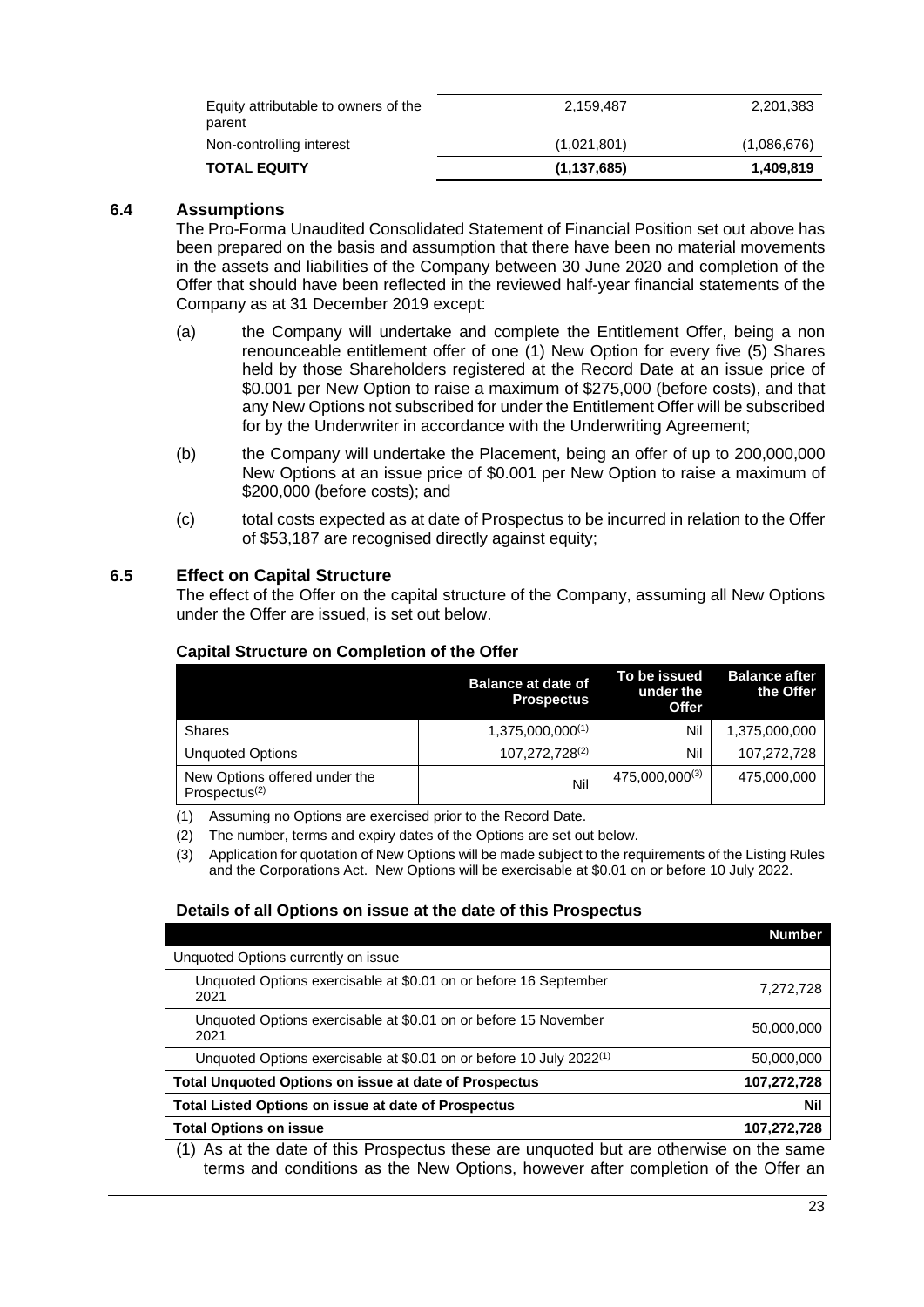application will be made for Quotation of all New Options (being those issued pursuant to this Prospectus and those already on issue on the same terms and conditions as at the date of this Prospectus).

On a fully diluted basis the Company would have 1,482,272,728 Shares on issue at the date of this Prospectus and 1,957,272,728 Shares on issue at completion of the Offer assuming all of New Options under the Offer are issued and no Options are exercised prior to the Record Date.

# **6.6 Details of Substantial Holder**

Based on information available to the Company as at the date of this Prospectus, the person who (together with his associates) has a relevant interest in 5% or more of the Shares on issue (on a fully diluted basis) is set out below:

| <b>Shareholder</b>                                                            | <b>Shares</b> | % shareholding before the Offer |
|-------------------------------------------------------------------------------|---------------|---------------------------------|
| Great Southern Flour Mills Pty Ltd                                            | 130,000,000   | 9.45%                           |
| Sunset Capital Management Pty Ltd<br><sunset a="" c="" superfund=""></sunset> | 90,000,000    | 6.55%                           |

In the event that all Entitlements are accepted, whilst there will be an increase in the number of Shares held by the substantial holder on a fully diluted basis, there will be no change in the percentage Shareholding of the substantial holder on completion of the Entitlement Offer as the Entitlement Offer is a pro rata offer to all Eligible Shareholders. However if the substantial holder set out above does not participate in the Entitlement Offer, his interest in the Company may be diluted if Eligible Shareholders subscribe for their Entitlements or for their Entitlements.

# **6.7 Potential Dilution**

If Eligible Shareholders take up their Entitlements in full, and if the Placement is fully subscribed, the maximum number of New Options which will be issued pursuant to the Offer is approximately 475,000,000. This equates to approximately 24% of all the issued Shares of the Company following completion of the Offer (on a fully diluted basis and assuming Full Subscription).

The potential effect the Offer might have on the dilution of Shareholders will depend on the extent to which Eligible Shareholders take up their Entitlements and the quantum of Options issued through the Placement. .

The capital structure of the Company on a fully diluted basis as at the date of this Prospectus would be 1,482,272,728 Shares and on completion of the Offer (assuming all Option Entitlements are accepted and Options issued through the Placement and no Options are exercised prior to the Record Date) would be 1,957,272,728 Shares.

Shareholders should note that if they do not participate in the Entitlement Offer and the Placement is fully subscribed, their holdings could be diluted by approximately 24% on a fully diluted basis (as compared to their holdings and the number of Shares on issue at the date of the Prospectus on a fully diluted basis). Examples of how the dilution may impact Shareholders are set out in the table below:

| <b>Holder</b> | <b>Holding as</b><br>at Record<br>Date (fully<br>diluted) | % at Record<br><b>Date</b> | <b>Entitlement</b> | <b>Holdings if</b><br><b>Entitlement</b><br>not taken up<br>(fully<br>diluted) | % post Offer (Full<br><b>Subscription</b> ) |
|---------------|-----------------------------------------------------------|----------------------------|--------------------|--------------------------------------------------------------------------------|---------------------------------------------|
| Shareholder 1 | 150,000,000                                               | 10.12%                     | 30,000,000         | 150,000,000                                                                    | 7.66%                                       |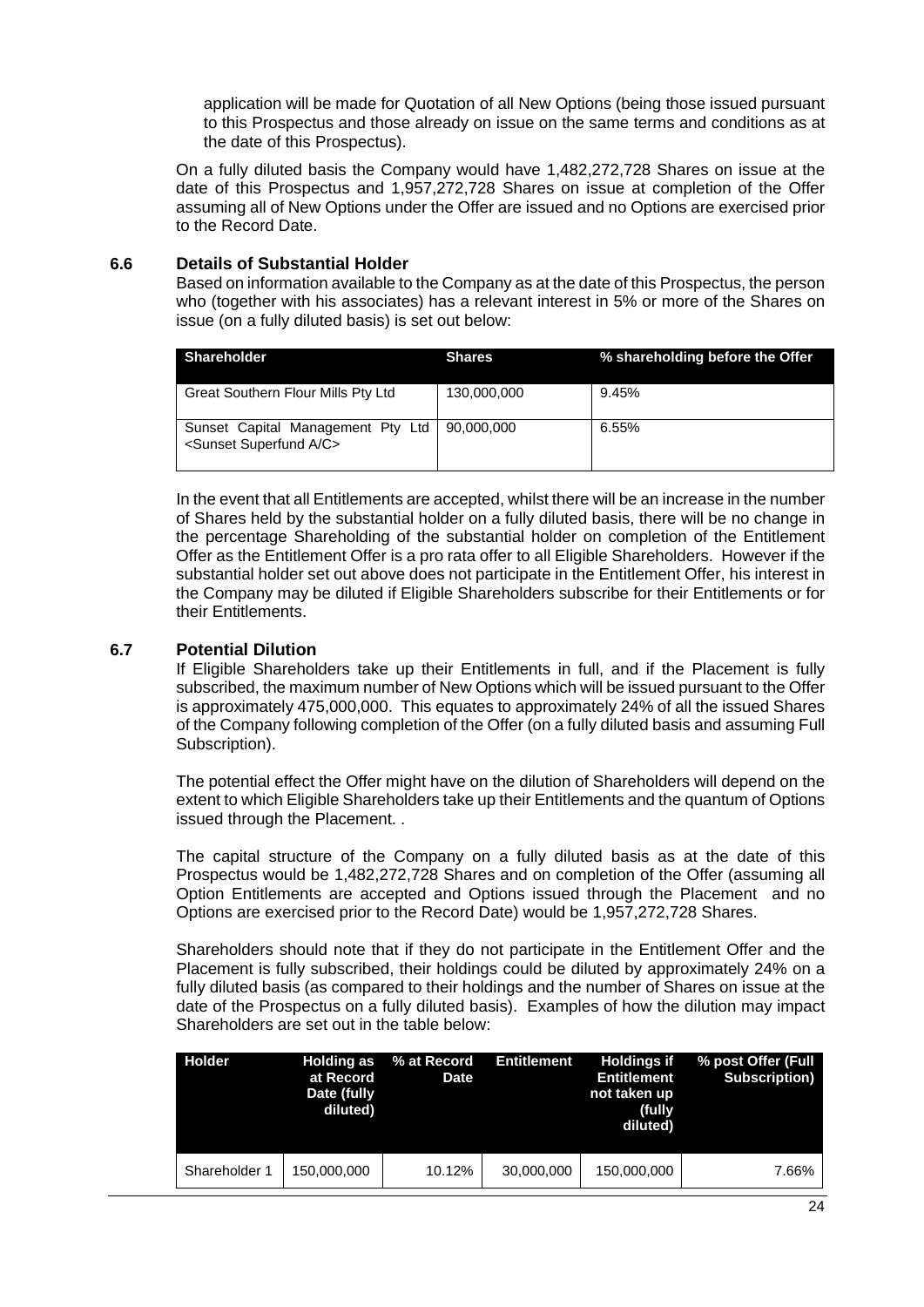| Shareholder 2 | 100,000,000 | 6.75% | 20,000,000 | 100,000,000 | 5.11% |
|---------------|-------------|-------|------------|-------------|-------|
| Shareholder 3 | 50,000,000  | 3.37% | 10,000,000 | 50,000,000  | 2.55% |
| Shareholder 4 | 20,000,000  | 1.35% | 4,000,000  | 20,000,000  | 1.02% |
| Shareholder 5 | 10,000,000  | 0.67% | 2,000,000  | 10,000,000  | 0.51% |
| Shareholder 6 | 5,000,000   | 0.34% | 1,000,000  | 5,000,000   | 0.26% |

Notes

- 1. Assumes no further Shares or Options are issued and no Options currently on issue are exercised.<br>2. Calculated on a fully diluted basis.
- Calculated on a fully diluted basis.
- 3. Assumes the Placement is fully subscribed.
- 4. The dilutionary effect shown in the table is the maximum percentage on the assumption that those Entitlements not accepted by Eligible Shareholders are taken by other Eligible Shareholders and/or investors. If not all New Options are issued under the Entitlement Offer or the Placement, the dilution effect for each Shareholder not accepting their Entitlement would be a lesser percentage.

# <span id="page-24-0"></span>**6.8 Effect of Control on the Company**

The Offer is not expected to have any impact on control of the Company. If all Eligible Shareholders take up their Entitlements in full, the Offer will have no impact on the control of the Company. The Entitlement Offer is underwritten by the Underwriter up to the Underwritten Amount on the terms of the Underwriting Agreement detailed in Section [9.3.](#page-36-1)

If the Underwriter is required to satisfy its underwriting obligations in connection with the Entitlement Offer by personally subscribing for Shortfall Options, its voting power in the Company may increase.

Notwithstanding the potential effect of the underwriting in connection with the Entitlement Offer, the Underwriter has agreed with the Company that neither it nor any other person will by their underwriting hold a voting power in the Company of 20% or more by the issue of New Options on a fully diluted basis.

It is unlikely that no Shareholders will take up their Entitlements. The underwriting obligations and therefore the voting power of the Underwriter will reduce by a corresponding amount for the amount of Entitlements taken up by other Eligible Shareholders.

# **6.9 Financial Forecasts and Cashflow Projections**

The Directors have considered the matters set out in ASIC Regulatory Guide 170 and consider that they do not have a reasonable basis to forecast future earnings for the Company. Given the speculative nature of mineral exploration and the early stage of the Company's projects there are significant uncertainties associated with the future revenue earning potential of the Company and the timing and sustainability of the cash flow. On the basis of these inherent uncertainties, the Directors believe that reliable forecasts cannot be prepared and accordingly have not included forecasts in this Prospectus.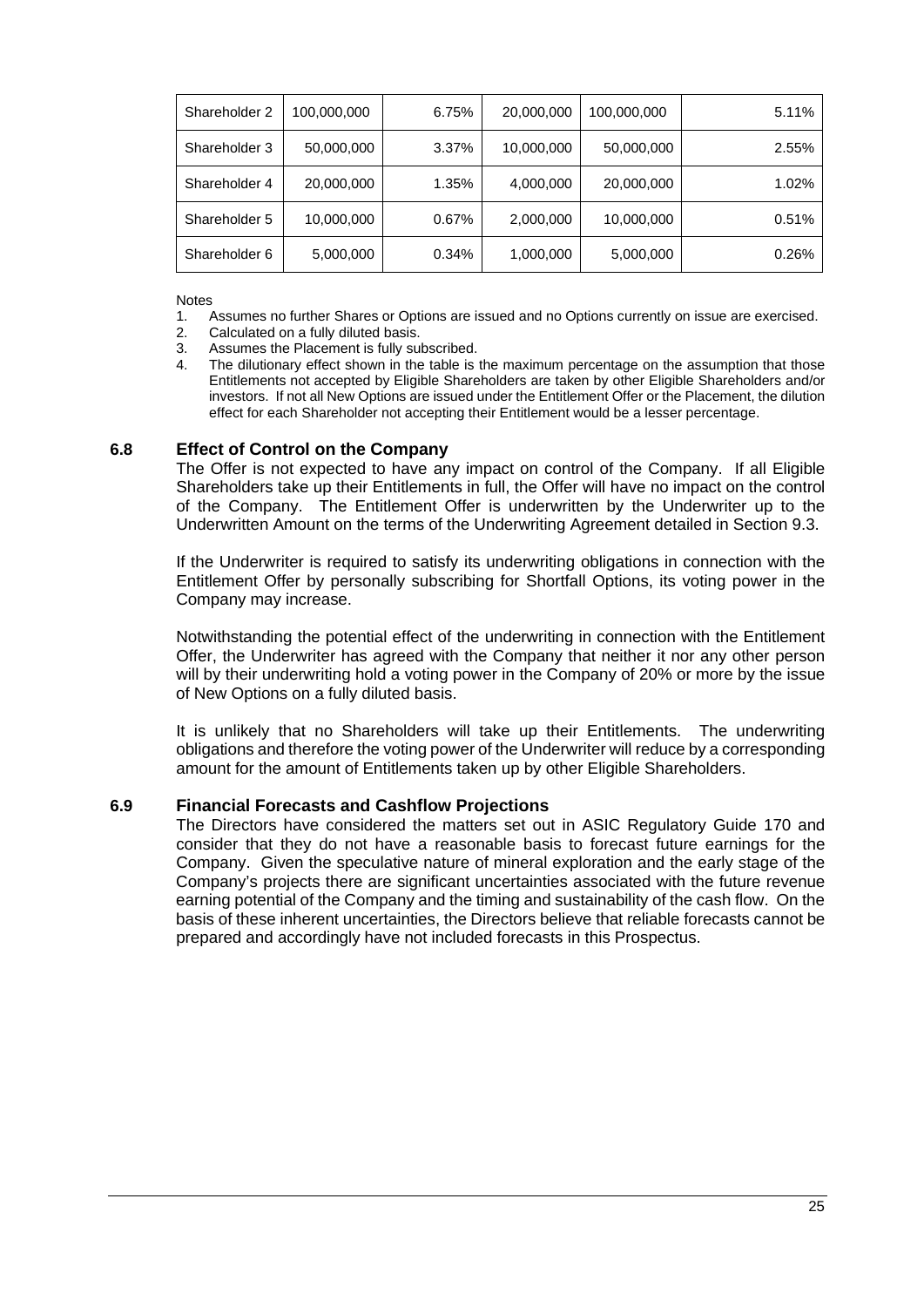# <span id="page-25-2"></span><span id="page-25-0"></span>**7. RIGHTS AND LIABILITIES ATTACHING TO NEW SECURITIES**

# <span id="page-25-3"></span><span id="page-25-1"></span>**7.1 Terms and Conditions of New Options**

Each New Option to be issued pursuant to this Prospectus entitles the holder to subscribe for Shares on the following terms and conditions:

# (a) **Entitlement**

Each New Option entitles the holder to subscribe for one Share upon exercise of the New Option.

# (b) **Exercise Price**

Subject to paragraph (i), the amount payable upon exercise of each New Option will be \$0.01 (**Exercise Price**).

# (c) **Expiry Date**

Each New Option will expire at 5:00 pm (WST) on 10 July 2022 (**Expiry Date**). A New Option not exercised before the Expiry Date will automatically lapse on the Expiry Date.

# (d) **Exercise Period**

The New Options are exercisable at any time on or prior to the Expiry Date (**Exercise Period**).

# (e) **Notice of Exercise**

The New Options may be exercised during the Exercise Period by notice in writing to the Company in the manner specified on the New Option certificate (**Notice of Exercise**) and payment of the Exercise Price for each New Option being exercised in Australian currency by electronic funds transfer or other means of payment acceptable to the Company.

# (f) **Exercise Date**

A Notice of Exercise is only effective on and from the later of the date of receipt of the Notice of Exercise and the date of receipt of the payment of the Exercise Price for each New Option being exercised in cleared funds (**Exercise Date**).

# (g) **Timing of issue of Shares on exercise**

Within 15 Business Days after the Exercise Date, the Company will:

- A. issue the number of Shares required under these terms and conditions in respect of the number of New Options specified in the Notice of Exercise and for which cleared funds have been received by the Company;
- B. if required, give ASX a notice that complies with section 708A(5)(e) of the Corporations Act, or, if the Company is unable to issue such a notice, lodge with ASIC a prospectus prepared in accordance with the Corporations Act and do all such things necessary to satisfy section 708A(11) of the Corporations Act to ensure that an offer for sale of the Shares does not require disclosure to investors; and
- C. if admitted to the official list of ASX at the time, apply for official quotation on ASX of Shares issued pursuant to the exercise of the New Options.

If a notice delivered under paragraph (g)(B) above for any reason is not effective to ensure that an offer for sale of the Shares does not require disclosure to investors, the Company must, no later than 20 Business Days after becoming aware of such notice being ineffective, lodge with ASIC a prospectus prepared in accordance with the Corporations Act and do all such things necessary to satisfy section 708A(11) of the Corporations Act to ensure that an offer for sale of the Shares does not require disclosure to investors.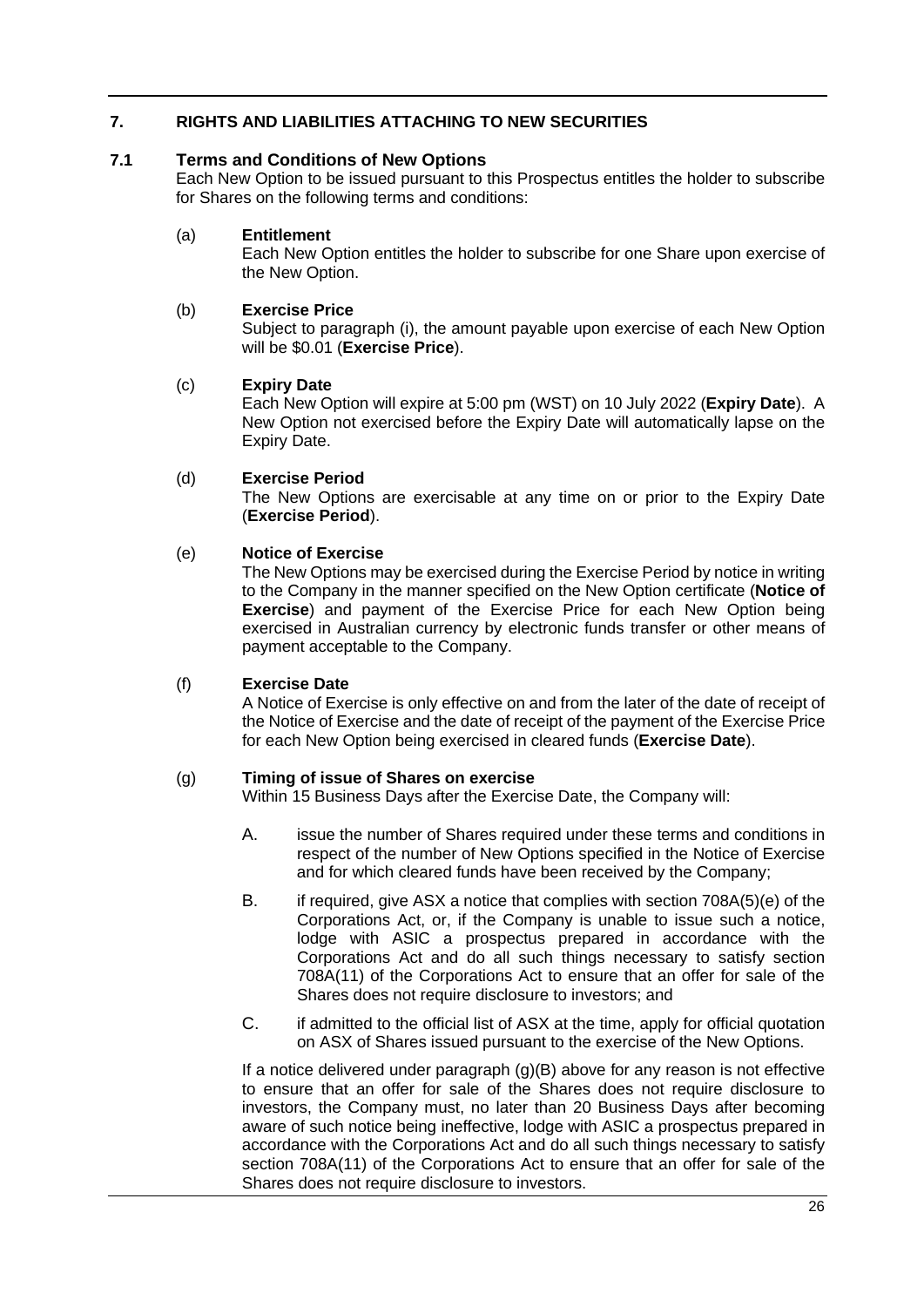# (h) **Shares issued on exercise**

Shares issued on exercise of the New Options rank equally with the then issued shares of the Company.

# (i) **Reconstruction of capital**

If at any time the issued capital of the Company is reconstructed, all rights of a New Option holder are to be changed in a manner consistent with the Corporations Act and the ASX Listing Rules at the time of the reconstruction.

# (j) **Participation in new issues**

There are no participation rights or entitlements inherent in the New Options and holders will not be entitled to participate in new issues of capital offered to Shareholders during the currency of the Options without exercising the New Options.

# (k) **Change in exercise price**

A New Option does not confer the right to a change in Exercise Price or a change in the number of underlying securities over which the New Option can be exercised.

# (l) **Transferability**

The New Options are transferable subject to any restriction or escrow arrangements imposed by ASX or under applicable Australian securities laws.

# **7.2 Rights attaching to Shares**

The following is a summary of the more significant rights and liabilities attaching to Shares into which the New Options will convert upon exercise. This summary is not exhaustive and does not constitute a definitive statement of the rights and liabilities of Shareholders. To obtain such a statement, persons should seek independent legal advice.

The rights attaching to Shares arise from a combination of the Company's Constitution, the Corporations Act, the Listing Rules and general law. A copy of the Constitution is available for inspection at the Company's registered office during normal business hours

# (a) **General meetings**

Shareholders are entitled to be present in person, or by proxy, attorney or representative to attend and vote at general meetings of the Company.

Shareholders may requisition meetings in accordance with section 249D of the Corporations Act and the Constitution of the Company.

# (b) **Voting rights**

Subject to any rights or restrictions for the time being attached to any class or classes of shares, at general meetings of shareholders or classes of shareholders:

- (i) each Shareholder entitled to vote may vote in person or by proxy, attorney or representative;
- (ii) on a show of hands, every person present who is a Shareholder or a proxy, attorney or representative of a Shareholder has one vote; and
- (iii) on a poll, every person present who is a Shareholder or a proxy, attorney or representative of a Shareholder shall, in respect of each fully paid Share held by him, or in respect of which he is appointed a proxy, attorney or representative, have one vote for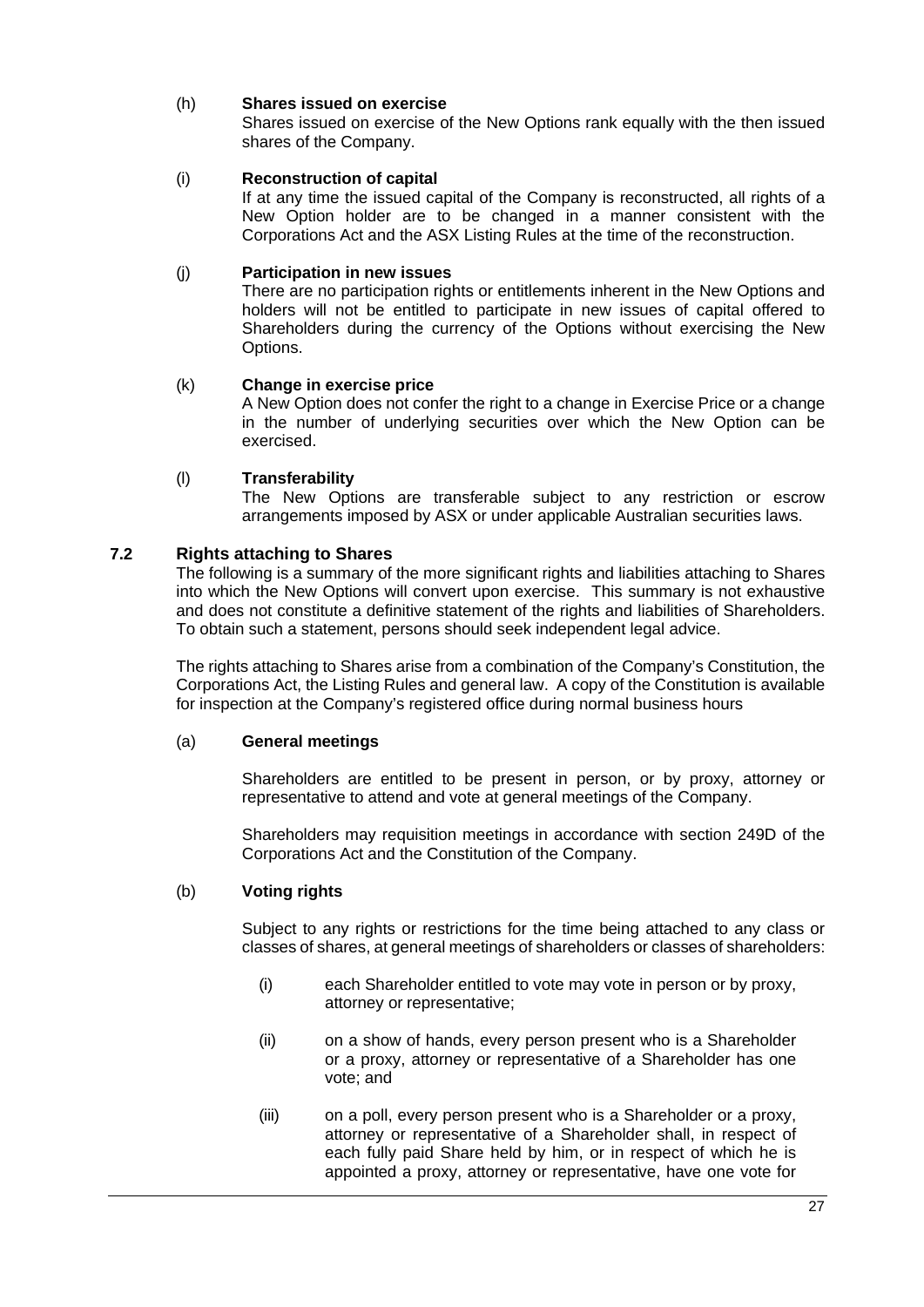each Share held, but in respect of partly paid shares shall have such number of votes as bears the same proportion to the total of such Shares registered in the Shareholder's name as the amount paid (not credited) bears to the total amounts paid and payable (excluding amounts credited).

# (c) **Dividend rights**

Subject to the rights of any preference Shareholders and to the rights of the holders of any shares created or raised under any special arrangement as to dividend, the Directors may from time to time declare a dividend to be paid to the Shareholders entitled to the dividend which shall be payable on all Shares according to the proportion that the amount paid (not credited) is of the total amounts paid and payable (excluding amounts credited) in respect of such Shares.

The Directors may from time to time pay to the Shareholders any interim dividends as they may determine. No dividend shall carry interest as against the Company. The Directors may set aside out of the profits of the Company any amounts that they may determine as reserves, to be applied at the discretion of the Directors, for any purpose for which the profits of the Company may be properly applied.

Subject to the ASX Listing Rules and the Corporations Act, the Company may, by resolution of the Directors, implement a dividend reinvestment plan on such terms and conditions as the Directors think fit and which provides for any dividend which the Directors may declare from time to time payable on Shares which are participating Shares in the dividend reinvestment plan, less any amount which the Company shall either pursuant to the Constitution or any law be entitled or obliged to retain, be applied by the Company to the payment of the subscription price of Shares.

# (d) **Winding-up**

If the Company is wound up, the liquidator may, with the authority of a special resolution, divide among the Shareholders in kind the whole or any part of the property of the Company, and may for that purpose set such value as he considers fair upon any property to be so divided, and may determine how the division is to be carried out as between the Shareholders or different classes of Shareholders.

The liquidator may, with the authority of a special resolution, vest the whole or any part of any such property in trustees upon such trusts for the benefit of the contributories as the liquidator thinks fit, but so that no Shareholder is compelled to accept any shares or other securities in respect of which there is any liability.

# (e) **Shareholder liability**

As the Shares issued will be fully paid shares, they will not be subject to any calls for money by the Directors and will therefore not become liable for forfeiture.

# (f) **Transfer of shares**

Generally, shares in the Company are freely transferable, subject to formal requirements, the registration of the transfer not resulting in a contravention of or failure to observe the provisions of a law of Australia and the transfer not being in breach of the Corporations Act and the ASX Listing Rules.

# (g) **Future increase in capital**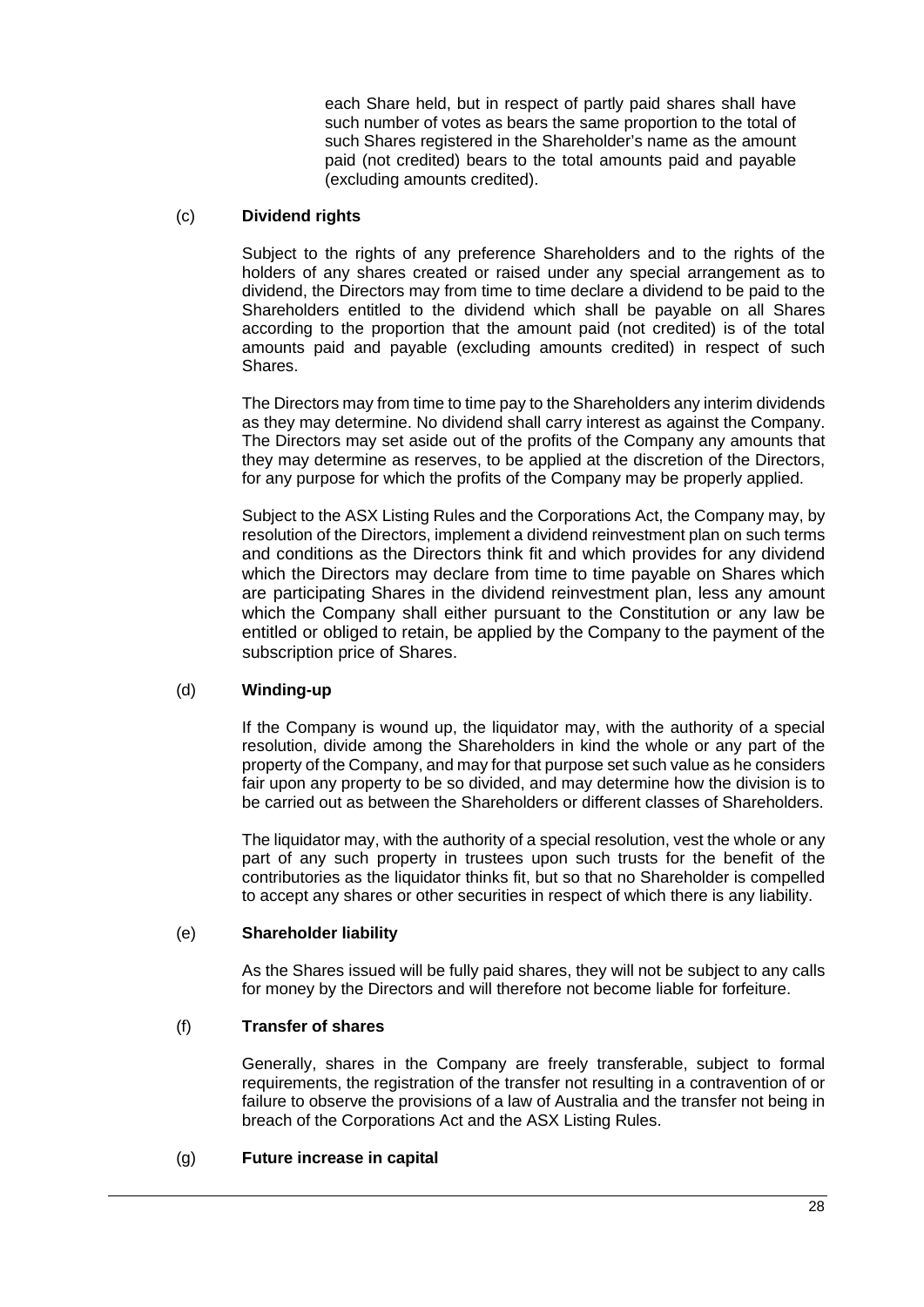The issue of any new Shares is under the control of the Directors. Subject to restrictions on the issue or grant of Securities contained in the ASX Listing Rules, the Constitution and the Corporations Act (and without affecting any special right previously conferred on the holder of an existing share or class of shares), the Directors may issue Shares as they shall, in their absolute discretion, determine.

# (h) **Variation of rights**

Under section 246B of the Corporations Act, the Company may, with the sanction of a special resolution passed at a meeting of Shareholders vary or abrogate the rights attaching to shares.

If at any time the share capital is divided into different classes of shares, the rights attached to any class (unless otherwise provided by the terms of issue of the shares of that class), whether or not the Company is being wound up, may be varied or abrogated with the consent in writing of the holders of three quarters of the issued shares of that class, or if authorised by a special resolution passed at a separate meeting of the holders of the shares of that class.

# (i) **Alteration of constitution**

In accordance with the Corporations Act, the Constitution can only be amended by a special resolution passed by at least three quarters of Shareholders present and voting at the general meeting. In addition, at least 28 days written notice specifying the intention to propose the resolution as a special resolution must be given.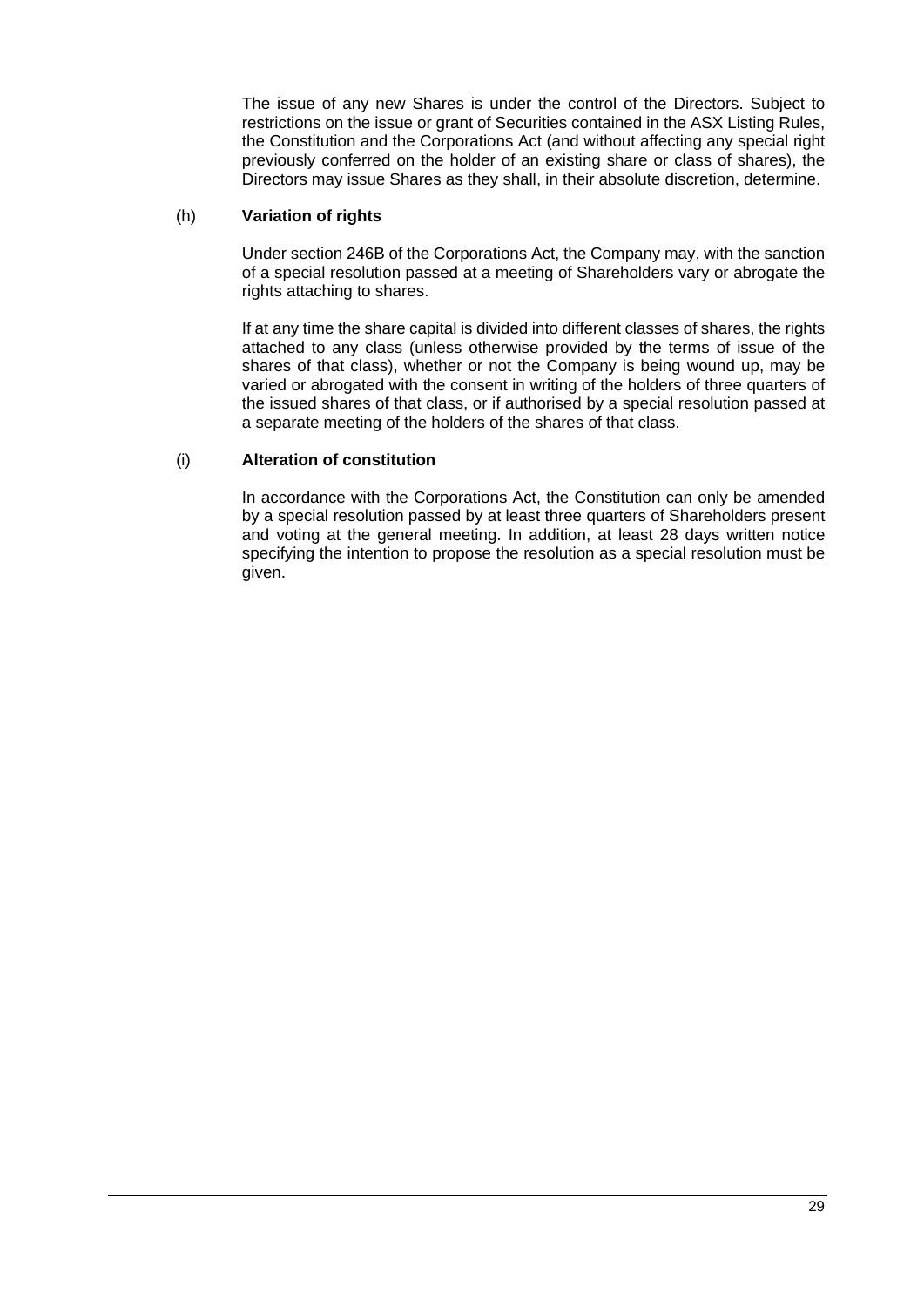# <span id="page-29-1"></span><span id="page-29-0"></span>**8. RISK FACTORS**

# **8.1 Introduction**

**Subscribing for New Options involves a number of risks. Prospective investors in the Company should consider the risk factors described below, together with information contained elsewhere in this Prospectus, before deciding whether to apply for the New Options offered under this Prospectus.** 

**Avira is an exploration company and you should consider that an investment in the Company is speculative. You should consult your professional advisers before deciding whether to apply for New Options pursuant to this Prospectus.**

**The risk factors set out below and others not specifically referred to below must not to be taken as exhaustive of the risks faced by the Company or by investors in the Company.**

These risk factors may materially affect the financial performance of the Company and the value and/or the market price of the New Options. Accordingly the New Options carry no guarantee with respect to the payment of dividends, returns of capital or their market value. Some risks can be mitigated by the use of appropriate safeguards and appropriate systems and controls by the Company, however some are unpredictable and outside the control of the Company and the extent to which they can be mitigated or managed is very limited or not possible.

# **KEY RISKS SPECIFIC TO THE COMPANY**

# **8.2 Key Risks**

The key risks which the Directors consider are associated with an investment in the Company are:

- (a) Additional Requirements for Capital.
- (b) Title Risk.
- (c) Exploration Risks.
- (d) Access Risk Native Title and Aboriginal Heritage.
- (e) Reliance on Key Personnel.
- (f) Exploration Costs.
- (g) Contractual and Joint Venture Risk.
- (h) Termination of Underwriting Agreement.

**Details of these key risks are contained in Section [4.2](#page-10-1) and have not been repeated in this Section [8.](#page-29-1)**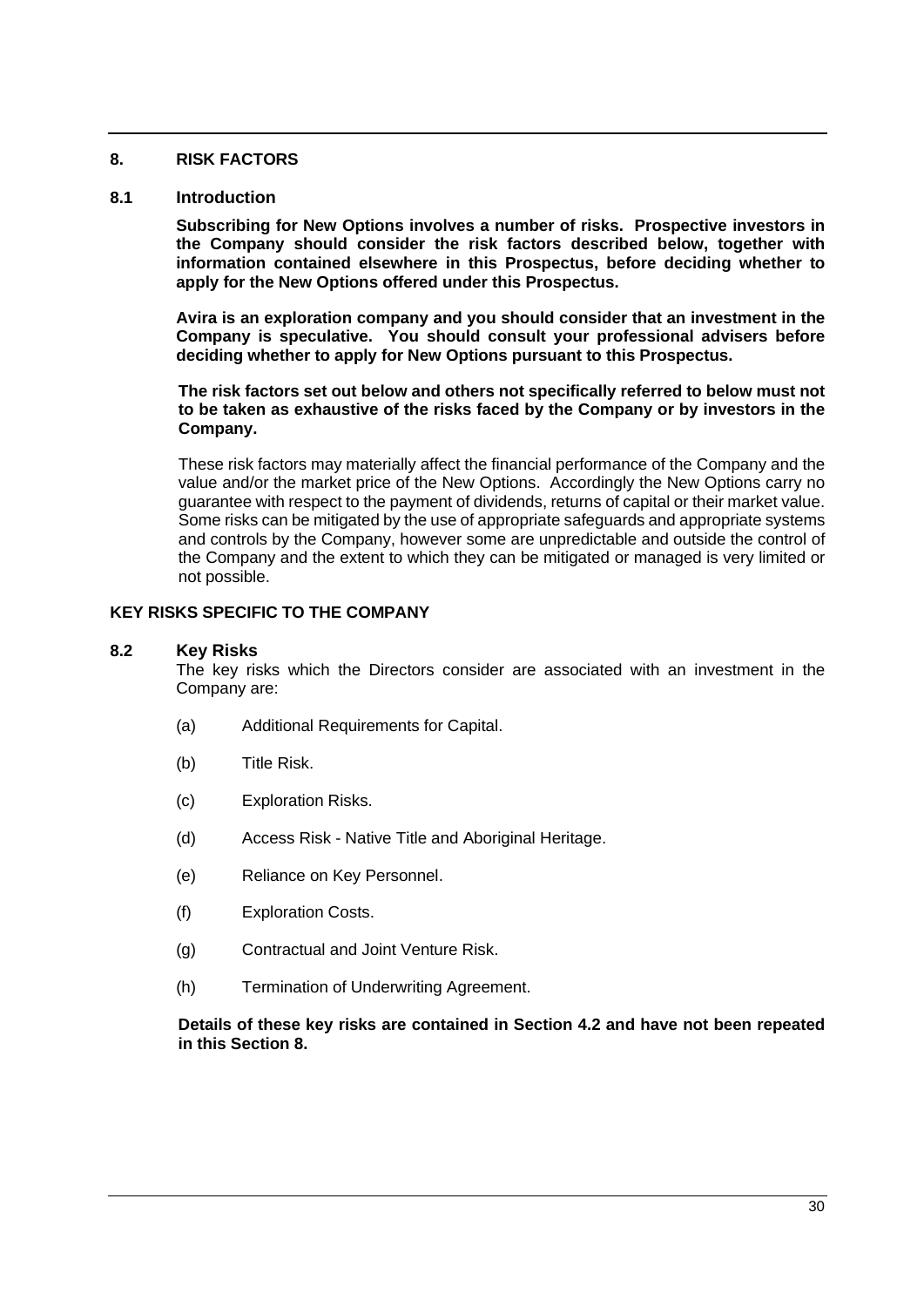# **INDUSTRY RISKS**

# **8.3 Operating Risks**

The current and future operations of the Company, including exploration, project appraisal and possible production activities may be affected by various factors which can limit or prevent such activities. Such factors may include failure to locate or identify mineral deposits, failure to achieve predicted grades in exploration and mining, operational and technical difficulties encountered in surveying, drilling, other exploration activities and/or production activities, difficulties in commissioning and operating plant and equipment, electrical or mechanical failure or plant break, unanticipated metallurgical problems which may affect extraction costs, adverse weather conditions, industrial and environmental accidents, industrial disputes and unexpected shortages or increases in the costs of skilled labour, consumables, spare parts, plant and equipment.

# **8.4 Resource Estimates**

Resource estimates are expressions of judgement based on knowledge, experience and industry practice. Estimates which were valid when originally calculated may alter significantly when new information or techniques become available. In addition, by their very nature, resource estimates are imprecise and depend to some extent on interpretations which may prove to be inaccurate. As further information becomes available through additional fieldwork and analysis the estimates are likely to change. This may result in alterations to development and mining plans which may, in turn, adversely affect the Company's operations and the value of the Securities including the New Options.

# **8.5 Commercial Risk**

The mining industry is competitive and there is no assurance that, even if commercial quantities of minerals are discovered by the Company on its current projects or future projects it may acquire an interest in, a profitable market will exist for sales of such minerals. There can be no assurance that the quality of any such minerals will be such that they can be mined economically.

# **8.6 Commodity Price Volatility and Exchange Rate Risks**

If the Company achieves success leading to mineral production, the revenue it will derive through the sale of gold, copper or any other minerals it may discover exposes the potential income of the Company to commodity price and exchange rate risks. Commodity prices fluctuate and are affected by many factors beyond the control of the Company. Such factors include supply and demand fluctuations for precious and base metals, technological advancements, forward selling activities and other macro-economic factors such as inflation expectations, interest rates and general global economic conditions.

Furthermore, international prices of various commodities are denominated in United States dollars whereas the income and expenditure of the Company are and will be taken into account in Australian currency. This exposes the Company to the fluctuations and volatility of the rate of exchange between the United States dollar and the Australian dollar as determined in international markets.

If the price of commodities declines this could have an adverse effect on the Company's exploration, development and possible production activities, and its ability to fund these activities, which may no longer be profitable.

# **8.7 Insurance Risks**

Exploration for and development of minerals involves hazards and risks that could result in the Company incurring losses or liabilities that could arise from its operations. If the Company incurs losses or liabilities which are not covered by its insurance policies, the funds available for exploration and development will be reduced and the value and/or title to the Company's assets may be at risk.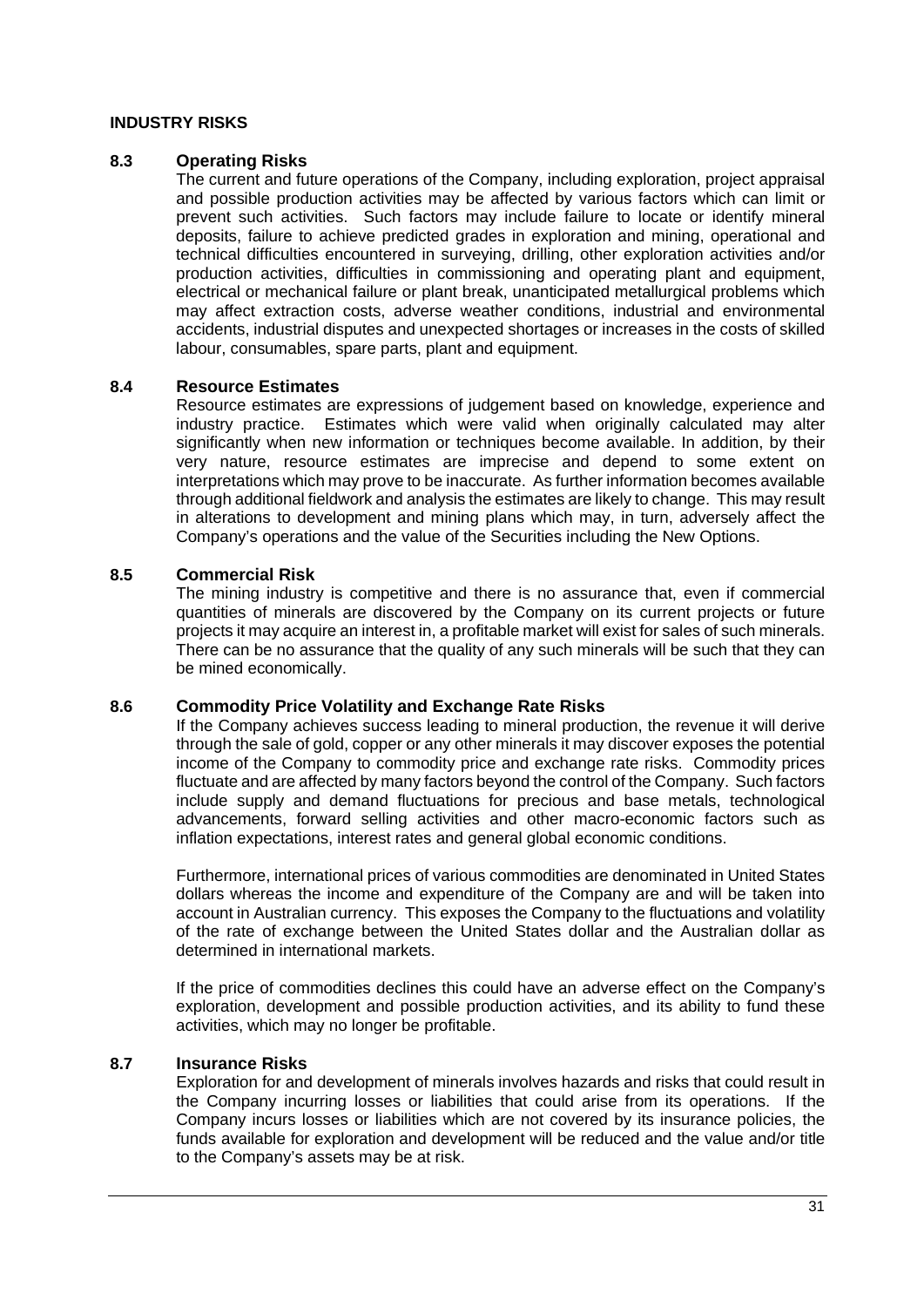The Company insures its operations in accordance with industry practice. However in certain circumstances the Company's insurance may not be of a nature or level to provide adequate insurance cover. The occurrence of an event that is not covered or fully covered by insurance could have a material adverse effect on the business, financial condition and results of the Company.

Insurance against all risks associated with mining exploration and production is not always available and, where available, the costs can be prohibitive or not adequate to cover all claims.

# **8.8 Environmental Risks**

The operations and proposed activities of the Company are subject to Western Australian and Commonwealth laws and regulations concerning the environment. As with most exploration projects and mining operations, the Company's activities are expected to have an impact on the environment, particularly if advanced exploration or mine development proceeds. Future legislation and regulations governing exploration, development and possible production may impose significant environmental obligations on the Company.

The cost and complexity of complying with the applicable environmental laws and regulations may prevent the Company from being able to develop potential economically viable mineral deposits. The Company may require approval from the relevant authorities before it can undertake activities that are likely to impact the environment. Failure to obtain such approvals or to obtain them on terms acceptable to the Company may prevent the Company from undertaking its desired activities. The Company is unable to predict the effect of additional environmental laws and regulations, which may be adopted in the future, including whether any such laws or regulations would materially increase the Company's cost of doing business or affect its operations in any area.

There can be no assurances that new environmental laws, regulations or stricter enforcement policies, once implemented, will not oblige the Company to incur significant expenses and undertake significant investments in such respect which could have a material adverse effect on the Company's business, financial condition and results of operations.

# **8.9 Access to Infrastructure**

There is limited capacity and high demand for rail and port services for the export of mineral products in Australia at the present time. If the Company progresses to production there is no guarantee that appropriate and affordable rail and port capacity will be available, which could have an adverse effect on the Company. In the event of production the Company will also require the use of both power and water infrastructure. Due to high demand for power and water access there is a risk that the Company may not be able to procure such access which could have an adverse effect on the Company.

# **8.10 Competition**

The Company is competing with other companies in its exploration and development activities, many of which will have access to greater resources than the Company and may be in a better position to compete for future business opportunities. There can be no assurances that the Company can compete effectively with these Companies.

# **GENERAL INVESTMENT RISKS**

# **8.11 General Economic Conditions**

General economic conditions, introduction of tax reform, new legislation, the general level of activity within the resources industry, movements in interest and inflation rates and currency exchange rates may have an adverse effect on the Company's exploration, development and possible production activities, as well as on its ability to fund those activities.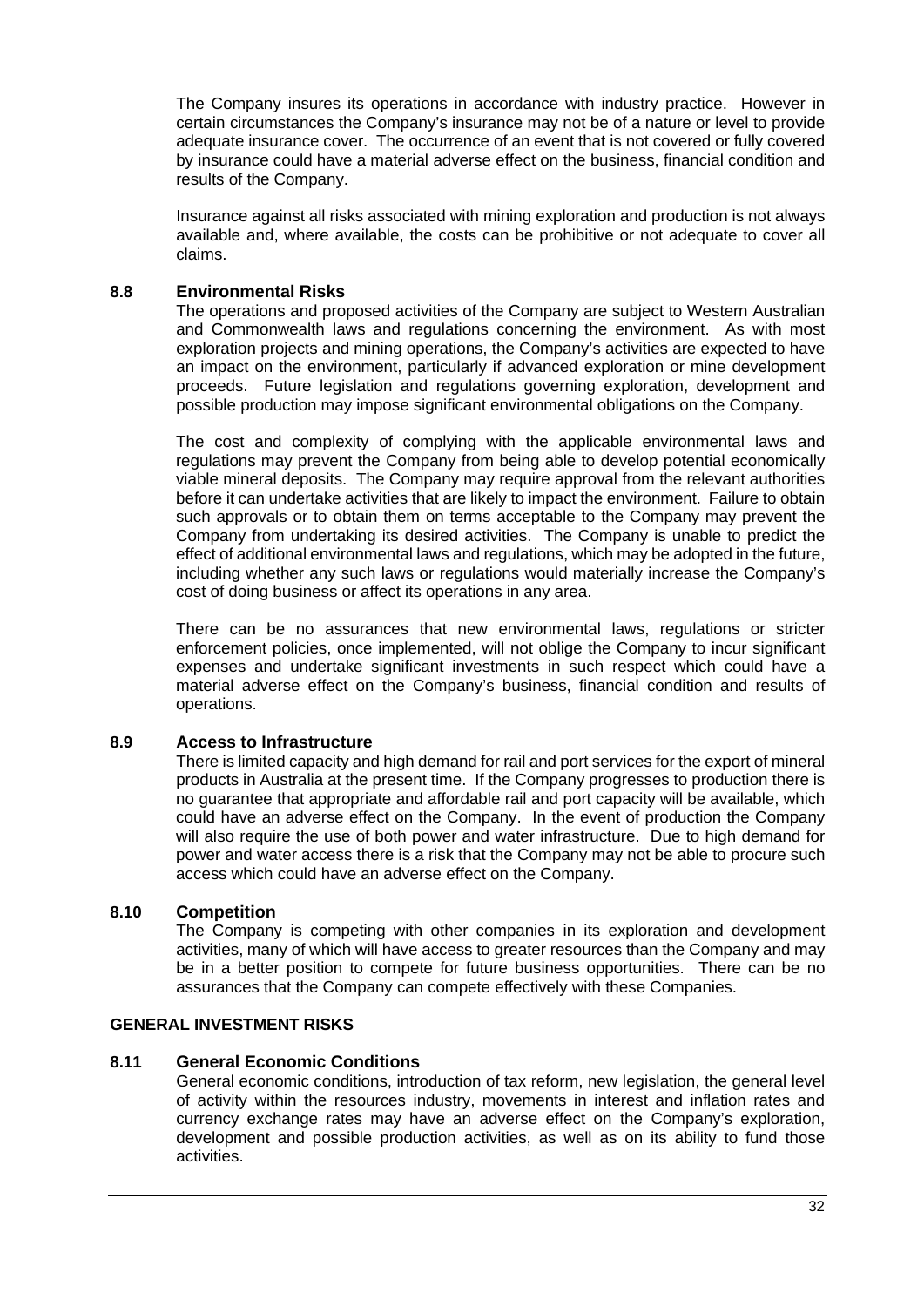# **8.12 Share Market Conditions**

Share market conditions may affect the value of the Company's quoted securities regardless of the Company's operating performance. Share market conditions are affected by many factors such as:

- (a) general economic outlook;
- (b) the introduction of tax reform or other new legislation (such as royalties);
- (c) interest rates and inflation rates;
- (d) currency fluctuations;
- (e) changes in investor sentiment toward particular market sectors in Australia and/or overseas (such as the exploration industry or gold and/or copper sectors within that industry);
- (f) the demand for, and supply of, capital; and
- (g) terrorism or other hostilities.

The market price of the New Options and Shares issued upon their exercise can fall as well as rise and may be subject to varied and unpredictable influences on the market for equities in general and resource exploration stocks in particular, which influences are beyond the Company's control and which are unrelated to the Company's performance. Neither the Company nor the Directors warrant the future performance of the Company, the Securities including the New Options and subsequently any return on an investment in the Company. Shareholders who sell their Shares or Options may not receive the entire amount of their original investment.

# **8.13 Volatility in Global Credit and Investment Markets**

Global credit, commodity and investment markets may experience uncertainty and volatility. The factors which may lead to this situation are outside the control of the Company and may impact the price at which the New Options trade regardless of operating performance and affect the Company's ability to raise additional equity and/or debt to achieve its objectives, if required.

# **8.14 Government and Legal Risk**

The introduction of new legislation or amendments to existing legislation by governments (including introduction of tax reform), developments in existing common law or the respective interpretation of the legal requirements in any of the legal jurisdictions which govern the Company's operations or contractual obligations, could impact adversely on the assets, operations and ultimately the financial performance of the Company, or the Securities including the New Options. The same adverse impact is possible by the introduction of new government policy or amendments to existing government policy, including such matters as access to lands and infrastructure, compliance with environmental regulations, taxation and royalties. .

# **8.15 Unforeseen Expenditure Risk**

Expenditure may need to be incurred that has not been considered in this Prospectus. Although the Company is not aware of any such additional expenditure requirements, if such expenditure is subsequently incurred this may adversely affect the expenditure proposals and activities of the Company, as the Company may be required to reduce the scope of its operations and scale back its exploration programmes. This could have a material adverse effect on the Company's activities and the value of the Securities including the New Options.

# **8.16 Regulatory Approvals**

The Company's exploration and development activities are subject to extensive laws and regulations relating to numerous matters including resource licence consent, conditions including environmental compliance and rehabilitation, taxation, employee relations, health and worker safety, waste disposal, protection of the environment, protection of endangered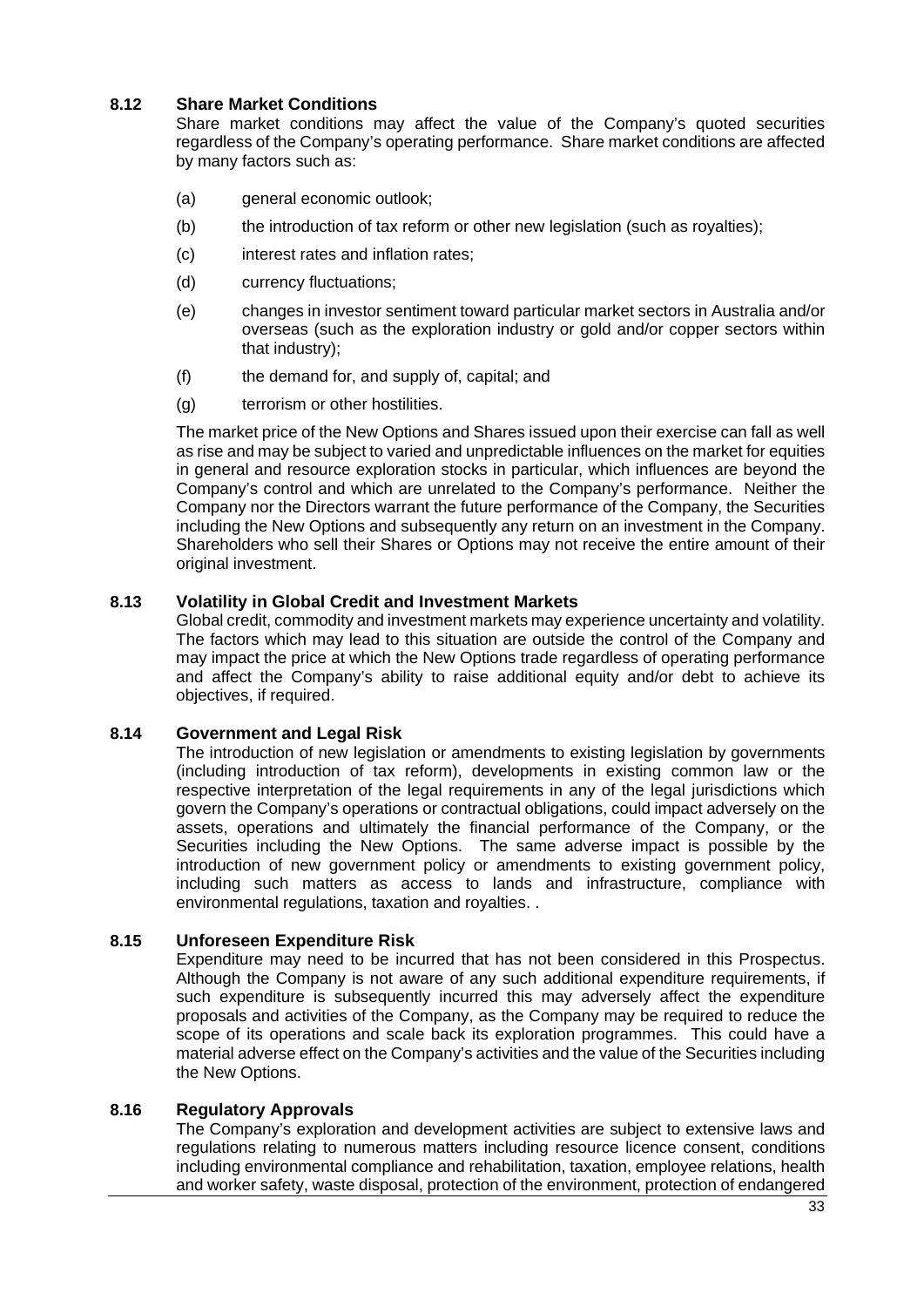and protected species and other matters. The Company requires permits from regulatory authorities to authorise the Company's operations. These permits relate to exploration, development, production and rehabilitation activities.

Obtaining the necessary permits can be a time consuming process and there is a risk that the Company will not obtain these permits on acceptable terms, in a timely manner or at all. The costs and delays associated with obtaining the necessary permits and complying with these permits and applicable laws and regulations could materially delay or restrict the Company from proceeding with the development of a project or the operation or development of a mine. Any failure to comply with applicable laws and regulations, even if inadvertent, could result in material fines, penalties or other liabilities. In extreme cases, failure could result in the suspension of the Company's activities or forfeiture of one or more of the Company's tenements.

# **8.17 Coronavirus (COVID-19)**

The outbreak of the coronavirus disease (COVID-19) is impacting global economic markets. The nature and extent of the effect of the outbreak on the performance of the Company remains unknown. The Share price may be adversely affected in the short to medium term by the economic uncertainty caused by COVID-19. Further, any governmental or industry measures taken in response to COVID-19 may adversely impact the Company's operations. It is likely that such impacts will be beyond the control of the Company. The Directors are monitoring the situation closely and have considered the impact of COVID-19 on the Company's business and financial performance.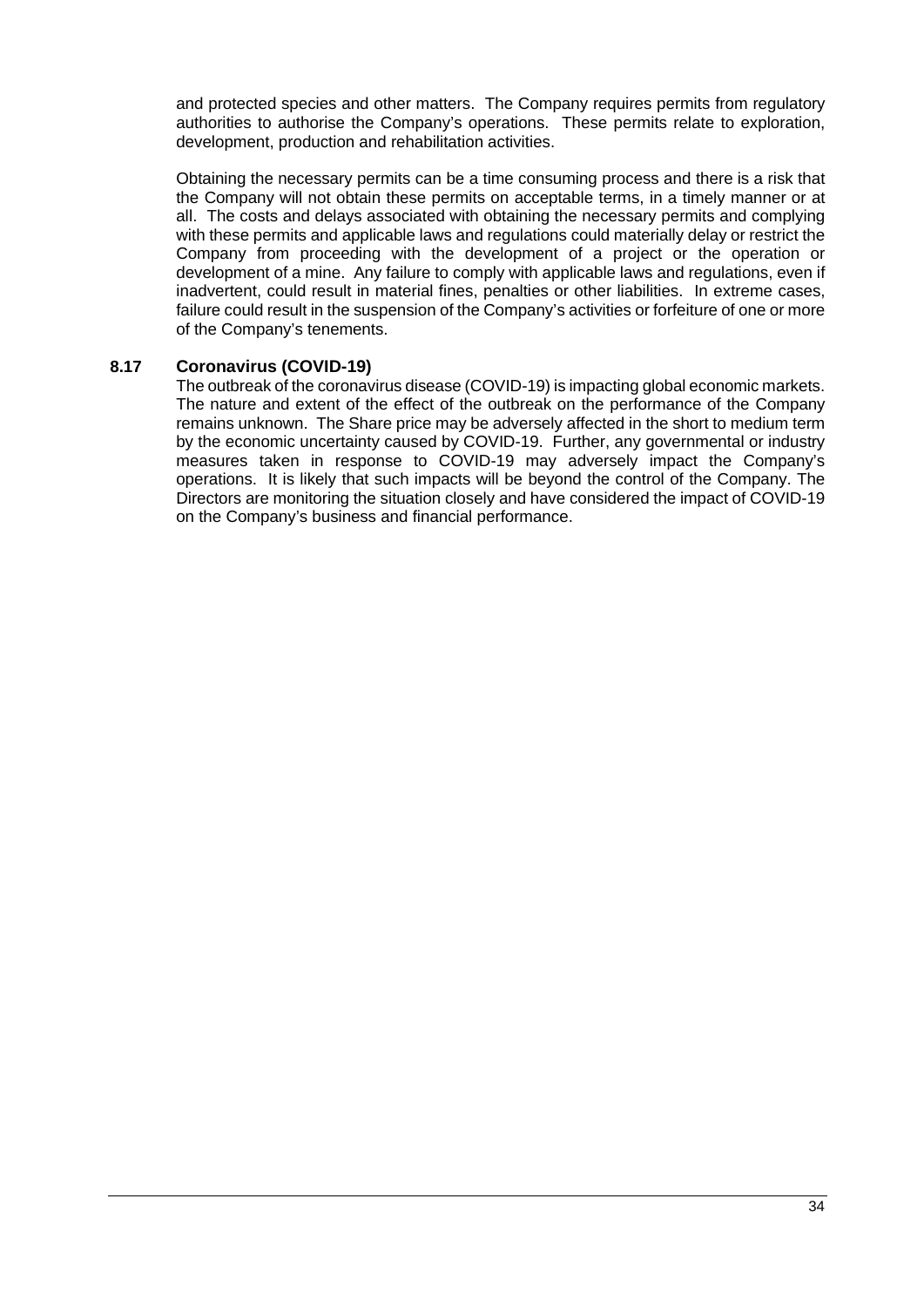# <span id="page-34-0"></span>**9. ADDITIONAL INFORMATION**

# **9.1 Continuous disclosure obligations**

The Company is a "disclosing entity" (as defined in section 111AC of the Corporations Act) for the purposes of section 713 of the Corporations Act and, as such, is subject to regular reporting and disclosure obligations. Specifically, like all listed companies, the Company is required to continuously disclose any information it has to the market which a reasonable person would expect to have a material effect on the price or the value of the Company's securities.

This Prospectus is a "transaction specific prospectus". In general terms a "transaction specific prospectus" is only required to contain information in relation to the effect of the issue of securities on the Company and the rights attaching to the securities. It is not necessary to include general information in relation to all of the assets and liabilities, financial position, profits and losses or prospects of the issuing company.

This Prospectus is intended to be read in conjunction with the publicly available information in relation to the Company which has been notified to ASX and does not include all of the information that would be included in a prospectus for an initial public offering of securities in an entity that is not already listed on a stock exchange. Investors should therefore have regard to the other publicly available information in relation to the Company before making a decision whether or not to invest.

Having taken such precautions and having made such enquires as are reasonable, the Company believes that it has complied with the general and specific requirements of ASX as applicable from time to time before the issue of this Prospectus which required the Company to notify ASX of information about specified events or matters as they arise for the purpose of ASX making that information available to the stock market conducted by ASX.

Information that is already in the public domain has not been reported in this Prospectus other than that which is considered necessary to make this Prospectus complete.

The Company, as a disclosing entity under the Corporations Act states that:

- (a) it is subject to regular reporting and disclosure obligations;
- (b) copies of documents lodged with ASIC in relation to the Company (not being documents referred to in section 1274(2)(a) of the Corporations Act) may be obtained from, or inspected at, the offices of ASIC; and
- (c) it will provide a copy of each of the following documents, free of charge, to any person on request between the date of issue of this Prospectus and the Closing Date:
	- (i) the annual financial report of the Company for the financial year ended 30 June 2019, being the most recent annual report lodged by the Company with ASIC before the issue of this Prospectus; and
	- (ii) any continuous disclosure documents given by the Company to ASX in accordance with the Listing Rules as referred to in section 674(1) of the Corporations Act after the lodgement of the annual financial report referred to in paragraph (i) above and before the lodgement of this Prospectus with ASIC.

Copies of all documents lodged with ASIC in relation to the Company can be inspected at the registered office of the Company or an ASIC office during normal office hours, free of charge.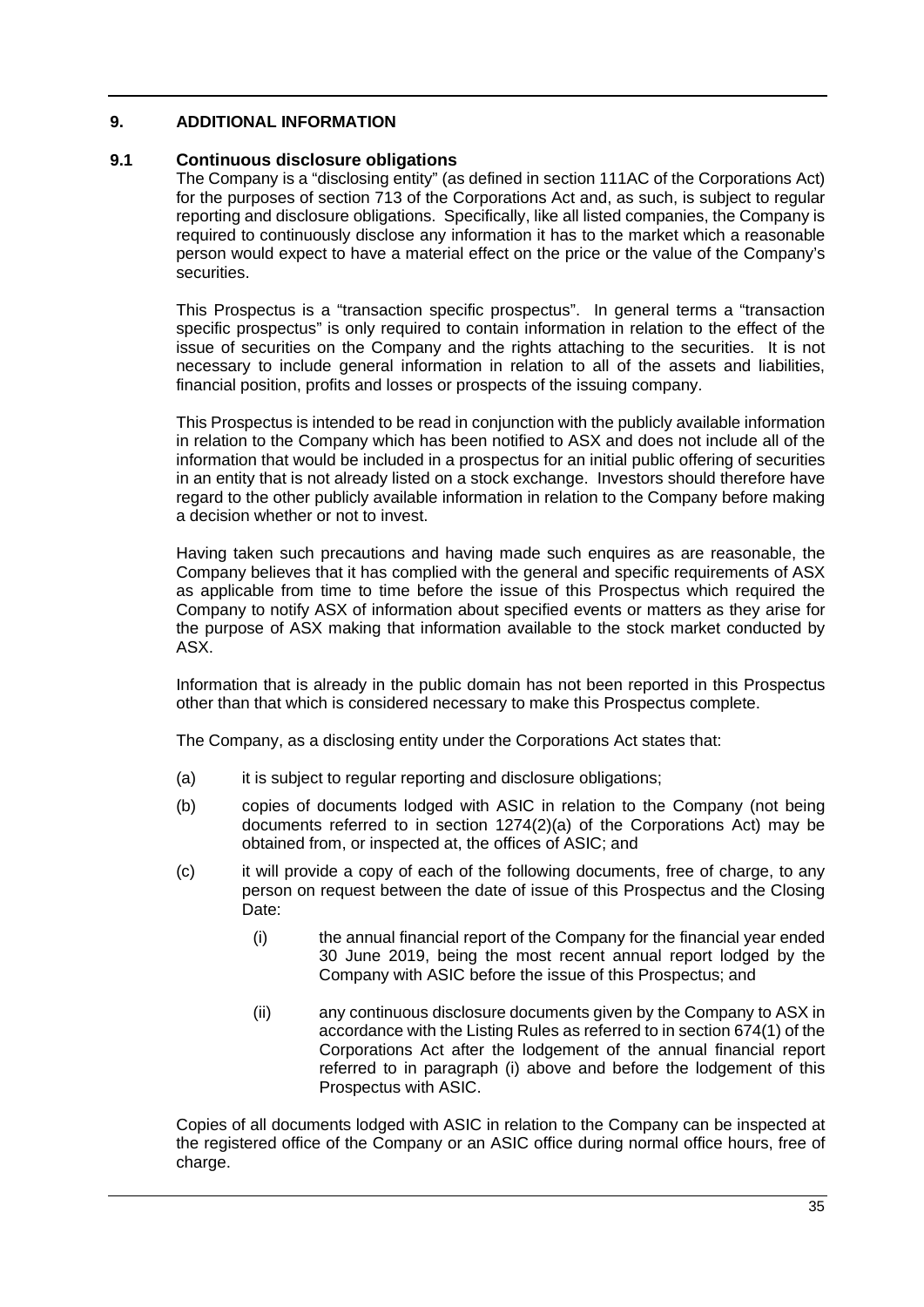The Company has lodged the following announcements with ASX since the lodgement of the Company's annual financial report for the financial year ended 30 June 2017 and before the lodgement of this Prospectus with ASIC:

| <b>Date</b> | <b>Description of Announcement</b>                         |
|-------------|------------------------------------------------------------|
| 30/07/20    | Quarterly Activities Report and Appendix 5B                |
| 15/07/20    | Exploration Licence Granted and Field Activities Commence  |
| 10/07/20    | Appendix 3G                                                |
| 06/07/20    | Change in Substantial Holding                              |
| 03/07/20    | Appendix 2A and Cleansing Notice                           |
| 03/07/20    | Response to ASX Price and Volume Query                     |
| 03/07/20    | <b>Results of Meeting</b>                                  |
| 03/06/20    | Notice of General Meeting                                  |
| 28/05/20    | Proposed Issue of Securities - AVW                         |
| 28/05/20    | Commencement of Exploration Activities and Capital Raising |
| 27/05/20    | <b>Trading Halt</b>                                        |
| 27/04/20    | Quarterly Activities Report and Appendix 5B                |
| 03/04/20    | AVW Operations Update and COVID-19 Response                |
| 17/03/20    | <b>Board Transition and Appointment</b>                    |
| 12/03/20    | <b>Half Year Accounts</b>                                  |
| 31/01/20    | Quarterly Activities Report and Appendix 5B                |
| 30/12/19    | <b>Share Trading Policy</b>                                |
| 23/12/19    | Change in Substantial Holding                              |
| 29/11/19    | Acquisition Settlement for Mount MacPherson Project        |
| 26/11/19    | Constitution                                               |
| 22/11/19    | Results of 2019 Annual General Meeting                     |
| 18/11/19    | AVW Enters Into Sale Agreement for Tenement Acquisition    |
| 30/10/19    | Quarterly Activities Report and Appendix 5B                |
| 29/10/19    | AVW Completes Surface Geochemical Survey at East Pyramid   |
| 21/10/19    | Notice of Annual General Meeting/Proxy Form                |
| 08/10/19    | AVW Establishes a Foothold in Prospective Paterson Belt    |
| 27/09/19    | <b>Corporate Governance Statement</b>                      |
| 27/09/19    | Appendix 4G                                                |

ASX maintains files containing publicly available information for all listed companies. The Company's file is available for inspection at ASX during normal office hours.

The announcements are also available through the Company's website [www.aviraresourcesltd.com.au.](http://www.aviraresourcesltd.com.au/)

# **9.2 Market price of Shares**

The Company is a disclosing entity for the purposes of the Corporations Act and the Shares are enhanced disclosure securities quoted on ASX.

The highest, lowest and last market sale prices of the Shares on ASX during the three months immediately preceding the date of lodgement of this Prospectus with ASIC and the respective dates of those sales were:

Highest: \$0.008 on 3 July 2020.

Lowest: \$0.003 on 2 June 2020.

Last: \$0.005 on 3 August 2020.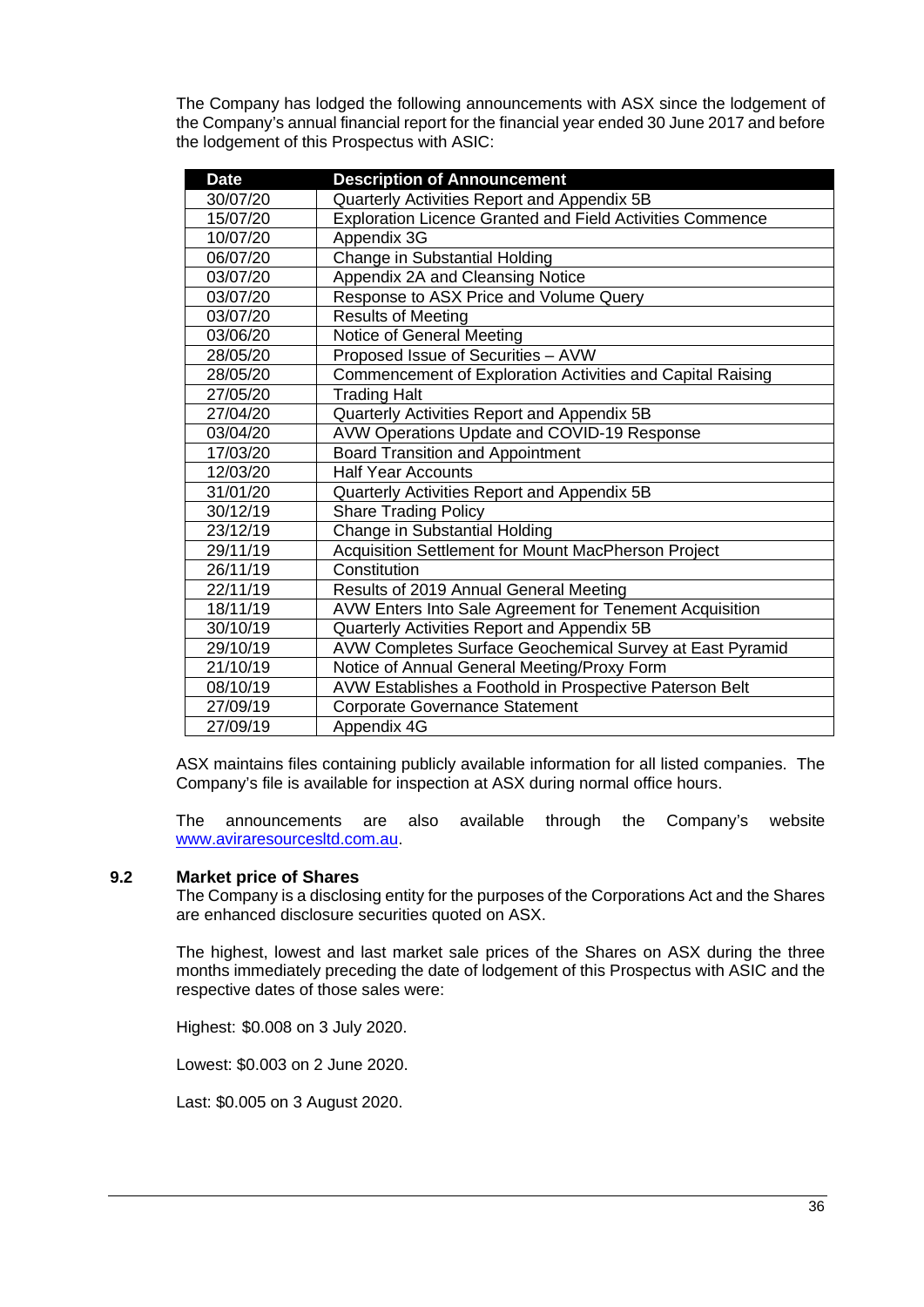# <span id="page-36-1"></span><span id="page-36-0"></span>**9.3 Material Contracts**

# *Lead Manager Mandate*

CPS Capital has been appointed as underwriter to the Entitlement Offer and lead manager and broker to the Placement under a mandate entered between the Company and CPS Capital announced on 22 July 2020 (**Mandate**).

Pursuant to the Mandate the Company has agreed to pay CPS Capital a management fee of 1% plus GST for managing the Offer, an underwriting fee of 5% plus GST for underwriting the Entitlement Offer and a fee of 5% plus GST for funds raised under the Placement. The Company will also reimburse CPS Capital for certain expenses incurred by CPS Capital in connection with the Offer. The Company may terminate the Mandate by seven days' written notice, in which case any outstanding expenses will be immediately payable, subject to the requirements set out below in this Section [9.3.](#page-36-1)

Under the Mandate the Company has also appointed CPS Capital as its corporate adviser for the provision of ongoing corporate advisory services on a non-exclusive basis, in respect of which services CPS Capital will be paid a fee of \$10,000 per month plus GST. The appointment of CPS Capital as corporate adviser under the Mandate is for a minimum term of 12 months from the date of the Mandate and, if terminated by either party prior to that date, the full amount of the outstanding balance of the 12 month term will be due and payable by the Company in full.

The Mandate may be terminated by CPS Capital by 14 days' notice to the Company if the Company has committed or allowed to be committed a material breach of any of the terms or conditions of the Mandate, or if any warranty or representation by the Company is not complied with or proves to be untrue in any respect. CPS Capital may terminate the Mandate immediately if the Company becomes insolvent or other certain analogous circumstances arise in respect of it, or if a court makes an administration order with respect to the Company or any composition in satisfaction of its debts or a scheme of arrangement of the affairs of the Company.

# **9.4 Interests of Directors**

Other than as set out below or elsewhere in this Prospectus, no Director or proposed Director holds, or has held within the two (2) years preceding lodgement of this Prospectus with ASIC, any interest in:

- the formation or promotion of the Company; or
- any property acquired or proposed to be acquired by the Company in connection with:
	- o its formation or promotion; or
	- o the Offer; and
- the Offer.

and no amounts have been paid or agreed to be paid (in cash, Shares, Options or otherwise) and no benefits have been given or agreed to be given to a Director or a proposed Director:

- as an inducement to become, or to qualify as, a Director; or
- for services provided in connection with:
	- o the formation or promotion of the Company; or
	- o the Offer.

# **Security Holdings**

The Directors', including their controlled entities', relevant interests in Securities as at the date of this Prospectus are set out below: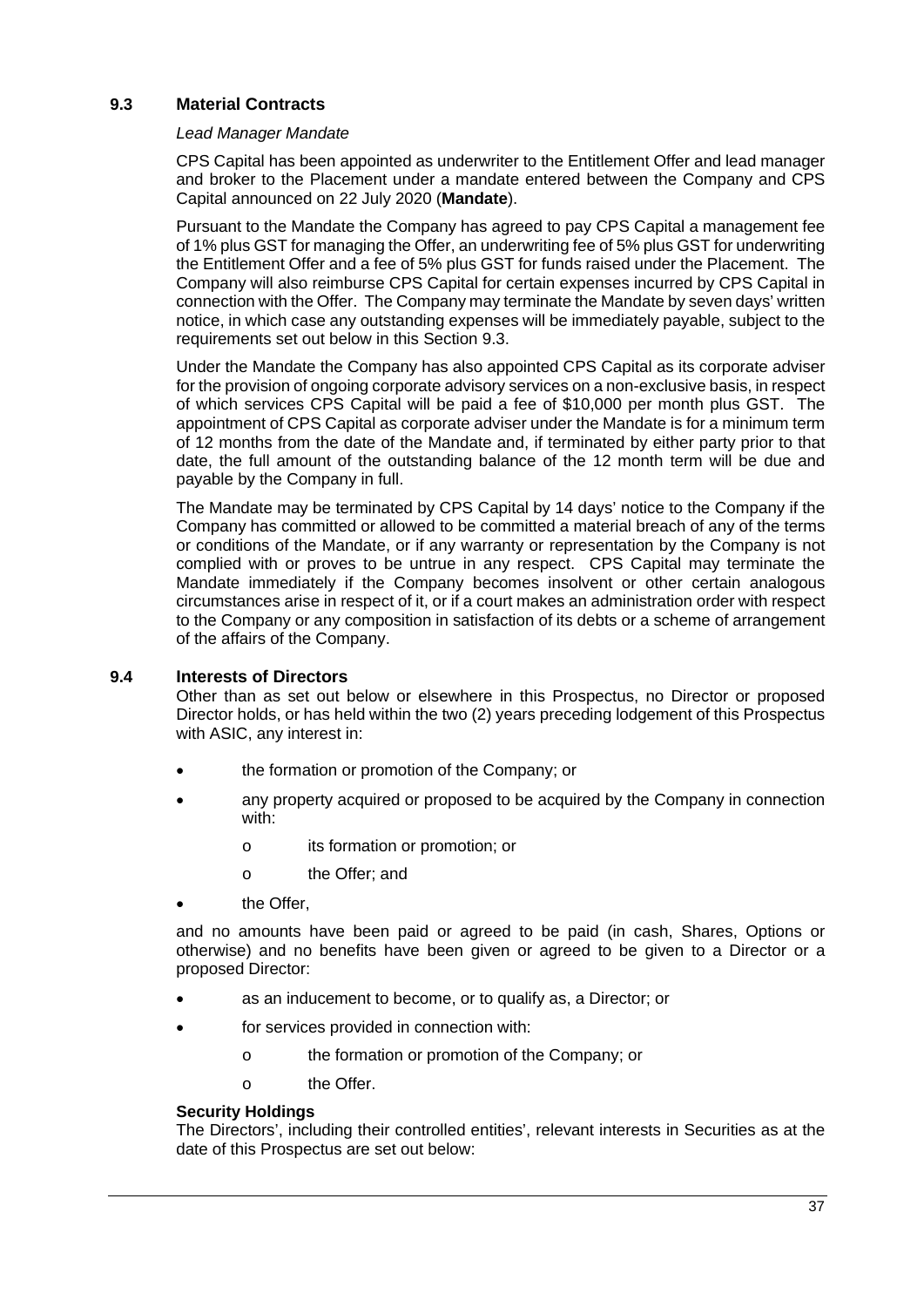| <b>Name</b>   | <b>Shares</b> | <b>Unquoted Options</b> | <b>Entitlement to New</b><br>Options <sup>(1)</sup> |
|---------------|---------------|-------------------------|-----------------------------------------------------|
| David Deloub  | Nil           | Nil                     | Nil                                                 |
| David Wheeler | Nil           | Nil                     | Nil                                                 |
| Sonu Cheema   | 5,000,000     | Nil                     | 1,000,000                                           |

**Notes:**

(1) This refers to the number of New Options each Director is entitled to subscribe for under the Entitlement Offer.

# **Remuneration**

The total maximum remuneration of non-executive Directors is initially set by the Constitution and subsequent variation is by ordinary resolution of Shareholders in general meeting in accordance with the Constitution, the Corporations Act and the Listing Rules, as applicable. The determination of non-executive Directors' remuneration within that maximum will be made by the Board having regard to the inputs and value to the Company of the respective contributions by each non-executive Director. The current amount has been set at an amount not to exceed \$250,000 per annum.

A Director may be paid fees or other amounts (i.e. non-cash performance incentives such as Options, subject to any necessary Shareholder approval) as the other Directors determine where a Director performs special duties or otherwise performs services outside the scope of the ordinary duties of a Director. In addition, Directors are also entitled to be paid reasonable travelling, hotel and other expenses incurred by them respectively in or about the performance of their duties as Directors.

The Company has entered into a deed of indemnity, insurance and access with each of the Directors and the Company Secretary (**Deeds**). Under the terms of the Deeds, the Company indemnifies each officer to the extent permitted by the Corporations Act against any liability as a result of the officer acting as an officer of the Company. The Company is required under the Deeds to use its best endeavours to obtain and maintain insurance policies for the benefit of the relevant officer for the term of their appointment and for a period of seven (7) years after retirement, termination or resignation, except to the extent that such insurance cannot be procured at a reasonable cost or is otherwise unavailable to the Company. The Deeds also provide for the officer to have a right of access to Board papers and minutes.

The following table shows the total director remuneration the current Directors, including their personally-related entities, have been paid or are entitled to be paid.

| Name                     | <b>Year Ended</b><br>30 June 2018 | <b>Year Ended</b><br>30 June 2019 | 1 July 2019 to 3<br><b>August 2020</b> |
|--------------------------|-----------------------------------|-----------------------------------|----------------------------------------|
| David Deloub             | 28,850                            | 98,001                            | 65,000                                 |
| David Wheeler            |                                   | 46,119                            | 44,000                                 |
| Sonu Cheema <sup>1</sup> | -                                 | 120,000                           | 130,000                                |

The Group entered into an agreement with Cicero Corporate Services Pty Ltd (an entity in which Director Mr Sonu Cheema is shareholder and director) (**Cicero**) defining the terms of engagement for the provision of administration services by Cicero as a contractor to the Group. Cicero will provide the office rent, book-keeping, accounting, company secretarial,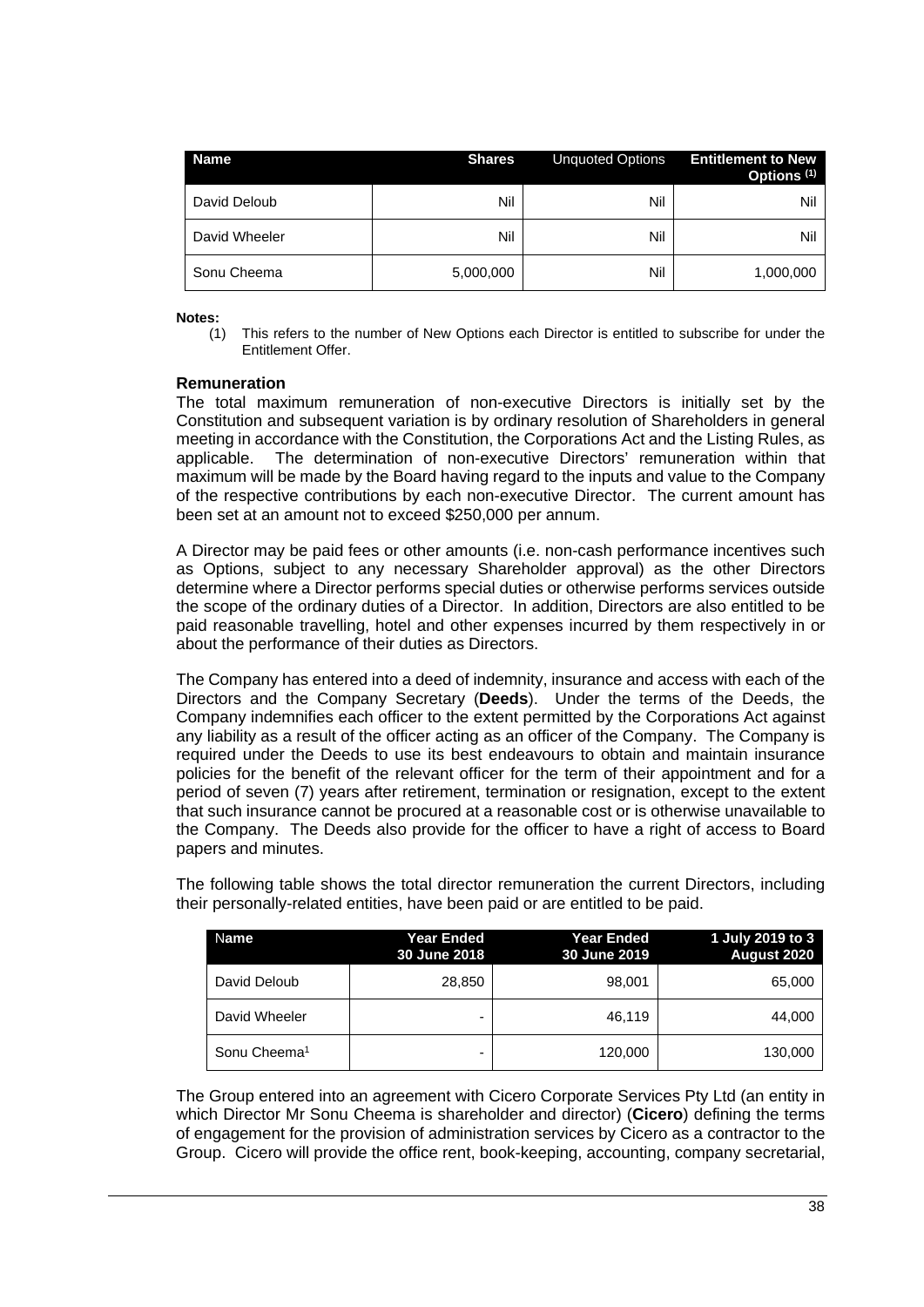directorship and administration services to the Company for a monthly fee of \$10,000 plus GST.

# <span id="page-38-0"></span>**9.5 Interests of Experts and Advisers**

Other than as set out below or elsewhere in this Prospectus, no:

- person named in this Prospectus as performing a function in a professional, advisory or other capacity in connection with the preparation or distribution of this Prospectus; or
- promoter of the Company; or
- an underwriter (but not a sub-underwriter),

holds, or has held within the two (2) years preceding lodgement of this Prospectus with ASIC, any interest in:

- the formation or promotion of the Company; or
- any property acquired or proposed to be acquired by the Company in connection with:
	- o its formation or promotion; or
	- o the Offer; and
- the  $O$ ffer

and no amounts have been paid or agreed to be paid (in cash, Shares, Options or otherwise) and no benefits have been given or agreed to be given to any of these persons for services provided in connection with:

- the formation or promotion of the Company; or
- the Offer.

Cardinals Lawyers and Consultants, the principal of which is the Chairman, have acted as the solicitors to the Company in relation to the Offer. The Company estimates it will pay Cardinals Lawyers and Consultants approximately \$10,000 plus GST and disbursements for these services. During the 24 months preceding lodgement of this Prospectus with ASIC, the Company has not incurred other fees to Cardinals Lawyers and Consultants.

CPS Capital Group Pty Ltd has acted as lead manager to the Offer. The fees to be paid for this service are set out in Section [9.5.](#page-38-0) During the 24 months preceding lodgement of this Prospectus with ASIC, the Company has incurred fees and disbursements to CPS Capital Group Pty Ltd for services provided to the Company of \$65,000 plus GST.

# <span id="page-38-1"></span>**9.6 Consents**

Each of the parties referred to in this Section:

- (a) does not make the Offer;
- (b) has not authorised or caused the issue of this Prospectus;
- (c) does not make, or purport to make, any statement in this Prospectus other than those referred to in this Section; and
- (d) to the maximum extent permitted by law, expressly disclaims and takes no responsibility for any statement included in or omitted from this Prospectus other than a reference to its name and a statement included in this Prospectus with the consent of that party as specified in this Section [9.6.](#page-38-1)

Cardinals Lawyers and Consultants has given its written consent to being named as solicitors to the Company in this Prospectus, in the form and context in which it is named.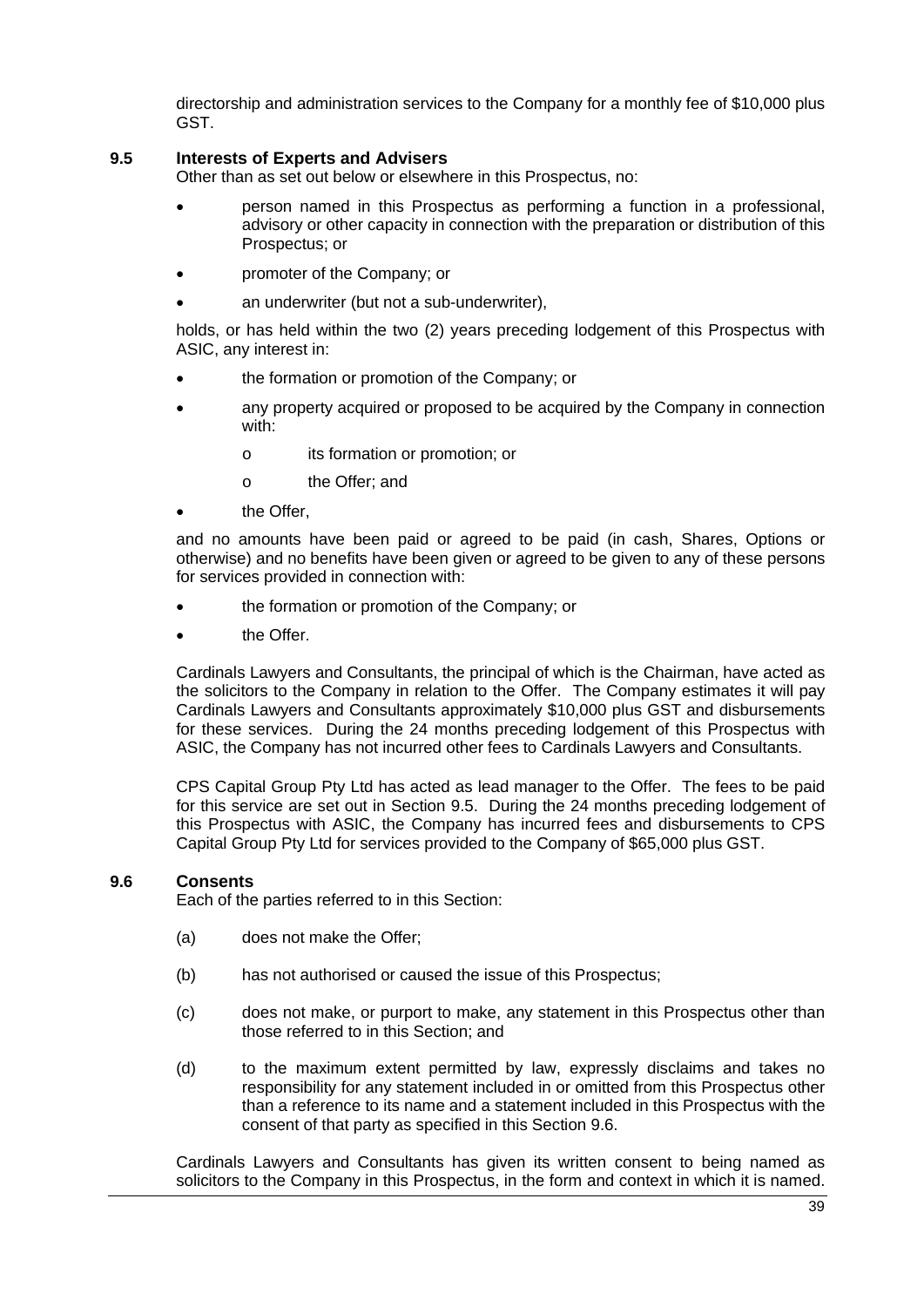Cardinals Lawyers and Consultants has not withdrawn its consent prior to the lodgement of this Prospectus with ASIC.

CPS Capital Group Pty Ltd has given its written consent to being named as Lead Manager to the Offer in this Prospectus, in the form and context in which it is named. CPS Capital Group Pty Ltd has not withdrawn its consent prior to the lodgement of this Prospectus with ASIC.

# <span id="page-39-0"></span>**9.7 Expenses of the Offer**

In the event that all Entitlements are accepted, the total expenses of the Offer are estimated to be approximately \$53,187 and are expected to be applied towards the items set out in the table below:

| <b>Item of Expenditure</b>             | (\$)   |
|----------------------------------------|--------|
| ASIC fees                              | 3,206  |
| ASX fees                               | 3,981  |
| Underwriting/ Lead Manager/Broker Fees | 28,500 |
| Legal fees                             | 10,000 |
| Printing and distribution              | 7,500  |
| <b>TOTAL</b>                           | 53,187 |

# **9.8 Litigation**

As at the date of this Prospectus, the Company is not involved in any legal proceedings and the Directors are not aware of any legal proceedings pending or threatened against the Company.

# **9.9 Privacy Statement**

If you complete an Entitlement and Acceptance Form or a Placement Application Form you will be providing personal information to the Company. The Company collects, holds and will use that information to assess your application, and, if your application is successful, to service your needs as a Security holder and to facilitate distribution payments and corporate communications to you as a Security holder.

The information may also be used from time to time and disclosed to persons inspecting the Share register, including bidders for your securities in the context of takeovers, regulatory bodies, including the Australian Taxation Office, authorised securities brokers, print service providers, mail houses and the Share Registry.

You can access, correct and update the personal information that we hold about you. If you wish to do so, please contact the Share Registry whose contact details are set out in the Corporate Directory in Section 1.

Collection, maintenance and disclosure of certain personal information is governed by legislation including the *Privacy Act 1988* (Cth) (as amended), the Corporations Act and certain rules such as the ASX Settlement Operating Rules.

You should note that if you do not provide the information required on the Entitlement and Acceptance Form or Placement Application Form the Company may not be able to accept or process your application.

# **9.10 Clearing House Electronic Sub-Register System (CHESS) and Issuer Sponsorship**

The Company participates in the Clearing House Electronic Sub-register System (**CHESS**). CHESS is operated by ASX Settlement Pty Ltd, a wholly owned subsidiary of the ASX, in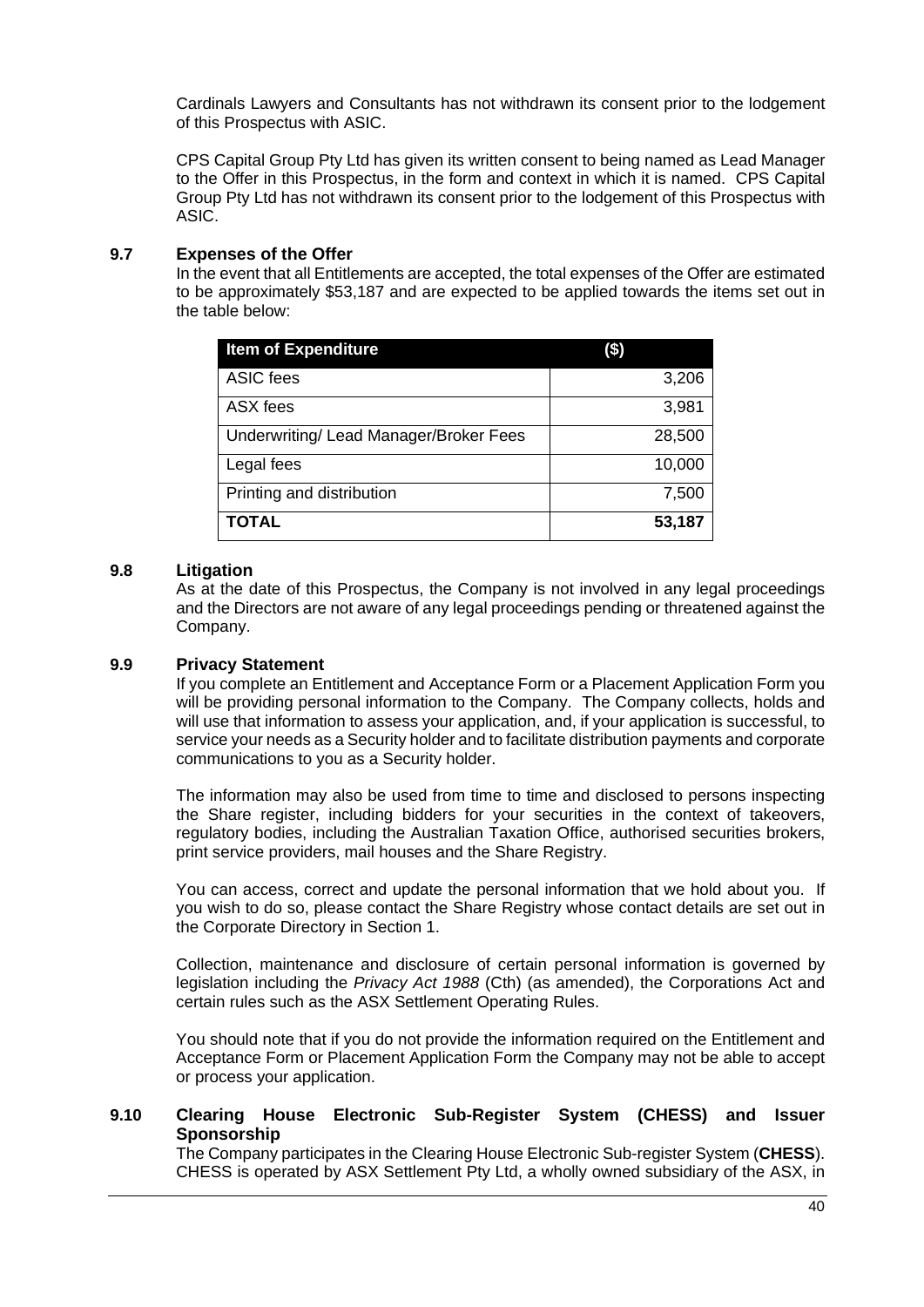accordance with the Listing Rules and the ASX Settlement Operating Rules. The Company operates an electronic issuer-sponsored sub-register and an electronic CHESS subregister. The two sub-registers together make up the Company's principal register of Securities.

The Company will not issue certificates to Security holders. Instead Security holders will receive a statement of their holdings in the Company, including their holding of New Options. If an investor is broker sponsored, ASX Settlement Pty Ltd will send a CHESS statement. This statement will also advise investors of either their Holder Identification Number (HIN) in the case of a holding on the CHESS sub-register or a Security Holder Reference Number (SRN) in the case of a holding on the issuer sponsored sub-register.

A statement will be routinely sent to Security holders at the end of any calendar month during which their holding changes. A Security holder may request a statement at any other time however a charge may be incurred for additional statements.

# **9.11 Dividend Policy**

The Company has not declared a dividend since its incorporation and, at the date of this Prospectus, does not intend to pay any dividends in the two year period following the date of this Prospectus. During this period the Board expects to incur significant expenditure on the exploration and development of the Company's projects and in identifying, evaluating and, if warranted, acquiring other resource projects or assets in Australia and/or overseas that have the potential to add Shareholder value. The extent, timing and payment of dividends by the Company in the future will be at the discretion of the Directors and will depend on a number of factors including future earnings, the operating results and financial condition of the Company, future capital requirements, general business and other factors considered relevant by the Directors. No assurances in relation to the payment of dividends, or the franking credits attached to such dividends, can be given.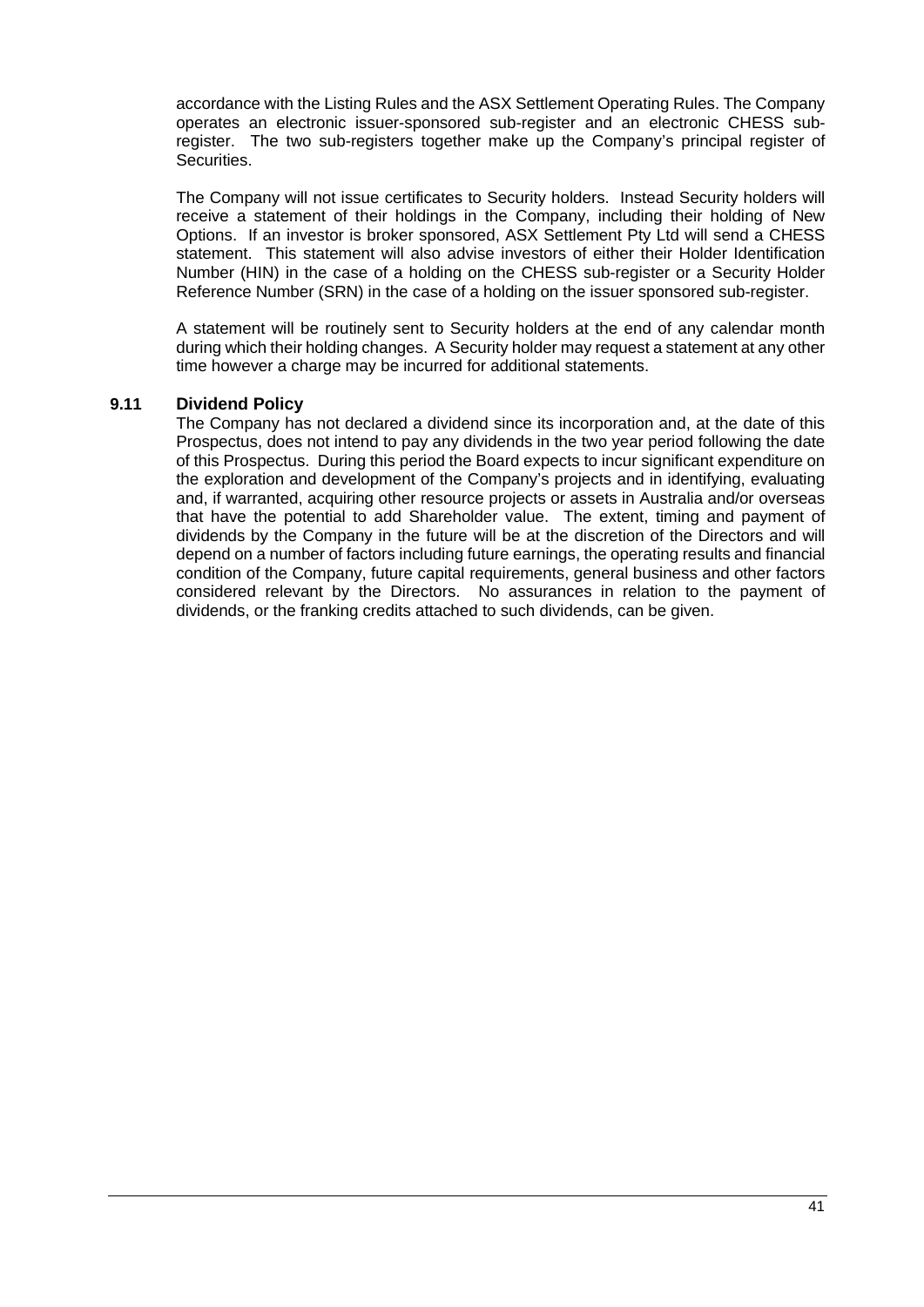# <span id="page-41-1"></span><span id="page-41-0"></span>**10. GLOSSARY**

Where the following terms are used in this Prospectus they have the following meanings, unless the context requires otherwise:

**\$** means an Australian dollar.

**Application Money** means money for New Options received by the Company from an applicant for New Options.

**ASIC** means the Australian Securities & Investments Commission.

**ASX** means ASX Limited (ACN 008 624 691) or the market operated by it (as the context requires).

**ASX Settlement Operating Rules** means the operating rules of the settlement facility operated by ASX Settlement Pty Ltd (ACN 008 504 532), as amended from time to time.

**Board** means the board of Directors.

**Business Day** means any day which is defined to be a business day pursuant to Listing Rule 19.12.

**Chairman** means the chairman of the Board.

**Closing Date** means the closing date of the Entitlement Offer and the Placement that is specified as the "Closing Date" in the indicative timetable in Section [3](#page-8-1) (subject to the Company reserving the right to extend the Closing Date).

**Company** or **Avira** means Avira Resources Ltd (ACN 131 715 645).

**Constitution** means the constitution of the Company.

**Corporations Act** means the *Corporations Act 2001* (Cth) and any regulations made under it, each as amended from time to time.

**Directors** means the directors of the Company from time to time.

**Eligible Shareholder** has the meaning given in Section [5.5.](#page-16-1)

**Entitlement** means the entitlement of an Eligible Shareholder to subscribe for New Options under the Entitlement Offer.

**Entitlement Offer** means the non renounceable pro rata entitlement offer of approximately 275,000,000 New Options (exercisable at \$0.01 on or before 10 July 2022) to Eligible Shareholders registered on the Record Date, on the basis of one (1) New Option for every five (5) Shares held at an issue price of \$0.001 per New Option, made under this Prospectus.

**Entitlement and Acceptance Form** means the entitlement and acceptance form attached to and forming part of or accompanying this Prospectus.

**Full Subscription** means the maximum amount to be raised under the Offer being the sum of \$475,000 assuming no existing Options are exercised.

**Group** means the Company and its related bodies corporate (as that term is defined in the Corporations Act) (if any).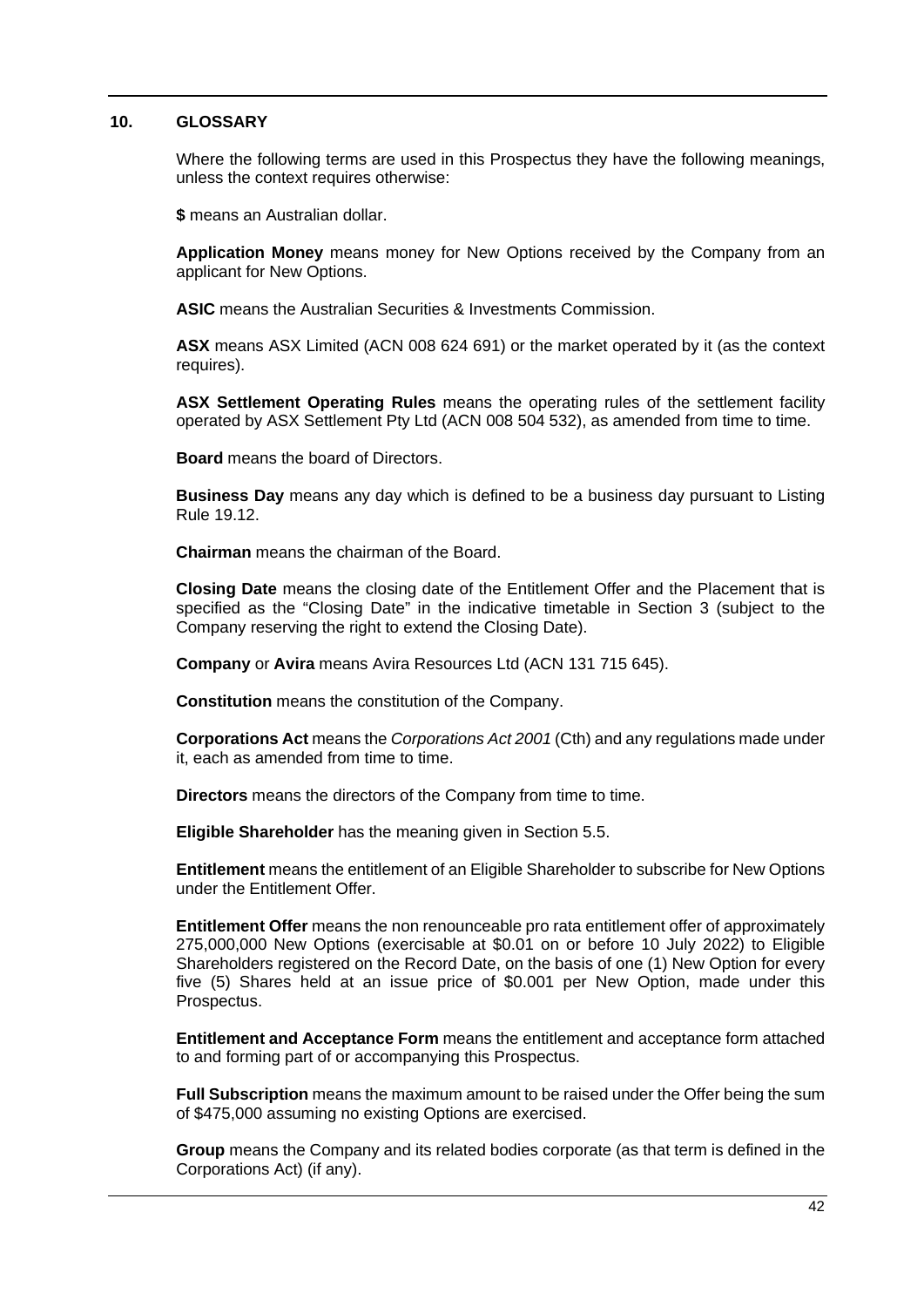**Ineligible Shareholder** means a Shareholder who is not an Eligible Shareholder.

**JORC Code** means the Australasian Code for Reporting of Exploration Results, Mineral Resources and Ore Reserves (2012) prepared by the Joint Ore Reserves Committee of the Australasian Institute of Mining and Metallurgy, Australian Institute of Geoscientists and Minerals Council of Australia.

**Listing Rules** means the Listing Rules of ASX and any other rules of ASX which are applicable while the Company is admitted to the official list of the ASX, each as amended or replaced from time to time, except to the extent of any express written waiver by ASX.

**Mining Act** means the *Mining Act 1978* (WA) and any regulations made under it, each as amended from time to time.

**New Option** means an Option exercisable at \$0.01 on or before 10 July 2022 on the terms and conditions set out in Section [7.1.](#page-25-3)

**Offer** means the invitation to apply for New Options under this Prospectus comprising the Entitlement Offer and the Placement.

**Official List** means the official list of the ASX.

**Prospectus** means this prospectus dated 4 August 2020.

**Record Date** means the date for determining Entitlements specified in the timetable in Section [3.](#page-8-1)

**Quotation** means official quotation by the ASX in accordance with the Listing Rules.

**Related Party** means a related party (as that term is defined in the Corporations Act) of the Company.

**Section** means a section of this Prospectus.

**Securities** means Shares and Options, or any one of them, as the context requires, and **Security** has a corresponding meaning.

**Share** means a fully paid ordinary share in the capital of the Company.

**Share Registry** means Computershare Investor Services Pty Ltd.

**Shareholder** means a holder of a Share.

**Shortfall** will occur if the Company does not hold successful valid Entitlement and Acceptance Forms for all of the New Options offered by the Company under the Entitlement Offer by the Closing Date.

**Shortfall Options** means the New Options which form the Shortfall.

**Underwriter, CPS Capital** or **Lead Manager** means CPS Capital Group Pty Ltd (ABN 73 088 055 636).

**Underwriting Agreement** means the underwriting agreement dated 22 July 2020 between the Company and the Underwriter, details of which are set out in Section [9.3.](#page-36-1)

**Underwritten Amount** means the amount of \$275,000.

**WST** means Western Standard Time as observed in Perth, Western Australia.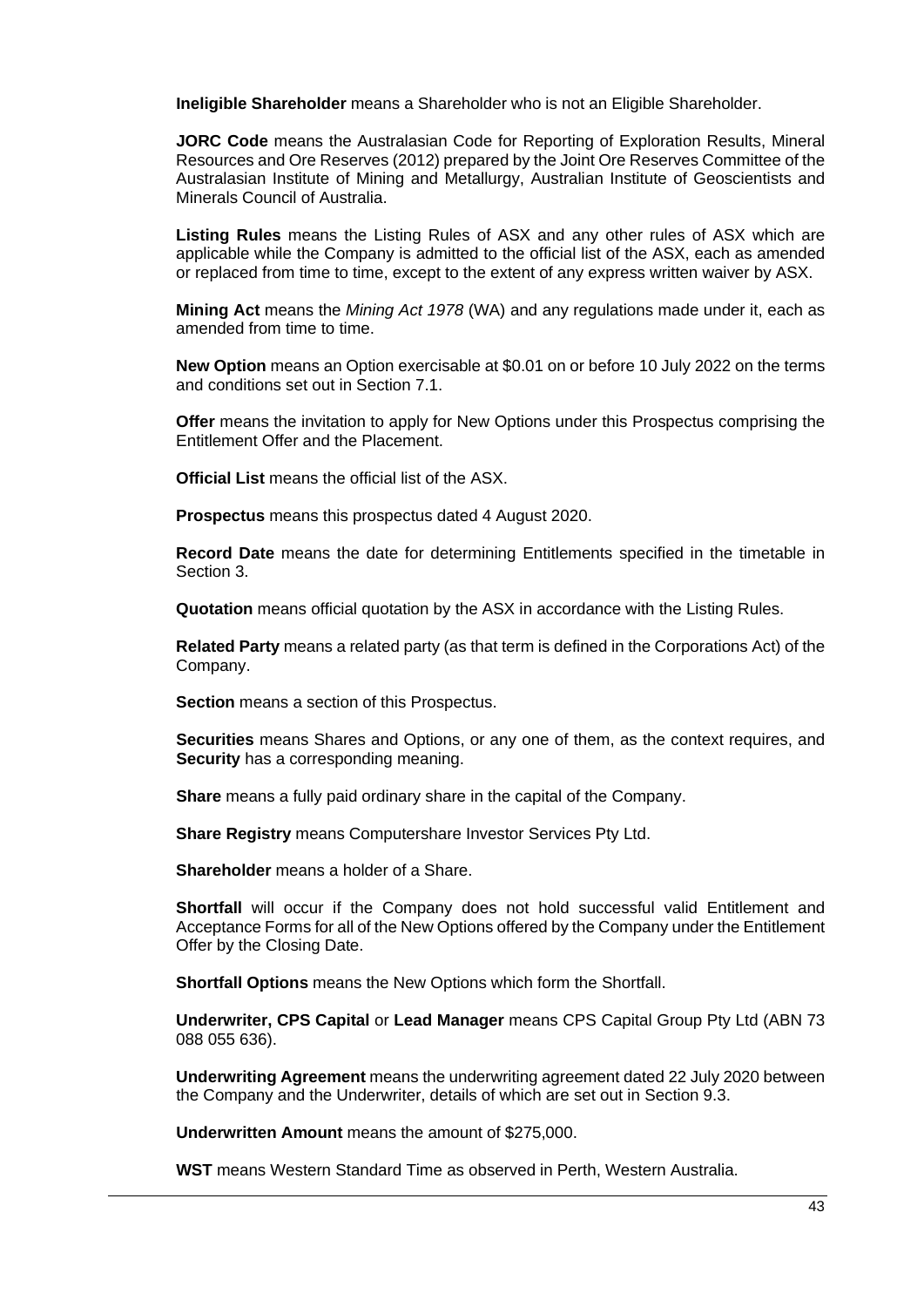# <span id="page-43-0"></span>**11. DIRECTORS' STATEMENT AND AUTHORISATION**

This Prospectus is issued by the Company and its issue has been authorised by a resolution of the Directors.

Each Director has consented to the lodgement of this Prospectus with ASIC in accordance with section 720 of the Corporations Act and has not withdrawn that consent.

Dated 4 August 2020.

 $\ell$ 

\_\_\_\_\_\_\_\_\_\_\_\_\_\_\_\_\_\_\_\_\_\_\_\_\_\_\_\_\_\_\_ **David De Loub Executive Director For and on behalf of Avira Resources Ltd**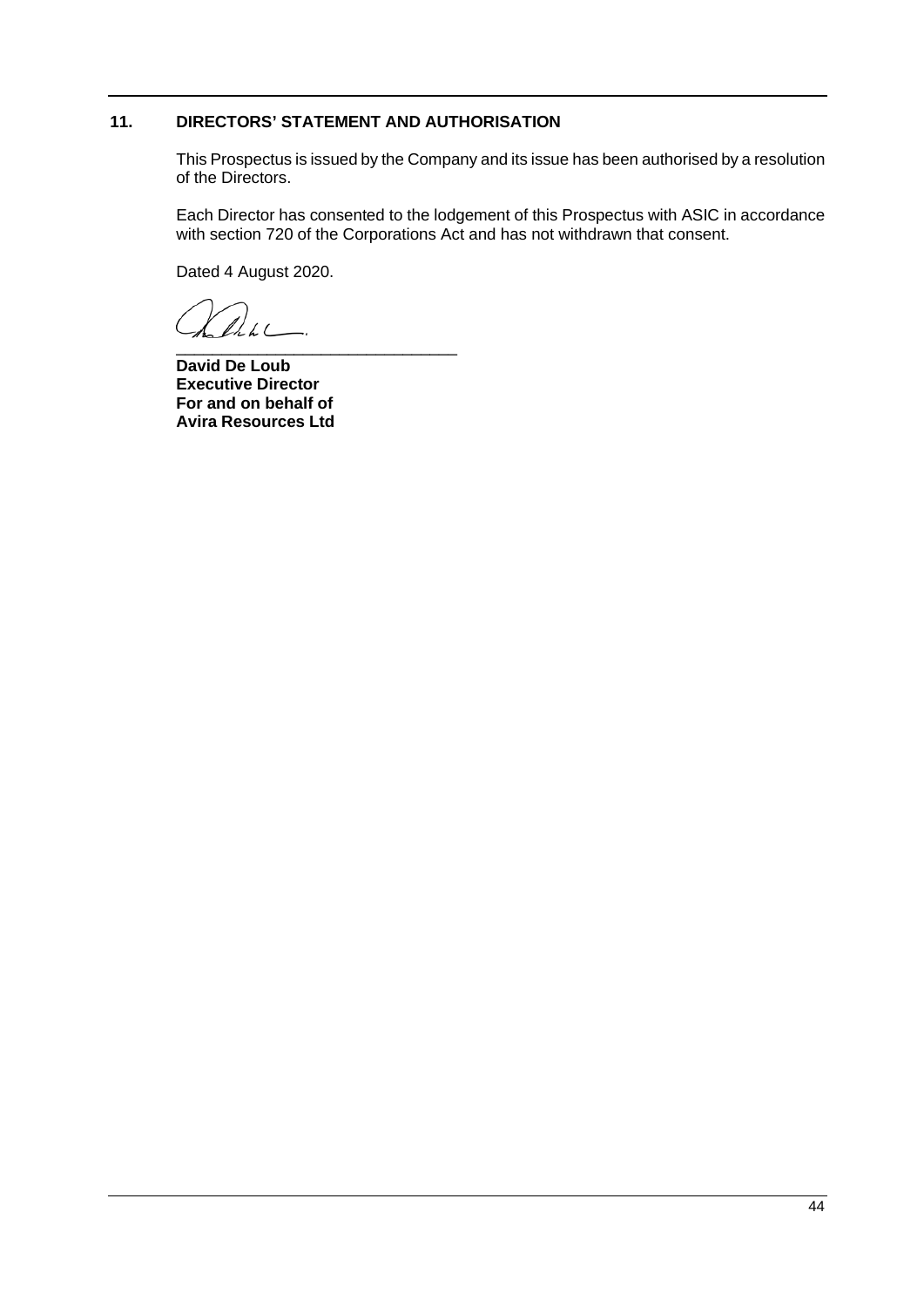

\*S000001Q01\*

AVW MR SAM SAMPLE 123 SAMPLE STREET SAMPLETOWN VIC 3000

# **Make your payment:**



See overleaf for details of the Offer and how to make your payment

# **Non-Renounceable Entitlement Offer— Entitlement and Acceptance Form**

# **Your payment must be received by 5:00pm (WST) Thursday 27 August 2020**

This is an important document that requires your immediate attention. It can only be used in relation to the shareholding represented by the details printed overleaf. If you are in doubt about how to deal with this form, please contact your financial or other professional adviser.

# **Step 1: Registration Name & Offer Details**

Details of the shareholding and entitlements for this Offer are shown overleaf.

Please check the details provided and update your address via www.investorcentre.com if any of the details are incorrect.

If you have a CHESS sponsored holding, please contact your Controlling Participant to notify a change of address.

# **Step 2: Make Your Payment**

You can apply to accept either all or part of your Entitlement.

By making your payment you confirm that you agree to all of the terms and conditions as detailed in the Offer Prospectus dated 5 August 2020.

Make your payment by **BPAY**® for the number of New Options you wish to apply for and the amount of payment for those New Options, using the payment instructions shown overleaf.

**Turn over for details of the Offer**  $\rightarrow$ 

Avira Resources Limited Non-Renounceable Entitlement Offer Payment must be received by 5:00pm (WST) Thursday 27 August 2020